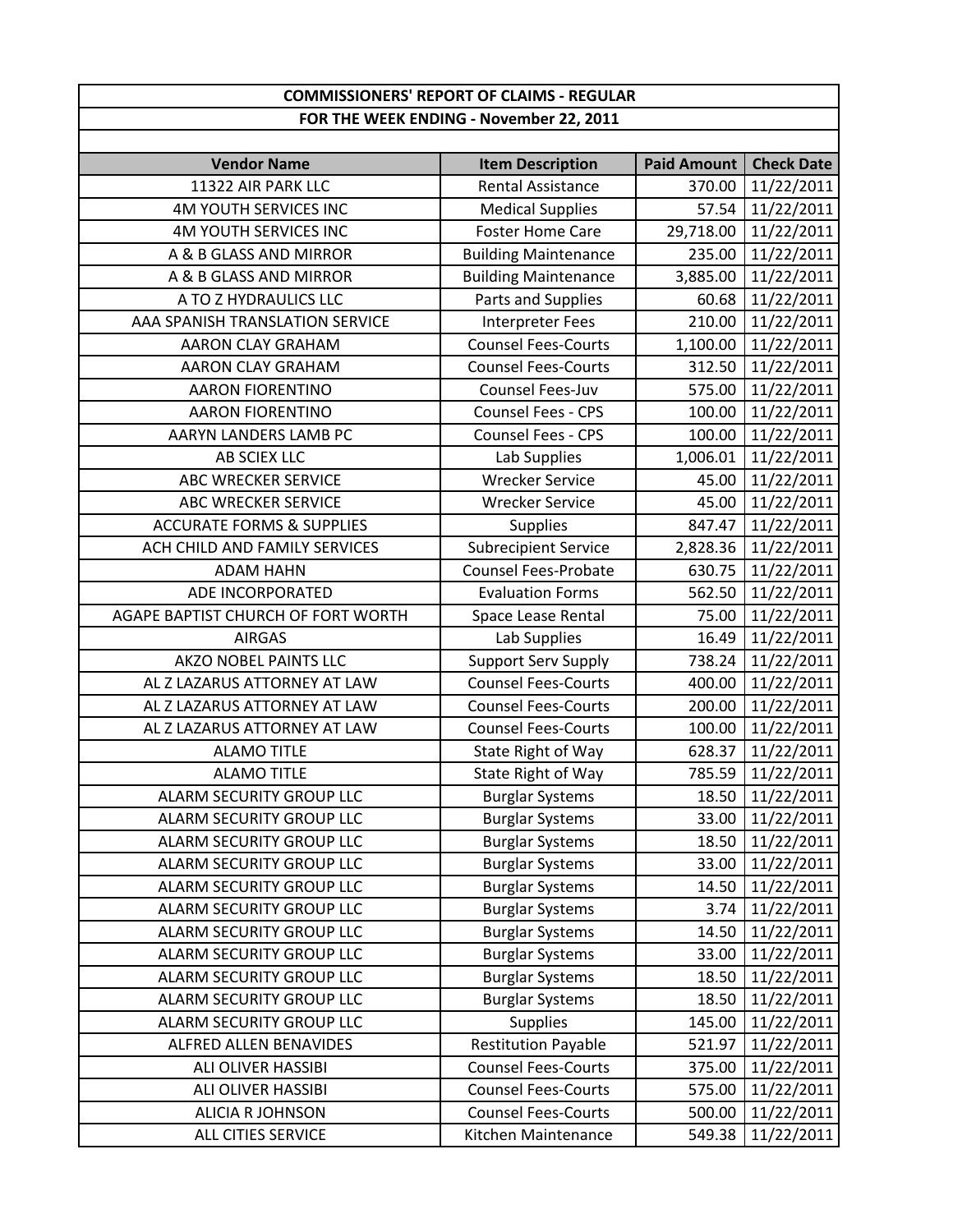| ALL CITIES SERVICE                | Kitchen Maintenance         | 149.47   | 11/22/2011 |
|-----------------------------------|-----------------------------|----------|------------|
| ALL CITIES SERVICE                | <b>Equipment Maint</b>      | 111.00   | 11/22/2011 |
| ALL CITIES SERVICE                | <b>Professional Service</b> | 148.00   | 11/22/2011 |
| ALL SEASONS INTERPRISE            | <b>Rental Assistance</b>    | 450.00   | 11/22/2011 |
| ALL STAR XRAY INC                 | Lab Equip Mainten           | 140.00   | 11/22/2011 |
| ALLEGIANCE SECURITY GROUP LLC     | <b>Professional Service</b> | 2,143.68 | 11/22/2011 |
| <b>ALLEN &amp; WEAVER PC</b>      | Counsel Fees - CPS          | 100.00   | 11/22/2011 |
| <b>ALLIED COURT REPORTERS</b>     | <b>Professional Service</b> | 340.56   | 11/22/2011 |
| <b>ALLIED COURT REPORTERS</b>     | Reporter's Records          | 480.00   | 11/22/2011 |
| <b>ALPINE FUNERAL HOME</b>        | <b>County Burials</b>       | 495.00   | 11/22/2011 |
| <b>AMBIT ENERGY LLC</b>           | <b>Utility Assistance</b>   | 125.35   | 11/22/2011 |
| <b>AMBIT ENERGY LLC</b>           | <b>Utility Assistance</b>   | 504.64   | 11/22/2011 |
| <b>AMBIT TEXAS LLC</b>            | <b>Utility Assistance</b>   | 85.00    | 11/22/2011 |
| <b>AMBIT TEXAS LLC</b>            | <b>Utility Assistance</b>   | 109.00   | 11/22/2011 |
| AMERICAN BARRICADE CO INC         | Sign Maintenance            | 1,116.50 | 11/22/2011 |
| AMERICAN FLAG SERVICE LLC         | <b>Building Maintenance</b> | 440.00   | 11/22/2011 |
| AMERICAN FLAG SERVICE LLC         | <b>Building Maintenance</b> | 79.20    | 11/22/2011 |
| AMERICAN FLAG SERVICE LLC         | <b>Building Maintenance</b> | 66.00    | 11/22/2011 |
| AMERICAN FLAG SERVICE LLC         | <b>Building Maintenance</b> | 105.60   | 11/22/2011 |
| AMERICAN HYDRAULICS               | Parts and Supplies          | 790.92   | 11/22/2011 |
| AMERICAN PAINT HORSE ASSOCIATION  | Space Lease Rental          | 500.00   | 11/22/2011 |
| AMERICAN RED CROSS FT WORTH       | Education                   | 38.00    | 11/22/2011 |
| <b>ANN LAWLER</b>                 | <b>Counsel Fees-Courts</b>  | 1,875.00 | 11/22/2011 |
| <b>ANN LAWLER</b>                 | <b>Counsel Fees-Courts</b>  | 550.00   | 11/22/2011 |
| <b>ANN LAWLER</b>                 | Counsel Fees - CPS          | 100.00   | 11/22/2011 |
| <b>ANN LAWLER</b>                 | <b>Litigation Expense</b>   | 9.07     | 11/22/2011 |
| <b>ANTHONY GREEN</b>              | Counsel Fees-Juv            | 200.00   | 11/22/2011 |
| <b>ANTHONY GREEN</b>              | Counsel Fees - CPS          | 100.00   | 11/22/2011 |
| ANTIOCH MISSIONARY BAPTIST CHURCH | Space Lease Rental          | 150.00   | 11/22/2011 |
| APAC TEXAS INC                    | Asphalt-Rock/Hot Mix        | 374.54   | 11/22/2011 |
| <b>APAC TEXAS INC</b>             | Asphalt-Rock/Hot Mix        | 593.77   | 11/22/2011 |
| <b>AQUA-REC INC</b>               | Pool Maintenance            | 85.00    | 11/22/2011 |
| ARAMARK UNIFORM SERVICES INC      | <b>Graphics Inventory</b>   | 6.00     | 11/22/2011 |
| ARAMARK UNIFORM SERVICES INC      | <b>Custodian Services</b>   | 20.00    | 11/22/2011 |
| ARAMARK UNIFORM SERVICES INC      | <b>Custodian Services</b>   | 27.50    | 11/22/2011 |
| ARAMARK UNIFORM SERVICES INC      | <b>Custodian Services</b>   | 15.00    | 11/22/2011 |
| ARAMARK UNIFORM SERVICES INC      | <b>Custodian Services</b>   | 44.00    | 11/22/2011 |
| ARAMARK UNIFORM SERVICES INC      | <b>Custodian Services</b>   | 80.25    | 11/22/2011 |
| ARAMARK UNIFORM SERVICES INC      | <b>Custodian Services</b>   | 55.80    | 11/22/2011 |
| ARAMARK UNIFORM SERVICES INC      | <b>Custodian Services</b>   | 44.00    | 11/22/2011 |
| ARAMARK UNIFORM SERVICES INC      | <b>Custodian Services</b>   | 39.20    | 11/22/2011 |
| ARAMARK UNIFORM SERVICES INC      | <b>Custodian Services</b>   | 23.00    | 11/22/2011 |
| ARAMARK UNIFORM SERVICES INC      | <b>Custodian Services</b>   | 27.20    | 11/22/2011 |
| ARAMARK UNIFORM SERVICES INC      | <b>Custodian Services</b>   | 28.00    | 11/22/2011 |
| ARAMARK UNIFORM SERVICES INC      | <b>Custodian Services</b>   | 54.00    | 11/22/2011 |
| ARAMARK UNIFORM SERVICES INC      | <b>Custodian Services</b>   | 4.50     | 11/22/2011 |
| ARAMARK UNIFORM SERVICES INC      | <b>Custodian Services</b>   | 44.50    | 11/22/2011 |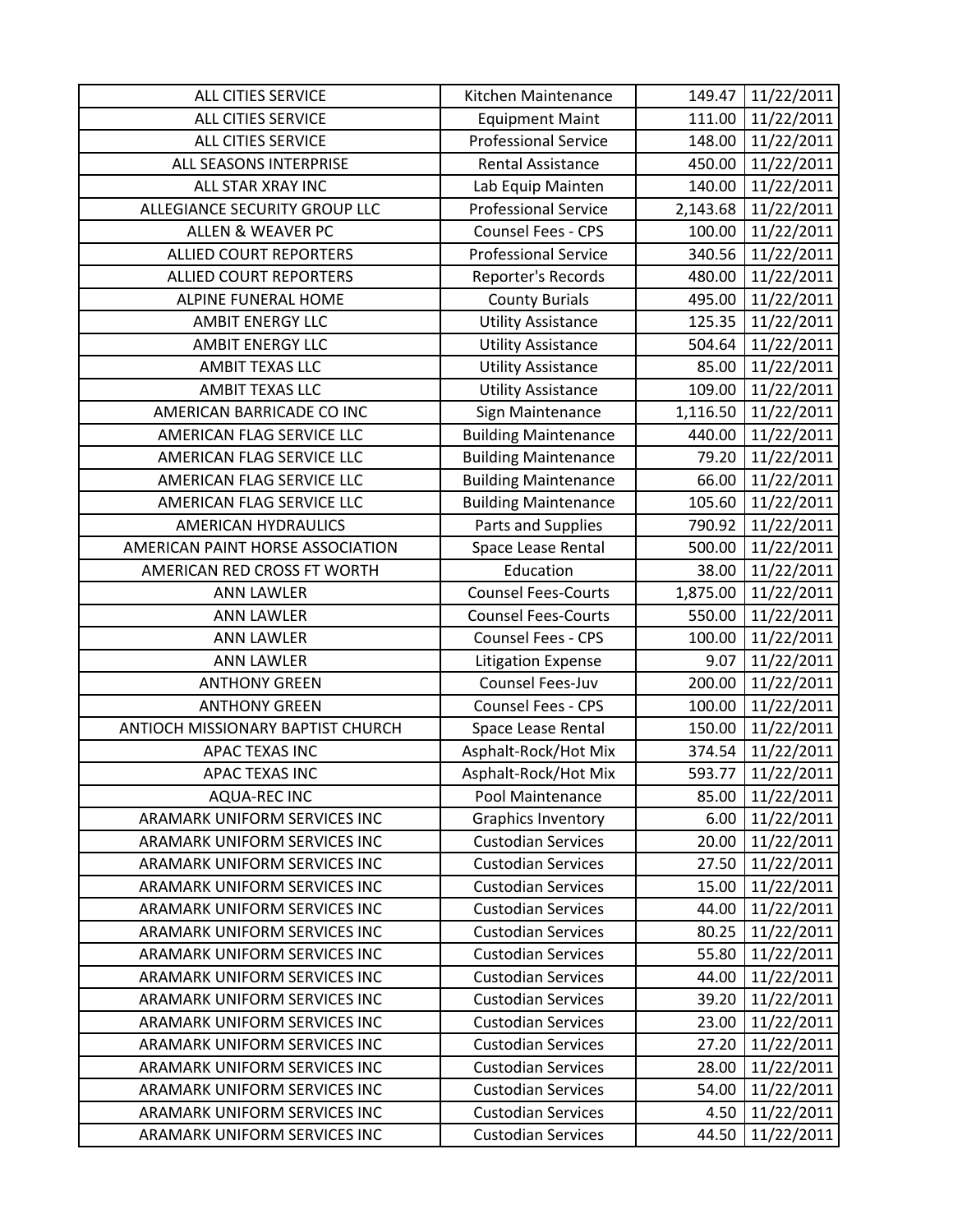| ARAMARK UNIFORM SERVICES INC          | <b>Custodian Services</b>   | 22.15    | 11/22/2011 |
|---------------------------------------|-----------------------------|----------|------------|
| ARAMARK UNIFORM SERVICES INC          | <b>Custodian Services</b>   | 11.00    | 11/22/2011 |
| ARAMARK UNIFORM SERVICES INC          | <b>Custodian Services</b>   | 16.65    | 11/22/2011 |
| ARAMARK UNIFORM SERVICES INC          | <b>Custodian Services</b>   | 8.00     | 11/22/2011 |
| ARAMARK UNIFORM SERVICES INC          | <b>Custodian Services</b>   | 21.00    | 11/22/2011 |
| ARAMARK UNIFORM SERVICES INC          | <b>Equipment Rentals</b>    | 307.60   | 11/22/2011 |
| ARAMARK UNIFORM SERVICES INC          | Parts and Supplies          | 2.00     | 11/22/2011 |
| ARAMARK UNIFORM SERVICES INC          | <b>Building Maintenance</b> | 22.75    | 11/22/2011 |
| ARAMARK UNIFORM SERVICES INC          | <b>Building Maintenance</b> | 18.14    | 11/22/2011 |
| ARAMARK UNIFORM SERVICES INC          | <b>Custodian Services</b>   | 8.25     | 11/22/2011 |
| ARC/ AUSTIN RIBBON & COMPUTER         | Capital Outlay-Low V        | 2,788.12 | 11/22/2011 |
| ARC/ AUSTIN RIBBON & COMPUTER         | Non-Track Equipment         | 367.88   | 11/22/2011 |
| ARLINGTON CHRISTMAS PARADE INC        | Subscriptions               | 35.00    | 11/22/2011 |
| ARLINGTON COMMUNITY CHURCH            | Space Lease Rental          | 100.00   | 11/22/2011 |
| <b>ARLINGTON WATER UTILITIES</b>      | <b>Utility Assistance</b>   | 67.96    | 11/22/2011 |
| ARROW BOLT & SUPPLY CO                | Parts and Supplies          | 39.00    | 11/22/2011 |
| <b>ARROWHEAD SCIENTIFIC INC</b>       | <b>Supplies</b>             | 318.00   | 11/22/2011 |
| ASSOCIATED TIME INSTRUMENTS CO INC    | <b>Equipment Maint</b>      | 323.18   | 11/22/2011 |
| <b>AT&amp;T ADVERTISING SOLUTIONS</b> | Advertis/Publicity          | 2,172.00 | 11/22/2011 |
| <b>ATC FREIGHTLINER GROUP</b>         | Parts and Supplies          | 103.04   | 11/22/2011 |
| <b>ATMOS ENERGY CORP</b>              | Gas                         | 42.60    | 11/22/2011 |
| <b>ATMOS ENERGY CORP</b>              | Gas                         | 34.00    | 11/22/2011 |
| <b>ATMOS ENERGY CORP</b>              | Gas                         | 56.35    | 11/22/2011 |
| <b>ATMOS ENERGY CORP</b>              | Gas                         | 237.47   | 11/22/2011 |
| <b>ATMOS ENERGY CORP</b>              | Gas                         | 116.51   | 11/22/2011 |
| <b>ATMOS ENERGY CORP</b>              | Gas                         | 446.58   | 11/22/2011 |
| <b>ATMOS ENERGY CORP</b>              | Gas                         | 24.49    | 11/22/2011 |
| <b>ATMOS ENERGY CORP</b>              | Gas                         | 83.11    | 11/22/2011 |
| <b>ATMOS ENERGY CORP</b>              | Gas                         | 565.25   | 11/22/2011 |
| <b>ATMOS ENERGY CORP</b>              | Gas                         | 481.50   | 11/22/2011 |
| <b>ATMOS ENERGY CORP</b>              | Gas                         | 5,625.45 | 11/22/2011 |
| <b>ATMOS ENERGY CORP</b>              | Gas                         | 1,015.86 | 11/22/2011 |
| <b>ATMOS ENERGY CORP</b>              | Gas                         | 5,949.90 | 11/22/2011 |
| <b>ATMOS ENERGY CORP</b>              | Gas                         | 52.03    | 11/22/2011 |
| <b>ATMOS ENERGY CORP</b>              | Gas                         | 943.42   | 11/22/2011 |
| <b>ATMOS ENERGY CORP</b>              | Gas                         | 38.42    | 11/22/2011 |
| <b>ATMOS ENERGY CORP</b>              | Gas                         | 18.12    | 11/22/2011 |
| <b>ATMOS ENERGY CORP</b>              | Gas                         | 181.74   | 11/22/2011 |
| <b>ATMOS ENERGY CORP</b>              | <b>Utility Assistance</b>   | 43.68    | 11/22/2011 |
| <b>ATMOS ENERGY CORP</b>              | <b>Utility Assistance</b>   | 69.13    | 11/22/2011 |
| <b>ATTICUS J GILL</b>                 | <b>Counsel Fees-Courts</b>  | 350.00   | 11/22/2011 |
| <b>ATTICUS J GILL</b>                 | <b>Counsel Fees-Courts</b>  | 125.00   | 11/22/2011 |
| <b>ATTICUS J GILL</b>                 | <b>Counsel Fees-Courts</b>  | 150.00   | 11/22/2011 |
| AUTOMATIC SPRINKLER OF TEXAS          | <b>Building Maintenance</b> | 505.00   | 11/22/2011 |
| AUTOMATIC SPRINKLER OF TEXAS          | <b>Building Maintenance</b> | 600.00   | 11/22/2011 |
| AUTOMATIC SPRINKLER OF TEXAS          | <b>Building Maintenance</b> | 275.00   | 11/22/2011 |
| AUTOMATIC SPRINKLER OF TEXAS          | <b>Building Maintenance</b> | 485.02   | 11/22/2011 |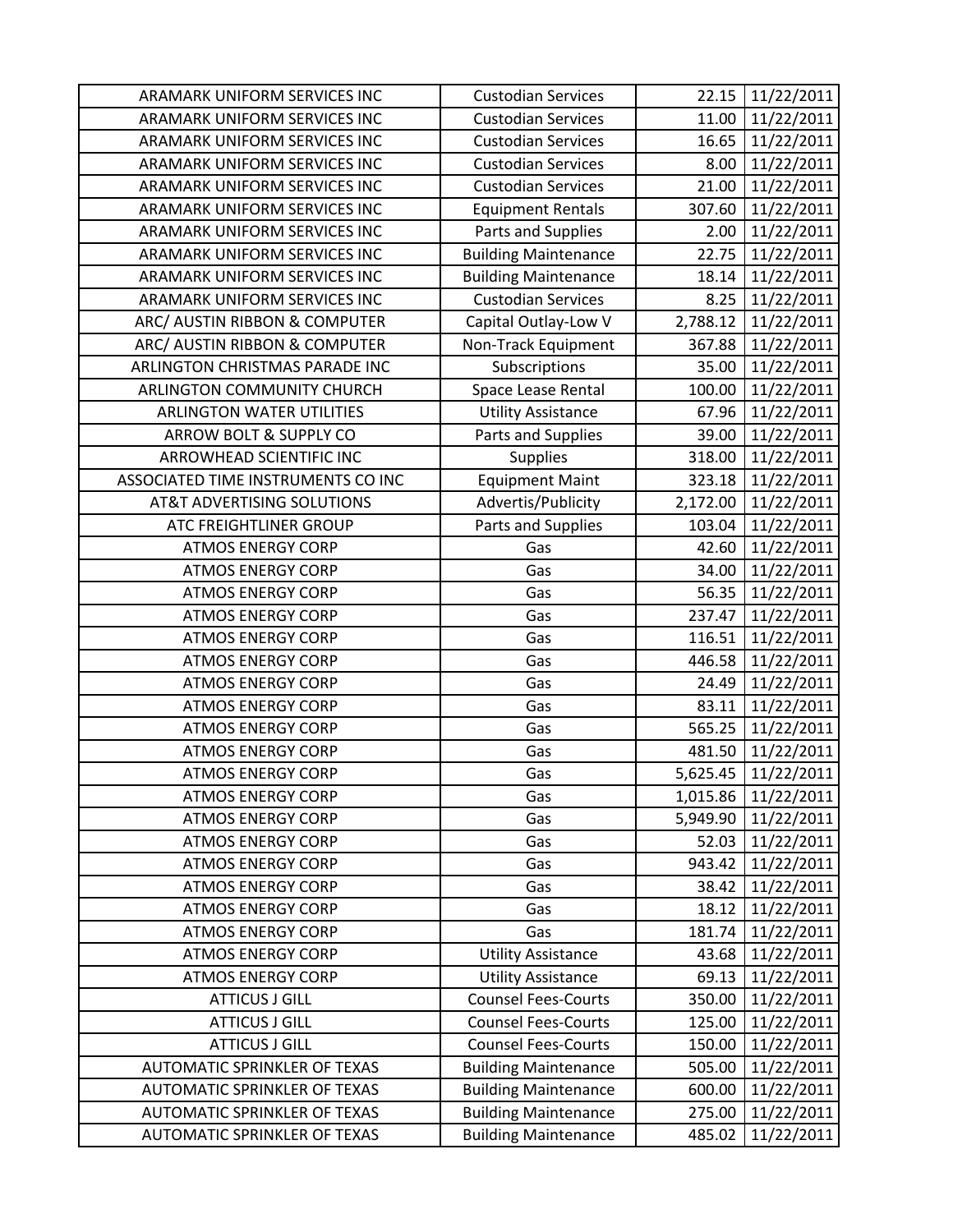| <b>AUTO-SAN</b>                       | <b>Building Maintenance</b> | 99.00     | 11/22/2011 |
|---------------------------------------|-----------------------------|-----------|------------|
| AV PARK PLACE ASSOCIATES              | Rent Sub to L'Iords         | 620.00    | 11/22/2011 |
| AV POLO RUN                           | Rent Sub to L'Iords         | 685.00    | 11/22/2011 |
| AZLE AVENUE BAPTIST CHURCH            | Space Lease Rental          | 400.00    | 11/22/2011 |
| <b>B &amp; H PHOTO VIDEO</b>          | <b>Supplies</b>             | 499.90    | 11/22/2011 |
| <b>B &amp; H PHOTO VIDEO</b>          | LV Grant Equip(Mod)         | 549.95    | 11/22/2011 |
| <b>B &amp; H PHOTO VIDEO</b>          | <b>Supplies</b>             | 632.54    | 11/22/2011 |
| <b>B &amp; H PHOTO VIDEO</b>          | Supplies                    | 116.95    | 11/22/2011 |
| <b>BAILEY &amp; GALYEN</b>            | <b>Counsel Fees-Courts</b>  | 100.00    | 11/22/2011 |
| <b>BAILEY &amp; GALYEN</b>            | <b>Counsel Fees-Courts</b>  | 800.00    | 11/22/2011 |
| <b>BAILEY &amp; GALYEN</b>            | <b>Counsel Fees-Courts</b>  | 400.00    | 11/22/2011 |
| BAKER AND DAMERON LLC                 | <b>Counsel Fees-Courts</b>  | 375.00    | 11/22/2011 |
| BAKER AND DAMERON LLC                 | <b>Counsel Fees-Courts</b>  | 125.00    | 11/22/2011 |
| BAKER BOULEVARD CHURCH OF CHRIST      | Space Lease Rental          | 350.00    | 11/22/2011 |
| <b>BALANCE FORENSIC &amp; GENERAL</b> | Psych Exam/Testimony        | 1,500.00  | 11/22/2011 |
| <b>BALL &amp; HASE PC</b>             | <b>Counsel Fees-Courts</b>  | 575.00    | 11/22/2011 |
| <b>BALL &amp; HASE PC</b>             | <b>Counsel Fees-Courts</b>  | 600.00    | 11/22/2011 |
| <b>BALL &amp; HASE PC</b>             | Cnsl Fees-Crim Appls        | 1,150.00  | 11/22/2011 |
| <b>BALL &amp; HASE PC</b>             | <b>Counsel Fees-Courts</b>  | 550.00    | 11/22/2011 |
| <b>BANK OF AMERICA</b>                | Rent                        | 3,750.00  | 11/22/2011 |
| BANKSTON FORD OF SOUTH FORT WORTH     | Parts and Supplies          | 336.35    | 11/22/2011 |
| BANKSTON FORD OF SOUTH FORT WORTH     | Parts and Supplies          | 281.06    | 11/22/2011 |
| <b>Barbara Murphy</b>                 | <b>Travel</b>               | 309.79    | 11/22/2011 |
| <b>BARNES PROX LAW PLLC</b>           | Counsel Fees - CPS          | 430.00    | 11/22/2011 |
| <b>BARRY ALFORD</b>                   | <b>Counsel Fees-Courts</b>  | 300.00    | 11/22/2011 |
| <b>BASECOM INC</b>                    | <b>Building Maintenance</b> | 140.58    | 11/22/2011 |
| <b>BASECOM INC</b>                    | <b>Building Maintenance</b> | 365.50    | 11/22/2011 |
| <b>BAUMGARDNER FUNERAL HOME</b>       | <b>County Burials</b>       | 700.00    | 11/22/2011 |
| <b>BCI TECHNOLOGIES</b>               | <b>Building Maintenance</b> | 202.50    | 11/22/2011 |
| <b>BEAR CREEK BIBLE CHURCH</b>        | Space Lease Rental          | 500.00    | 11/22/2011 |
| <b>BEARDEN CHILDREN'S TRUST</b>       | Rent                        | 436.81    | 11/22/2011 |
| <b>BEARDEN CHILDREN'S TRUST</b>       | Rent                        | 3,443.76  | 11/22/2011 |
| <b>BEARDEN CHILDREN'S TRUST</b>       | Rent                        | 304.36    | 11/22/2011 |
| <b>BEARDEN CHILDREN'S TRUST</b>       | Rent                        | 25.36     | 11/22/2011 |
| <b>BEARDEN CHILDREN'S TRUST</b>       | Rent                        | 16.91     | 11/22/2011 |
| BEHAVIORAL MEASURES AND FORENSIC      | Polygraph                   | 850.00    | 11/22/2011 |
| <b>BELINDA CARMIKLE</b>               | <b>Restitution Payable</b>  | 25.00     | 11/22/2011 |
| BELKER D PASCHALL III                 | <b>Counsel Fees-Probate</b> | 2,200.00  | 11/22/2011 |
| <b>BEN LEONARD PLLC</b>               | <b>Counsel Fees-Courts</b>  | 150.00    | 11/22/2011 |
| <b>BEN LEONARD PLLC</b>               | <b>Counsel Fees-Courts</b>  | 875.00    | 11/22/2011 |
| BENNETT BENNER PETTIT INC             | <b>Professional Service</b> | 582.70    | 11/22/2011 |
| BES-BUSINESS EQUIPMENT SOLUTIONS LL   | <b>Equipment Maint</b>      | 4,675.00  | 11/22/2011 |
| BES-BUSINESS EQUIPMENT SOLUTIONS LL   | <b>Equipment Maint</b>      | 27,835.00 | 11/22/2011 |
| BETH EDEN MISSIONARY BAPTIST CHURCH   | Space Lease Rental          | 200.00    | 11/22/2011 |
| BETHEL ASSEMBLY OF GOD                | Space Lease Rental          | 300.00    | 11/22/2011 |
| BETHEL UNITED METHODIST CHURCH        | Space Lease Rental          | 300.00    | 11/22/2011 |
| <b>BETTY COLBECK</b>                  | <b>Rental Assistance</b>    | 575.00    | 11/22/2011 |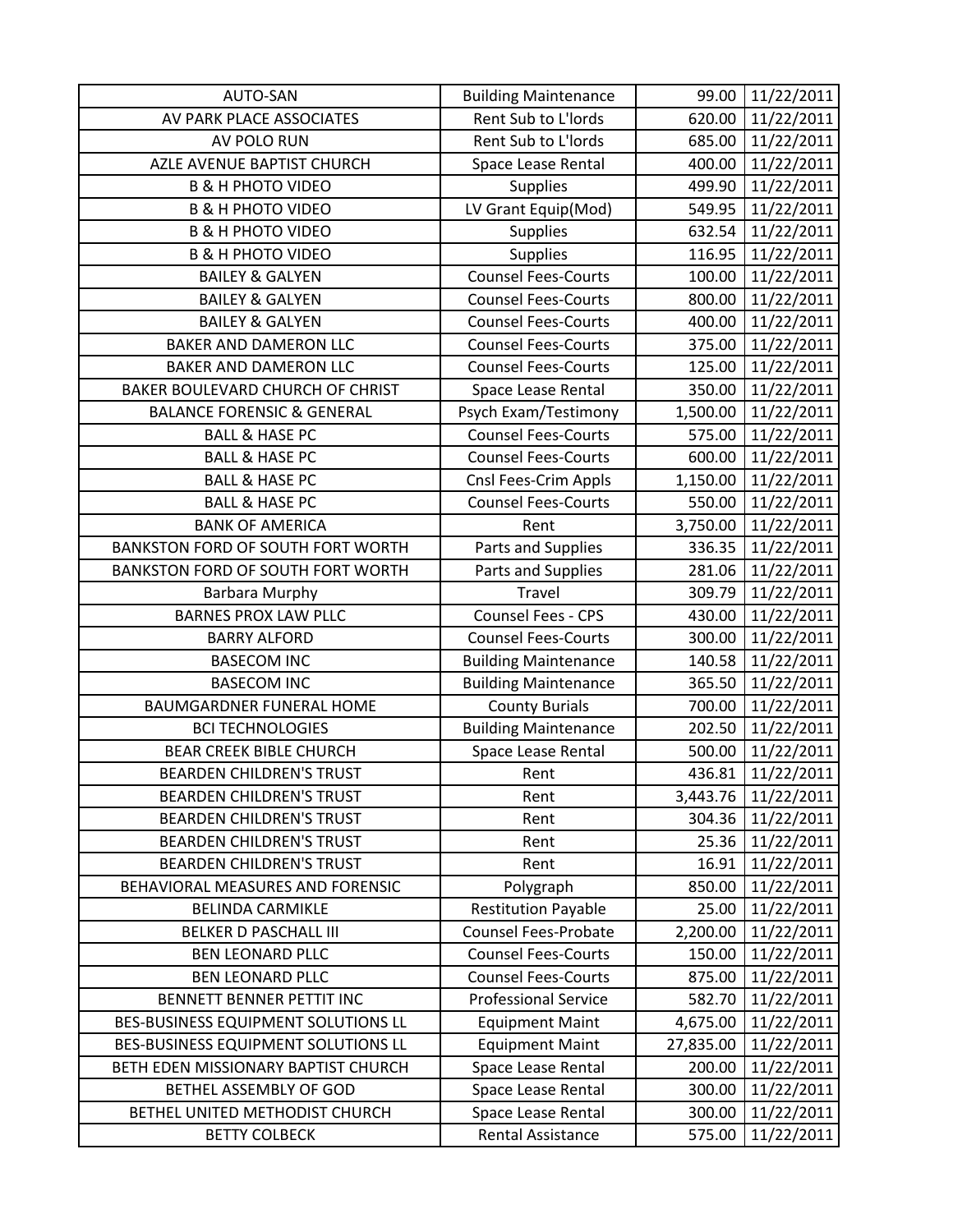| <b>BIRCHMAN BAPTIST CHURCH</b>      | Space Lease Rental          | 75.00     | 11/22/2011 |
|-------------------------------------|-----------------------------|-----------|------------|
| <b>BLAGG TIRE AND SERVICE</b>       | Central Garage Inv          | 302.16    | 11/22/2011 |
| <b>BLAKE BURNS</b>                  | Counsel Fees-Juv            | 100.00    | 11/22/2011 |
| <b>BOB BARKER</b>                   | Kitchen Supplies            | 20.86     | 11/22/2011 |
| <b>BOB LEONARD LAW GROUP PLLC</b>   | <b>Counsel Fees-Courts</b>  | 350.00    | 11/22/2011 |
| <b>BOUND TREE MEDICAL LLC</b>       | Lab Supplies                | 175.90    | 11/22/2011 |
| <b>BRADFORD SHAW</b>                | <b>Counsel Fees-Courts</b>  | 300.00    | 11/22/2011 |
| <b>BRADFORD SHAW</b>                | <b>Counsel Fees-Courts</b>  | 7,850.00  | 11/22/2011 |
| <b>BRADFORD SHAW</b>                | Counsel Fees - CPS          | 100.00    | 11/22/2011 |
| <b>BRENDA HANSEN</b>                | <b>Counsel Fees-Courts</b>  | 1,700.00  | 11/22/2011 |
| <b>BRENDA HANSEN</b>                | <b>Counsel Fees-Courts</b>  | 250.00    | 11/22/2011 |
| <b>BRENDA R VONJOE</b>              | <b>Counsel Fees-Courts</b>  | 225.00    | 11/22/2011 |
| <b>BRENDA R VONJOE</b>              | <b>Counsel Fees-Courts</b>  | 500.00    | 11/22/2011 |
| <b>BRENDA R VONJOE</b>              | <b>Counsel Fees-Courts</b>  | 175.00    | 11/22/2011 |
| <b>BRETT BOONE</b>                  | <b>Counsel Fees-Courts</b>  | 11,250.00 | 11/22/2011 |
| <b>BRETT BOONE</b>                  | <b>Counsel Fees-Courts</b>  | 300.00    | 11/22/2011 |
| <b>BRETT BOONE</b>                  | <b>Counsel Fees-Courts</b>  | 137.50    | 11/22/2011 |
| <b>BRIAN C SIMPSON</b>              | <b>Counsel Fees-Courts</b>  | 200.00    | 11/22/2011 |
| <b>BRIAN C SIMPSON</b>              | Counsel Fees - CPS          | 200.00    | 11/22/2011 |
| <b>BRIAN J NEWMAN</b>               | <b>Counsel Fees-Courts</b>  | 420.00    | 11/22/2011 |
| <b>BRIAN J WILLETT</b>              | <b>Counsel Fees-Courts</b>  | 100.00    | 11/22/2011 |
| <b>BRIAN J WILLETT</b>              | Counsel Fees-Juv            | 200.00    | 11/22/2011 |
| <b>BRIAN M BOUFFARD</b>             | <b>Counsel Fees-Courts</b>  | 100.00    | 11/22/2011 |
| <b>BRIAN M BOUFFARD</b>             | <b>Counsel Fees-Courts</b>  | 100.00    | 11/22/2011 |
| <b>BRIAN SALVANT</b>                | <b>Counsel Fees-Courts</b>  | 600.00    | 11/22/2011 |
| <b>BRIGHTER OUTLOOK INC</b>         | Space Lease Rental          | 400.00    | 11/22/2011 |
| <b>BROOKE BAKER</b>                 | Counsel Fees - CPS          | 100.00    | 11/22/2011 |
| <b>BROOKHAVEN YOUTH RANCH</b>       | <b>Residential Servc</b>    | 16,866.50 | 11/22/2011 |
| BROWN, OWENS AND BRUMLEY            | <b>County Burials</b>       | 610.00    | 11/22/2011 |
| <b>BRUCE ASHWORTH</b>               | <b>Counsel Fees-Courts</b>  | 200.00    | 11/22/2011 |
| <b>BRUCE ASHWORTH</b>               | <b>Counsel Fees-Courts</b>  | 200.00    | 11/22/2011 |
| BUREAU OF NATIONAL AFFAIRS INC      | Law Books                   | 3,613.00  | 11/22/2011 |
| <b>BURTON HILL BAPTIST CHURCH</b>   | Space Lease Rental          | 300.00    | 11/22/2011 |
| <b>BUSH RUDNICKI SHELTON PC</b>     | <b>Counsel Fees-Courts</b>  | 1,100.00  | 11/22/2011 |
| <b>BUSH RUDNICKI SHELTON PC</b>     | <b>Counsel Fees-Courts</b>  | 560.00    | 11/22/2011 |
| <b>BUSH RUDNICKI SHELTON PC</b>     | <b>Counsel Fees-Courts</b>  | 350.00    | 11/22/2011 |
| <b>BUSHMASTER FIREARMS</b>          | Safety/Tact Supplies        | 102.46    | 11/22/2011 |
| <b>BUSINESS INTERIORS</b>           | <b>Equipment Rentals</b>    | 2,034.00  | 11/22/2011 |
| <b>C.D. HARTNETT CO</b>             | Kitchen Supplies            | 168.76    | 11/22/2011 |
| <b>CAD &amp; GRAPHIC SUPPLY INC</b> | Photo Processing Inv        | 604.31    | 11/22/2011 |
| CALIBER BODY WORKS OF TX INC        | Damage Claims               | 303.29    | 11/22/2011 |
| <b>CALICO INDUSTRIES INC</b>        | Kitchen Supplies            | 55.52     | 11/22/2011 |
| <b>CALICO INDUSTRIES INC</b>        | <b>Custodian Supplies</b>   | 89.40     | 11/22/2011 |
| <b>CALVARY BAPTIST CHURCH</b>       | Space Lease Rental          | 200.00    | 11/22/2011 |
| <b>CALVARY BIBLE CHURCH</b>         | Space Lease Rental          | 250.00    | 11/22/2011 |
| CAMP FIRE USA FIRST TEXAS COUNCIL   | <b>Subrecipient Service</b> | 98.55     | 11/22/2011 |
| <b>CANAS &amp; FLORES</b>           | <b>Counsel Fees-Courts</b>  | 400.00    | 11/22/2011 |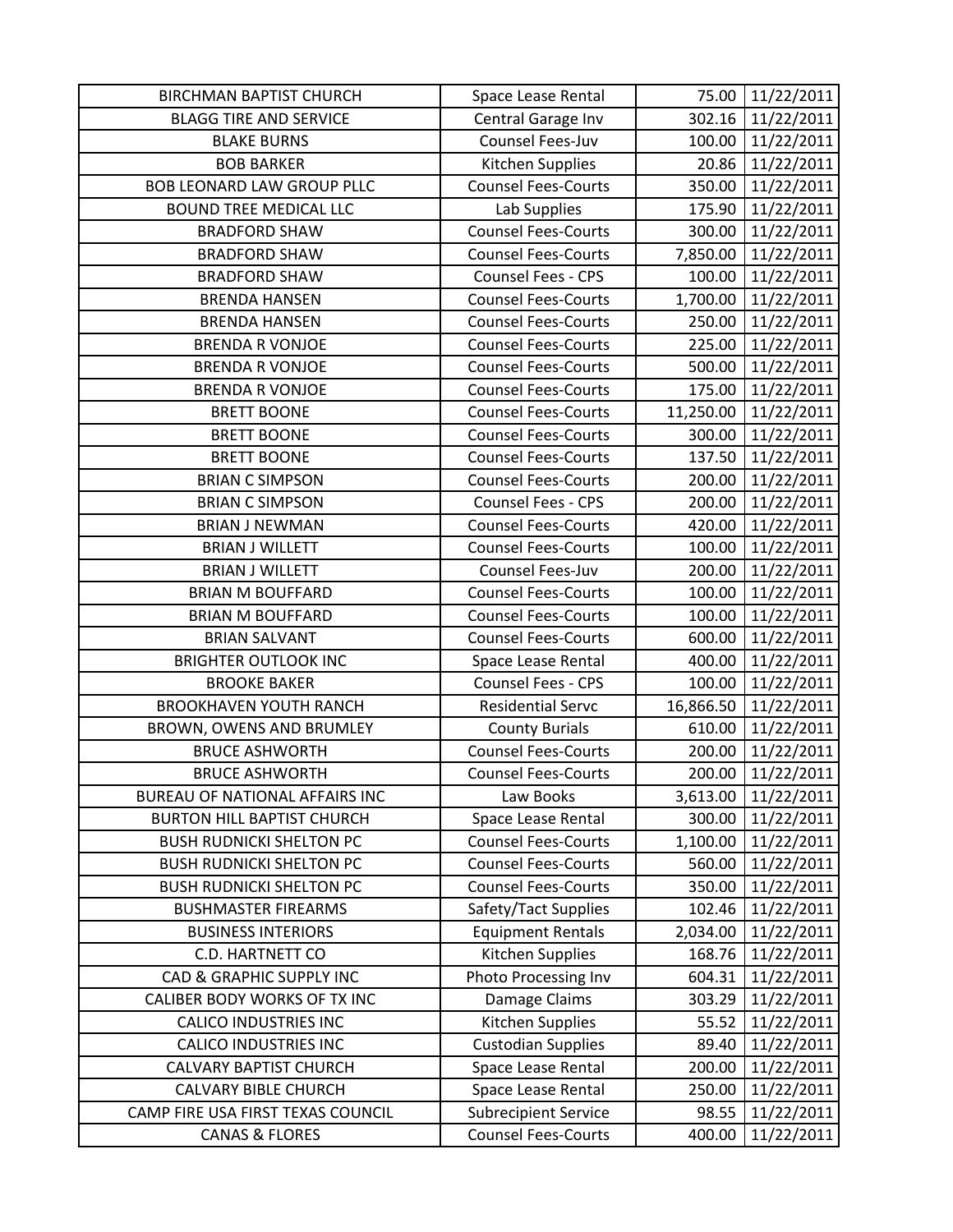| <b>CANAS &amp; FLORES</b>         | <b>Counsel Fees-Courts</b>  | 850.00    | 11/22/2011 |
|-----------------------------------|-----------------------------|-----------|------------|
| <b>CANAS &amp; FLORES</b>         | <b>Counsel Fees-Courts</b>  | 100.00    | 11/22/2011 |
| <b>CANAS &amp; FLORES</b>         | <b>Counsel Fees-Courts</b>  | 400.00    | 11/22/2011 |
| <b>CANAS &amp; FLORES</b>         | <b>Counsel Fees-Courts</b>  | 100.00    | 11/22/2011 |
| <b>CANAS &amp; FLORES</b>         | <b>Counsel Fees-Courts</b>  | 200.00    | 11/22/2011 |
| <b>CANAS &amp; FLORES</b>         | <b>Counsel Fees-Courts</b>  | 1,250.00  | 11/22/2011 |
| <b>CAPITOL SYSTEMS INC</b>        | Prof Srvc-Proj Mgmt         | 11,173.14 | 11/22/2011 |
| <b>CAREY WALKER</b>               | <b>Counsel Fees-Courts</b>  | 200.00    | 11/22/2011 |
| <b>CARLA JOAN SHERRILL</b>        | <b>Restitution Payable</b>  | 100.00    | 11/22/2011 |
| <b>CARLOS GUILLERMO GALLIANI</b>  | <b>Counsel Fees - CPS</b>   | 100.00    | 11/22/2011 |
| <b>CAROL A BIRDWELL</b>           | <b>Counsel Fees-Courts</b>  | 200.00    | 11/22/2011 |
| <b>CAROL A BIRDWELL</b>           | Counsel Fees-Juv            | 200.00    | 11/22/2011 |
| <b>CAROL A BIRDWELL</b>           | <b>Counsel Fees - CPS</b>   | 150.00    | 11/22/2011 |
| <b>CAROLE KERR</b>                | <b>Counsel Fees-Courts</b>  | 300.00    | 11/22/2011 |
| <b>CAROLE KERR</b>                | <b>Counsel Fees-Courts</b>  | 300.00    | 11/22/2011 |
| <b>CAROLE KERR</b>                | <b>Counsel Fees-Courts</b>  | 600.00    | 11/22/2011 |
| <b>CAROLE KERR</b>                | <b>Counsel Fees-Courts</b>  | 100.00    | 11/22/2011 |
| <b>CARY M SCHROEDER</b>           | <b>Counsel Fees-Probate</b> | 2,200.00  | 11/22/2011 |
| <b>CASEY COLE</b>                 | <b>Counsel Fees-Courts</b>  | 100.00    | 11/22/2011 |
| <b>CASEY COLE</b>                 | <b>Counsel Fees-Courts</b>  | 200.00    | 11/22/2011 |
| <b>CASEY COLE</b>                 | <b>Counsel Fees-Courts</b>  | 200.00    | 11/22/2011 |
| <b>CASS ROBERT CALLAWAY</b>       | <b>Counsel Fees-Courts</b>  | 350.00    | 11/22/2011 |
| <b>CATHERINE DUNNAVANT</b>        | <b>Counsel Fees-Courts</b>  | 450.00    | 11/22/2011 |
| <b>CATHERINE DUNNAVANT</b>        | <b>Counsel Fees-Courts</b>  | 300.00    | 11/22/2011 |
| CATHOLIC CHARITIES DIOCESE OF FTW | Interpreter Fees            | 1,050.00  | 11/22/2011 |
| CATHOLIC CHARITIES DIOCESE OF FTW | Interpreter Fees            | 800.00    | 11/22/2011 |
| <b>CDW GOVERNMENT INC</b>         | <b>Supplies</b>             | 669.15    | 11/22/2011 |
| <b>CDW GOVERNMENT INC</b>         | <b>Supplies</b>             | 223.05    | 11/22/2011 |
| CENTAURUS GF TERRACE LLC          | Rent Sub to L'Iords         | 1,275.00  | 11/22/2011 |
| CENTER FOR THERAPEUTIC CHANGE LTD | O/P Group Counseling        | 8,446.50  | 11/22/2011 |
| <b>CENTRAL POLY CORP</b>          | <b>Custodian Supplies</b>   | 1,488.00  | 11/22/2011 |
| <b>CENTRAL POLY CORP</b>          | <b>Supplies</b>             | 14.88     | 11/22/2011 |
| <b>CHAD LEE</b>                   | <b>Counsel Fees-Courts</b>  | 125.00    | 11/22/2011 |
| <b>CHAMPLIN LAW FIRM</b>          | <b>Counsel Fees-Probate</b> | 1,000.00  | 11/22/2011 |
| <b>CHARLES BURGESS</b>            | <b>Counsel Fees-Courts</b>  | 100.00    | 11/22/2011 |
| <b>CHARLES BURGESS</b>            | <b>Counsel Fees-Courts</b>  | 100.00    | 11/22/2011 |
| <b>CHARLES BURGESS</b>            | <b>Counsel Fees-Courts</b>  | 100.00    | 11/22/2011 |
| <b>CHARLES MESNARD</b>            | <b>Restitution Payable</b>  | 37.60     | 11/22/2011 |
| <b>CHARLES ROACH</b>              | <b>Counsel Fees-Courts</b>  | 750.00    | 11/22/2011 |
| <b>CHARLES ROACH</b>              | <b>Counsel Fees-Courts</b>  | 100.00    | 11/22/2011 |
| <b>CHARLES ROACH</b>              | <b>Counsel Fees-Courts</b>  | 300.00    | 11/22/2011 |
| <b>CHARLES ROACH</b>              | <b>Counsel Fees-Courts</b>  | 500.00    | 11/22/2011 |
| <b>CHARTER CAPITAL</b>            | <b>Professional Service</b> | 26.68     | 11/22/2011 |
| <b>CHECKPOINT SERVICES INC</b>    | <b>Computer Supplies</b>    | 20.87     | 11/22/2011 |
| <b>CHECKPOINT SERVICES INC</b>    | <b>Computer Supplies</b>    | 548.78    | 11/22/2011 |
| <b>CHECKPOINT SERVICES INC</b>    | <b>Computer Maintenance</b> | 301.65    | 11/22/2011 |
| CHEMSEARCH                        | <b>Custodian Supplies</b>   | 214.00    | 11/22/2011 |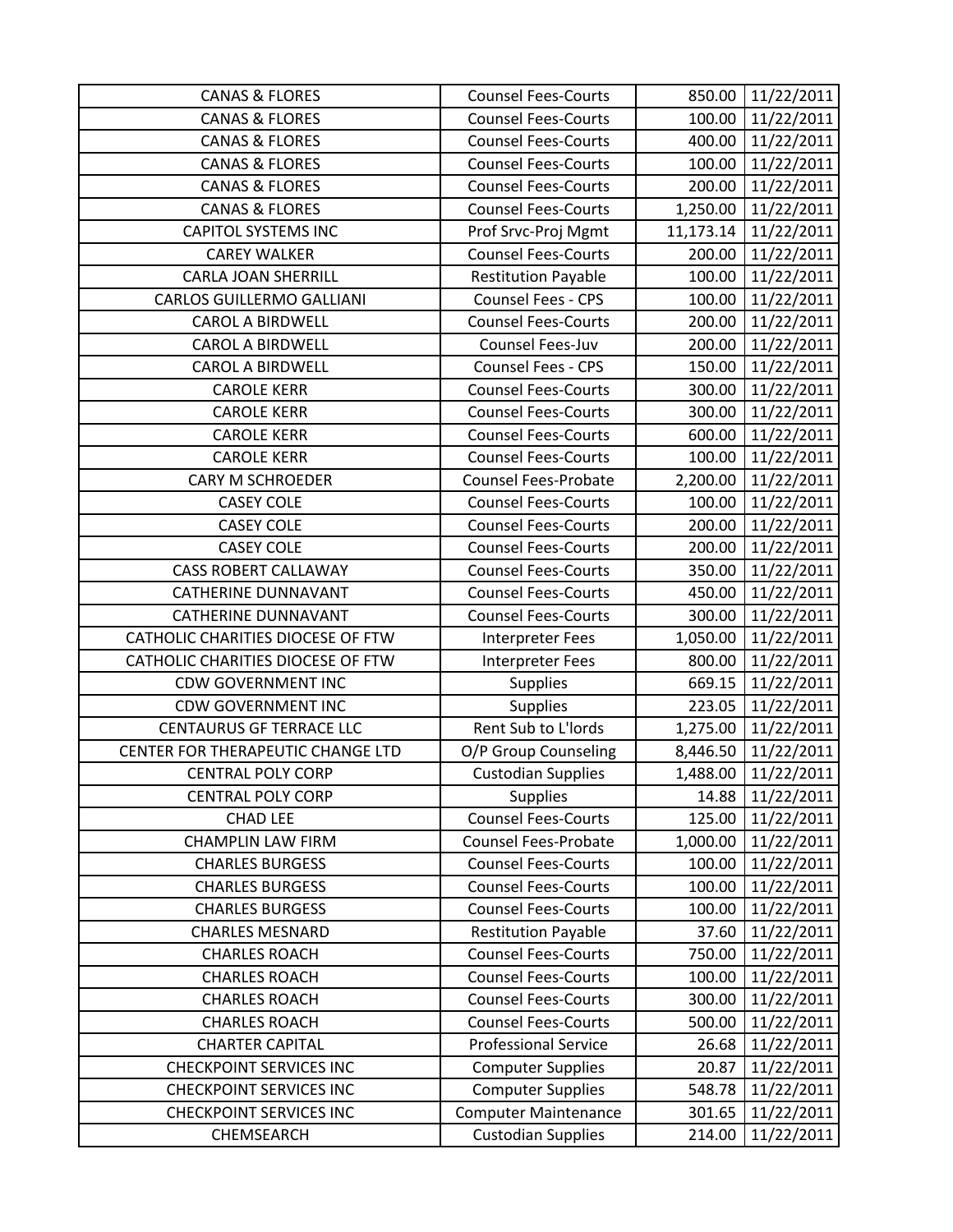| CHEMSEARCH                          | <b>Building Maintenance</b> | 150.00   | 11/22/2011 |
|-------------------------------------|-----------------------------|----------|------------|
| <b>CHRIST OUR KING CHURCH</b>       | Space Lease Rental          | 200.00   | 11/22/2011 |
| CHRIST UNITED METHODIST CHURCH      | Space Lease Rental          | 500.00   | 11/22/2011 |
| <b>CHRISTINA GARZA</b>              | <b>Restitution Payable</b>  | 25.00    | 11/22/2011 |
| <b>CHRISTOPHER LEO CASTANON</b>     | <b>Counsel Fees-Courts</b>  | 300.00   | 11/22/2011 |
| <b>CHRISTOPHER LEO CASTANON</b>     | <b>Counsel Fees-Courts</b>  | 600.00   | 11/22/2011 |
| Cindy Q Phan                        | Mileage Allowance           | 7.65     | 11/22/2011 |
| <b>CITY OF ARLINGTON</b>            | Rent                        | 1,165.86 | 11/22/2011 |
| <b>CITY OF EVERMAN</b>              | <b>Utility Assistance</b>   | 76.53    | 11/22/2011 |
| <b>CITY OF FORT WORTH</b>           | Kitchen Maintenance         | 136.00   | 11/22/2011 |
| <b>CITY OF HURST</b>                | <b>Restitution Payable</b>  | 100.00   | 11/22/2011 |
| <b>CITY OF NORTH RICHLAND HILLS</b> | <b>Disposal Service</b>     | 181.50   | 11/22/2011 |
| CITY OF NORTH RICHLAND HILLS        | Water                       | 255.16   | 11/22/2011 |
| CITY OF NORTH RICHLAND HILLS        | <b>Utility Assistance</b>   | 93.09    | 11/22/2011 |
| <b>CITY OF WICHITA FALLS</b>        | <b>Subrecipient Service</b> | 3,449.01 | 11/22/2011 |
| <b>CLARINDA ACADEMY</b>             | <b>Residential Servc</b>    | 4,285.75 | 11/22/2011 |
| <b>CLEMENTE DE LA CRUZ</b>          | <b>Counsel Fees-Courts</b>  | 300.00   | 11/22/2011 |
| <b>CLIFFORD D MACKENZIE</b>         | Counsel Fees - CPS          | 250.00   | 11/22/2011 |
| <b>COBB PARK TOWNHOMES II LP</b>    | Rent Sub to L'Iords         | 599.00   | 11/22/2011 |
| <b>CODY L COFER</b>                 | <b>Counsel Fees-Courts</b>  | 600.00   | 11/22/2011 |
| <b>CODY L COFER</b>                 | <b>Counsel Fees-Courts</b>  | 225.00   | 11/22/2011 |
| <b>CODY L COFER</b>                 | <b>Counsel Fees - CPS</b>   | 100.00   | 11/22/2011 |
| COLLEGE HILL CHURCH OF CHRIST       | Space Lease Rental          | 100.00   | 11/22/2011 |
| <b>COLLEGE OF AMER PATHOLOGISTS</b> | Lab Supplies                | 688.00   | 11/22/2011 |
| COLLEYVILLE ASSEMBLY OF GOD CHURCH  | Space Lease Rental          | 150.00   | 11/22/2011 |
| <b>COMMERCIAL RECORDER</b>          | Advertis/Leg Notice         | 7.25     | 11/22/2011 |
| <b>COMMERCIAL RECORDER</b>          | Advertis/Leg Notice         | 115.50   | 11/22/2011 |
| <b>COMMERCIAL RECORDER</b>          | Advertis/Leg Notice         | 87.00    | 11/22/2011 |
| <b>COMMERCIAL RECORDER</b>          | <b>Estray Livestock</b>     | 53.50    | 11/22/2011 |
| <b>COMMUNICATION CONCEPTS</b>       | <b>Building Maintenance</b> | 1,460.25 | 11/22/2011 |
| <b>COMMUNICATION CONCEPTS</b>       | <b>Building Maintenance</b> | 1,520.00 | 11/22/2011 |
| <b>COMMUNICATION CONCEPTS</b>       | <b>Building Maintenance</b> | 237.50   | 11/22/2011 |
| <b>COMMUNITY CHRISTIAN CHURCH</b>   | Space Lease Rental          | 350.00   | 11/22/2011 |
| <b>CONCHO SUPPLY INC</b>            | Central Garage Inv          | 791.98   | 11/22/2011 |
| <b>CONGREGATION AHAVATH SHOLOM</b>  | Space Lease Rental          | 185.00   | 11/22/2011 |
| <b>CONNIE PYATT-DRYDEN</b>          | <b>Counsel Fees - CPS</b>   | 100.00   | 11/22/2011 |
| COOK CHILDRENS MEDICAL CENTER       | <b>SAE Sexual Assault</b>   | 680.00   | 11/22/2011 |
| COOK CHILDRENS MEDICAL CENTER       | <b>SAE Sexual Assault</b>   | 680.00   | 11/22/2011 |
| COOK CHILDRENS MEDICAL CENTER       | <b>SAE Sexual Assault</b>   | 680.00   | 11/22/2011 |
| COOK CHILDRENS MEDICAL CENTER       | <b>SAE Sexual Assault</b>   | 680.00   | 11/22/2011 |
| COOK CHILDRENS MEDICAL CENTER       | <b>SAE Sexual Assault</b>   | 680.00   | 11/22/2011 |
| COOK CHILDRENS MEDICAL CENTER       | <b>SAE Sexual Assault</b>   | 680.00   | 11/22/2011 |
| COOK CHILDRENS MEDICAL CENTER       | <b>SAE Sexual Assault</b>   | 680.00   | 11/22/2011 |
| COOK CHILDRENS MEDICAL CENTER       | <b>SAE Sexual Assault</b>   | 680.00   | 11/22/2011 |
| COOK CHILDRENS MEDICAL CENTER       | <b>SAE Sexual Assault</b>   | 680.00   | 11/22/2011 |
| COOK CHILDRENS MEDICAL CENTER       | <b>SAE Sexual Assault</b>   | 680.00   | 11/22/2011 |
| COOK CHILDRENS MEDICAL CENTER       | <b>SAE Sexual Assault</b>   | 680.00   | 11/22/2011 |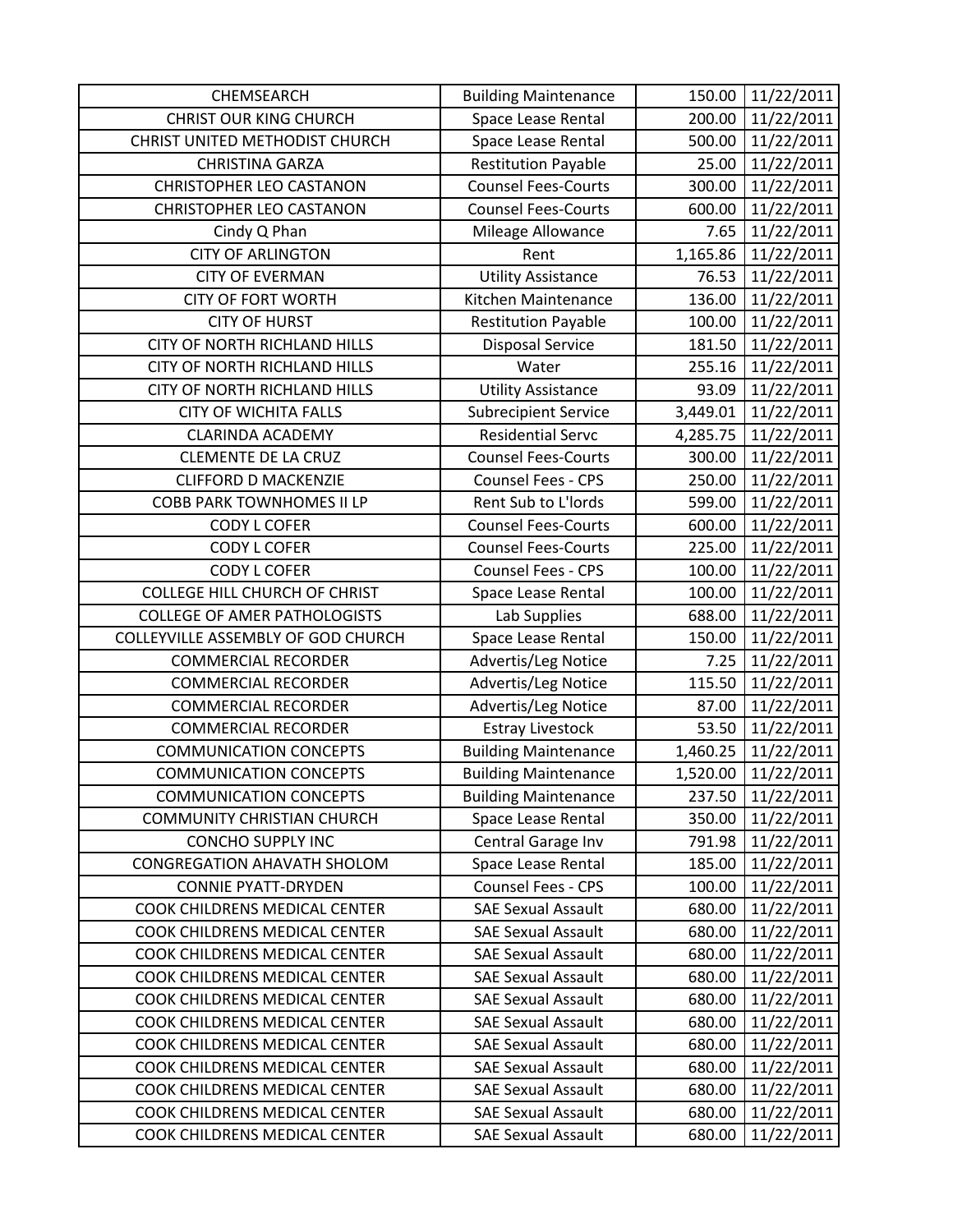| COOK CHILDRENS MEDICAL CENTER      | <b>SAE Sexual Assault</b>   | 680.00    | 11/22/2011 |
|------------------------------------|-----------------------------|-----------|------------|
| COOK CHILDRENS MEDICAL CENTER      | <b>SAE Sexual Assault</b>   | 680.00    | 11/22/2011 |
| COOK CHILDRENS MEDICAL CENTER      | <b>SAE Sexual Assault</b>   | 680.00    | 11/22/2011 |
| COOK CHILDRENS MEDICAL CENTER      | <b>SAE Sexual Assault</b>   | 680.00    | 11/22/2011 |
| COOK CHILDRENS MEDICAL CENTER      | <b>SAE Sexual Assault</b>   | 680.00    | 11/22/2011 |
| COOK CHILDRENS MEDICAL CENTER      | <b>SAE Sexual Assault</b>   | 680.00    | 11/22/2011 |
| COOK CHILDRENS MEDICAL CENTER      | <b>SAE Sexual Assault</b>   | 680.00    | 11/22/2011 |
| COOK CHILDRENS MEDICAL CENTER      | <b>SAE Sexual Assault</b>   | 680.00    | 11/22/2011 |
| COOK CHILDRENS MEDICAL CENTER      | <b>SAE Sexual Assault</b>   | 680.00    | 11/22/2011 |
| COOK CHILDRENS MEDICAL CENTER      | <b>SAE Sexual Assault</b>   | 680.00    | 11/22/2011 |
| COOK CHILDRENS MEDICAL CENTER      | <b>SAE Sexual Assault</b>   | 680.00    | 11/22/2011 |
| COOK CHILDRENS MEDICAL CENTER      | <b>SAE Sexual Assault</b>   | 680.00    | 11/22/2011 |
| COOK CHILDRENS MEDICAL CENTER      | <b>SAE Sexual Assault</b>   | 680.00    | 11/22/2011 |
| COOK CHILDRENS MEDICAL CENTER      | <b>SAE Sexual Assault</b>   | 680.00    | 11/22/2011 |
| COOK CHILDRENS MEDICAL CENTER      | <b>SAE Sexual Assault</b>   | 680.00    | 11/22/2011 |
| COOK CHILDRENS MEDICAL CENTER      | <b>SAE Sexual Assault</b>   | 680.00    | 11/22/2011 |
| COOK CHILDRENS MEDICAL CENTER      | <b>SAE Sexual Assault</b>   | 680.00    | 11/22/2011 |
| COOK CHILDRENS MEDICAL CENTER      | <b>SAE Sexual Assault</b>   | 680.00    | 11/22/2011 |
| COOK CHILDRENS MEDICAL CENTER      | <b>SAE Sexual Assault</b>   | 680.00    | 11/22/2011 |
| COOK CHILDRENS MEDICAL CENTER      | <b>SAE Sexual Assault</b>   | 680.00    | 11/22/2011 |
| COOK CHILDRENS MEDICAL CENTER      | <b>SAE Sexual Assault</b>   | 680.00    | 11/22/2011 |
| COOK CHILDRENS MEDICAL CENTER      | <b>SAE Sexual Assault</b>   | 680.00    | 11/22/2011 |
| COOK CHILDRENS MEDICAL CENTER      | <b>SAE Sexual Assault</b>   | 680.00    | 11/22/2011 |
| COOK CHILDRENS MEDICAL CENTER      | <b>SAE Sexual Assault</b>   | 680.00    | 11/22/2011 |
| COOK CHILDRENS MEDICAL CENTER      | <b>SAE Sexual Assault</b>   | 680.00    | 11/22/2011 |
| COOK CHILDRENS MEDICAL CENTER      | <b>SAE Sexual Assault</b>   | 680.00    | 11/22/2011 |
| COOK CHILDRENS MEDICAL CENTER      | <b>SAE Sexual Assault</b>   | 680.00    | 11/22/2011 |
| COOK CHILDRENS MEDICAL CENTER      | <b>SAE Sexual Assault</b>   | 680.00    | 11/22/2011 |
| COOK CHILDRENS MEDICAL CENTER      | <b>SAE Sexual Assault</b>   | 680.00    | 11/22/2011 |
| COOK CHILDRENS MEDICAL CENTER      | <b>SAE Sexual Assault</b>   | 680.00    | 11/22/2011 |
| COOK CHILDRENS MEDICAL CENTER      | <b>SAE Sexual Assault</b>   | 680.00    | 11/22/2011 |
| COOK CHILDRENS MEDICAL CENTER      | <b>SAE Sexual Assault</b>   | 680.00    | 11/22/2011 |
| COOK CHILDRENS MEDICAL CENTER      | <b>SAE Sexual Assault</b>   | 680.00    | 11/22/2011 |
| COOK CHILDRENS MEDICAL CENTER      | <b>SAE Sexual Assault</b>   | 680.00    | 11/22/2011 |
| COOK CHILDRENS MEDICAL CENTER      | <b>SAE Sexual Assault</b>   | 680.00    | 11/22/2011 |
| COOK CHILDRENS MEDICAL CENTER      | <b>SAE Sexual Assault</b>   | 680.00    | 11/22/2011 |
| COOK CHILDRENS MEDICAL CENTER      | <b>SAE Sexual Assault</b>   | 680.00    | 11/22/2011 |
| COOK CHILDRENS MEDICAL CENTER      | <b>SAE Sexual Assault</b>   | 680.00    | 11/22/2011 |
| COOK CHILDRENS MEDICAL CENTER      | <b>SAE Sexual Assault</b>   | 680.00    | 11/22/2011 |
| <b>COURTHOUSE TECHNOLOGIES LTD</b> | <b>Professional Service</b> | 18,910.00 | 11/22/2011 |
| <b>COURTHOUSE TECHNOLOGIES LTD</b> | Software Maintenance        | 3,750.00  | 11/22/2011 |
| <b>COURTNEY MILLER</b>             | <b>Counsel Fees-Courts</b>  | 1,250.00  | 11/22/2011 |
| CP CONTINENTAL LP                  | Rent Sub to L'Iords         | 593.00    | 11/22/2011 |
| <b>CRAFCO TEXAS INC</b>            | Asphalt-Liquid              | 5,108.40  | 11/22/2011 |
| CTJ MAINTENANCE INC                | <b>Custodian Services</b>   | 7,120.75  | 11/22/2011 |
| <b>CUEVAS DISTRIBUTION INC</b>     | Lab Supplies                | 38.75     | 11/22/2011 |
| <b>CURT MAGEE</b>                  | Cnsl Fees-Crim Appls        | 1,680.00  | 11/22/2011 |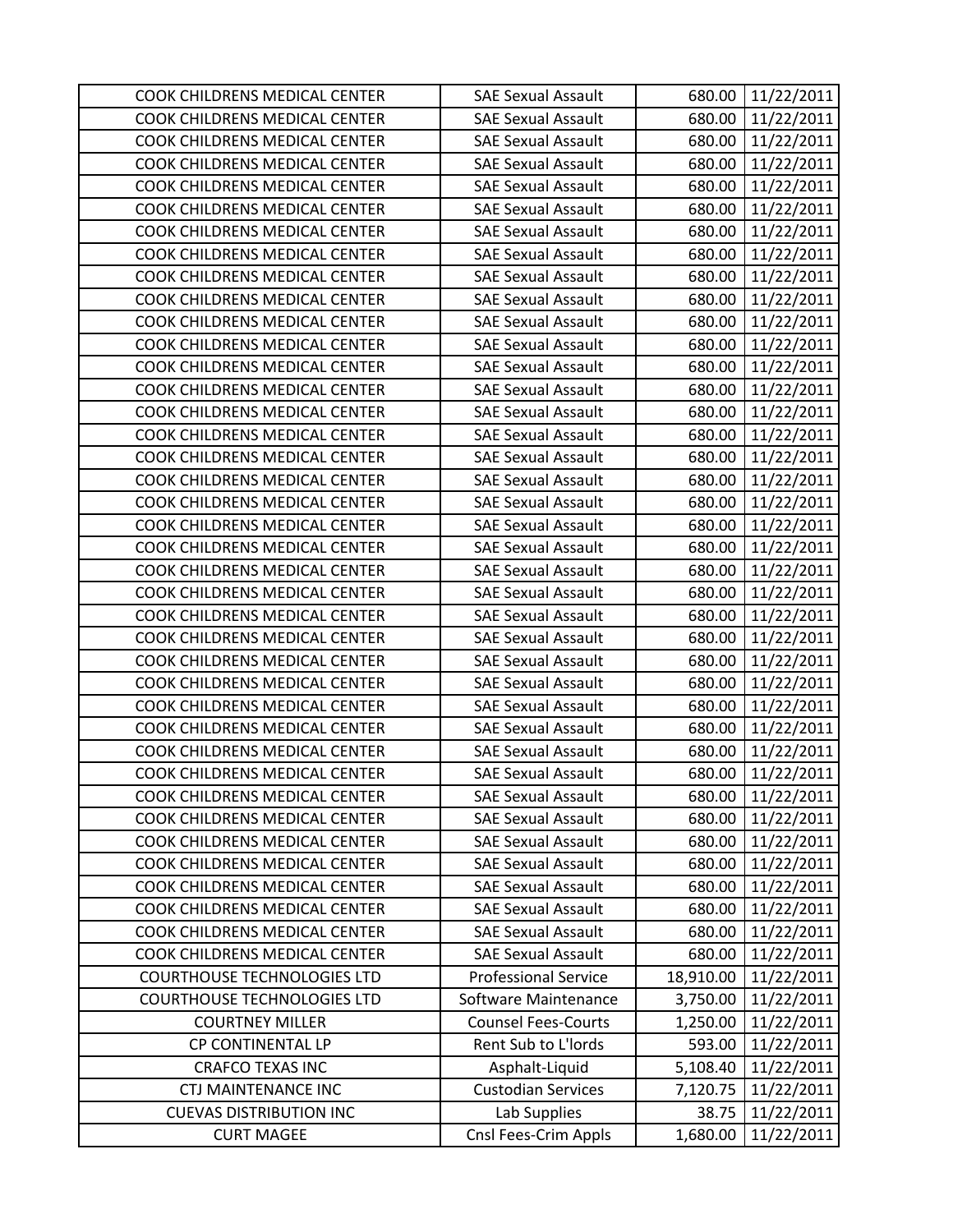| <b>CURTIS FORTINBERRY</b> | <b>Counsel Fees-Courts</b>  | 2,550.00  | 11/22/2011 |
|---------------------------|-----------------------------|-----------|------------|
| <b>CURTIS FORTINBERRY</b> | <b>Counsel Fees-Courts</b>  | 125.00    | 11/22/2011 |
| <b>CYNTHIA A FITCH</b>    | <b>Counsel Fees-Courts</b>  | 250.00    | 11/22/2011 |
| <b>CYNTHIA A FITCH</b>    | Counsel Fees - CPS          | 100.00    | 11/22/2011 |
| <b>D ROBIN MCCARTY</b>    | <b>Counsel Fees-Courts</b>  | 350.00    | 11/22/2011 |
| <b>DAL PAIR</b>           | Counsel Fees-Probate        | 2,200.00  | 11/22/2011 |
| <b>DALE HEISCH</b>        | <b>Counsel Fees-Courts</b>  | 600.00    | 11/22/2011 |
| DANA A DUFFEY             | Counsel Fees - CPS          | 100.00    | 11/22/2011 |
| DANETTE DEE ALVARADO      | Counsel Fees-Juv            | 100.00    | 11/22/2011 |
| DANETTE DEE ALVARADO      | <b>Counsel Fees - CPS</b>   | 100.00    | 11/22/2011 |
| <b>DANIEL HERNANDEZ</b>   | <b>Counsel Fees-Courts</b>  | 600.00    | 11/22/2011 |
| <b>DANIEL HERNANDEZ</b>   | <b>Counsel Fees-Courts</b>  | 2,650.00  | 11/22/2011 |
| <b>DANIEL HERNANDEZ</b>   | <b>Counsel Fees-Courts</b>  | 750.00    | 11/22/2011 |
| <b>DANIEL HERNANDEZ</b>   | <b>Counsel Fees-Courts</b>  | 200.00    | 11/22/2011 |
| <b>DANIEL HERNANDEZ</b>   | <b>Counsel Fees-Courts</b>  | 2,225.00  | 11/22/2011 |
| DANIEL R ALTMAN           | Psych Exam/Testimony        | 400.00    | 11/22/2011 |
| <b>DANIEL YOUNG</b>       | <b>Counsel Fees-Courts</b>  | 150.00    | 11/22/2011 |
| <b>DANIEL YOUNG</b>       | <b>Counsel Fees-Courts</b>  | 333.33    | 11/22/2011 |
| <b>DANIEL YOUNG</b>       | <b>Counsel Fees-Courts</b>  | 3,000.00  | 11/22/2011 |
| <b>DANIEL YOUNG</b>       | <b>Counsel Fees-Courts</b>  | 900.00    | 11/22/2011 |
| <b>DANIEL YOUNG</b>       | <b>Counsel Fees-Courts</b>  | 337.50    | 11/22/2011 |
| <b>DANIEL YOUNG</b>       | <b>Counsel Fees-Courts</b>  | 275.00    | 11/22/2011 |
| <b>DANIEL YOUNG</b>       | Cnsl Fees-Crim Appls        | 2,900.00  | 11/22/2011 |
| <b>DANIEL YOUNG</b>       | Crim Appeal-OthrCost        | 45.63     | 11/22/2011 |
| <b>DANNY D PITZER</b>     | <b>Counsel Fees-Courts</b>  | 4,185.00  | 11/22/2011 |
| <b>DANNY D PITZER</b>     | <b>Counsel Fees-Courts</b>  | 610.00    | 11/22/2011 |
| <b>DANNY D PITZER</b>     | <b>Counsel Fees-Courts</b>  | 10,065.00 | 11/22/2011 |
| <b>DARCY NILES DENO</b>   | Counsel Fees - CPS          | 250.00    | 11/22/2011 |
| <b>DAVID ALAN KING</b>    | <b>Professional Service</b> | 2,300.00  | 11/22/2011 |
| <b>DAVID BAYS</b>         | <b>Counsel Fees-Courts</b>  | 450.00    | 11/22/2011 |
| <b>DAVID CLEVELAND</b>    | Travel                      | 74.04     | 11/22/2011 |
| <b>DAVID GARCIA</b>       | <b>Restitution Payable</b>  | 40.00     | 11/22/2011 |
| <b>DAVID GILLHAM</b>      | <b>Restitution Payable</b>  | 9.20      | 11/22/2011 |
| <b>DAVID MARLOW</b>       | Investigative               | 2,222.50  | 11/22/2011 |
| <b>DAVID PALMER</b>       | <b>Counsel Fees-Courts</b>  | 100.00    | 11/22/2011 |
| <b>DAVID PALMER</b>       | <b>Counsel Fees-Courts</b>  | 200.00    | 11/22/2011 |
| <b>DAVID PALMER</b>       | <b>Counsel Fees-Courts</b>  | 125.00    | 11/22/2011 |
| DAVID PEARSON, IV         | <b>Counsel Fees-Courts</b>  | 250.00    | 11/22/2011 |
| DAVID PEARSON, IV         | Cnsl Fees-Crim Appls        | 125.00    | 11/22/2011 |
| DAVID PEARSON, IV         | Crim Appeal-OthrCost        | 7.07      | 11/22/2011 |
| <b>DAVID RICHARDS</b>     | <b>Counsel Fees-Courts</b>  | 500.00    | 11/22/2011 |
| <b>DAVID RICHARDS</b>     | <b>Counsel Fees-Courts</b>  | 800.00    | 11/22/2011 |
| <b>DAVID RICHARDS</b>     | <b>Counsel Fees-Courts</b>  | 400.00    | 11/22/2011 |
| <b>DAVID RICHARDS</b>     | <b>Counsel Fees-Courts</b>  | 200.00    | 11/22/2011 |
| <b>DAVID RICHARDS</b>     | <b>Counsel Fees-Courts</b>  | 650.00    | 11/22/2011 |
| <b>DAVID RICHARDS</b>     | <b>Counsel Fees-Courts</b>  | 212.50    | 11/22/2011 |
| DAVIS & STANTON INC       | Service Awards              | 690.00    | 11/22/2011 |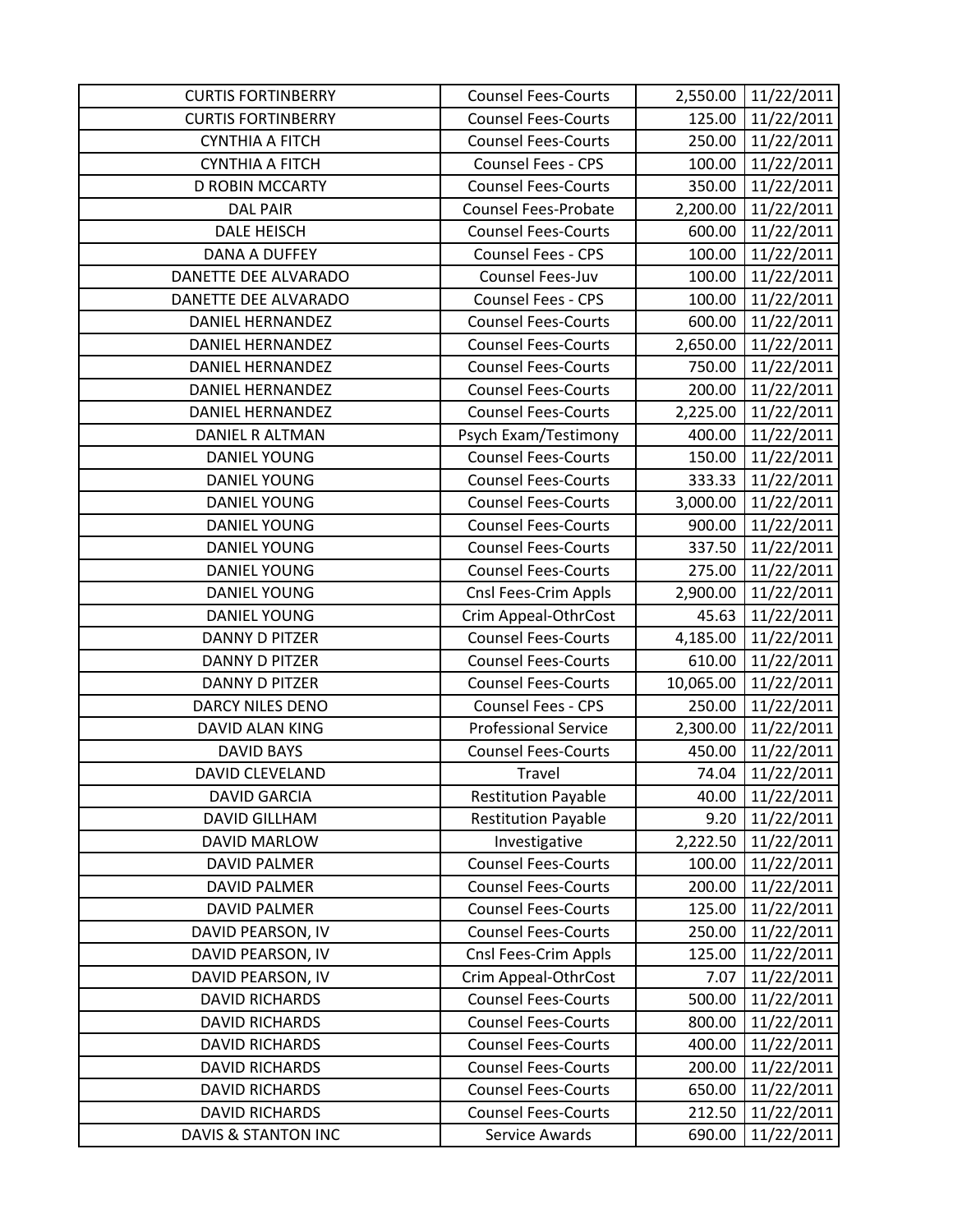| DAVIS BOULEVARD BAPTIST CHURCH      | Space Lease Rental          | 200.00    | 11/22/2011 |
|-------------------------------------|-----------------------------|-----------|------------|
| DAVIS MEMORIAL UNITED METHODIST     | Space Lease Rental          | 100.00    | 11/22/2011 |
| DAY RESOURCE CENTER FOR THE         | <b>Subrecipient Service</b> | 2,619.22  | 11/22/2011 |
| DBC FAMILY LAW                      | Counsel Fees-Juv            | 100.00    | 11/22/2011 |
| <b>DBC FAMILY LAW</b>               | Counsel Fees - CPS          | 100.00    | 11/22/2011 |
| <b>DCS INFORMATION SYSTEMS</b>      | Subscriptions               | 70.15     | 11/22/2011 |
| <b>DEAN SWANDA</b>                  | <b>Counsel Fees - CPS</b>   | 100.00    | 11/22/2011 |
| <b>DEAN SWANDA</b>                  | Cnsl Fees-Crim Appls        | 220.00    | 11/22/2011 |
| <b>DEAN SWANDA</b>                  | Cnsl Fees-Crim Appls        | 240.00    | 11/22/2011 |
| <b>DEAN SWANDA</b>                  | Cnsl Fees-Crim Appls        | 240.00    | 11/22/2011 |
| <b>DEBORAH R HINDS</b>              | <b>Counsel Fees-Probate</b> | 880.00    | 11/22/2011 |
| <b>DELL MARKETING</b>               | Software Maintenance        | 32,214.28 | 11/22/2011 |
| DENVER JUVENILE COURT               | Cert Copies/Trans           | 23.75     | 11/22/2011 |
| DEPARTMENT OF STATE HEALTH SERVICES | Dpt Vit Stats Rem BC        | 1,394.46  | 11/22/2011 |
| DEPARTMENT OF STATE HEALTH SERVICES | <b>CC Certified Copies</b>  | 31.11     | 11/22/2011 |
| DIAGNOSTIC HYBRIDS, INC.            | Lab Supplies                | 208.13    | 11/22/2011 |
| DIAGNOSTIC HYBRIDS, INC.            | Lab Supplies                | 385.11    | 11/22/2011 |
| <b>DIRECT ENERGY LP</b>             | <b>Utility Assistance</b>   | 871.63    | 11/22/2011 |
| DISPUTE RESOLUTION SERVICES         | <b>Professional Service</b> | 31,667.57 | 11/22/2011 |
| DIVERSIFIED OFFICE PRODUCTS INC     | <b>Equipment Maint</b>      | 150.00    | 11/22/2011 |
| DIVERSIFIED OFFICE PRODUCTS INC     | <b>Equipment Maint</b>      | 70.00     | 11/22/2011 |
| DIVERSIFIED OFFICE PRODUCTS INC     | <b>Equipment Maint</b>      | 70.00     | 11/22/2011 |
| DIVERSIFIED OFFICE PRODUCTS INC     | <b>Equipment Maint</b>      | 70.00     | 11/22/2011 |
| DIVERSIFIED OFFICE PRODUCTS INC     | <b>Equipment Maint</b>      | 70.00     | 11/22/2011 |
| DIVERSIFIED OFFICE PRODUCTS INC     | <b>Equipment Maint</b>      | 70.00     | 11/22/2011 |
| DIVERSIFIED POWER SYSTEMS INC       | <b>Building Maintenance</b> | 446.33    | 11/22/2011 |
| DIVERSIFIED POWER SYSTEMS INC       | <b>Building Maintenance</b> | 315.00    | 11/22/2011 |
| DOLORES STEWART & ASSOCIATES INC    | <b>Professional Service</b> | 1,702.80  | 11/22/2011 |
| DOLORES STEWART & ASSOCIATES INC    | <b>Professional Service</b> | 681.12    | 11/22/2011 |
| DOLORES STEWART & ASSOCIATES INC    | <b>Professional Service</b> | 340.56    | 11/22/2011 |
| DOLORES STEWART & ASSOCIATES INC    | <b>Professional Service</b> | 510.84    | 11/22/2011 |
| DOMESTIC INVESTIGATIVE SERVICES INC | Investigative               | 186.00    | 11/22/2011 |
| <b>DOMINO'S PIZZA</b>               | <b>Jury Costs</b>           | 103.64    | 11/22/2011 |
| <b>DON GANDY</b>                    | <b>Counsel Fees-Courts</b>  | 1,100.00  | 11/22/2011 |
| DON M DAWES                         | <b>Counsel Fees-Courts</b>  | 500.00    | 11/22/2011 |
| DOUBLE EAGLE MECHANICAL SERVICE     | A/C Maint Contract          | 1,200.00  | 11/22/2011 |
| DOUBLE EAGLE MECHANICAL SERVICE     | A/C Maint Contract          | 51.91     | 11/22/2011 |
| DOUBLE EAGLE MECHANICAL SERVICE     | A/C Maint Contract          | 1,500.00  | 11/22/2011 |
| DOUBLE EAGLE MECHANICAL SERVICE     | A/C Maint Contract          | 1,777.81  | 11/22/2011 |
| DOUBLE EAGLE MECHANICAL SERVICE     | A/C Maint Contract          | 580.71    | 11/22/2011 |
| DOUBLE EAGLE MECHANICAL SERVICE     | Pool Maintenance            | 378.00    | 11/22/2011 |
| DOUBLETREE HOTEL AT AUSTIN          | Education                   | 119.60    | 11/22/2011 |
| DOUBLETREE HOTEL AT AUSTIN          | Education                   | 119.60    | 11/22/2011 |
| DOUBLETREE HOTEL AT AUSTIN          | Education                   | 119.60    | 11/22/2011 |
| DRAKE COMMUNICATIONS INC            | <b>Equipment Maint</b>      | 265.00    | 11/22/2011 |
| DRAKE COMMUNICATIONS INC            | <b>Equipment Maint</b>      | 183.25    | 11/22/2011 |
| DRAKE DUNNAVENT PC                  | <b>Counsel Fees-Courts</b>  | 150.00    | 11/22/2011 |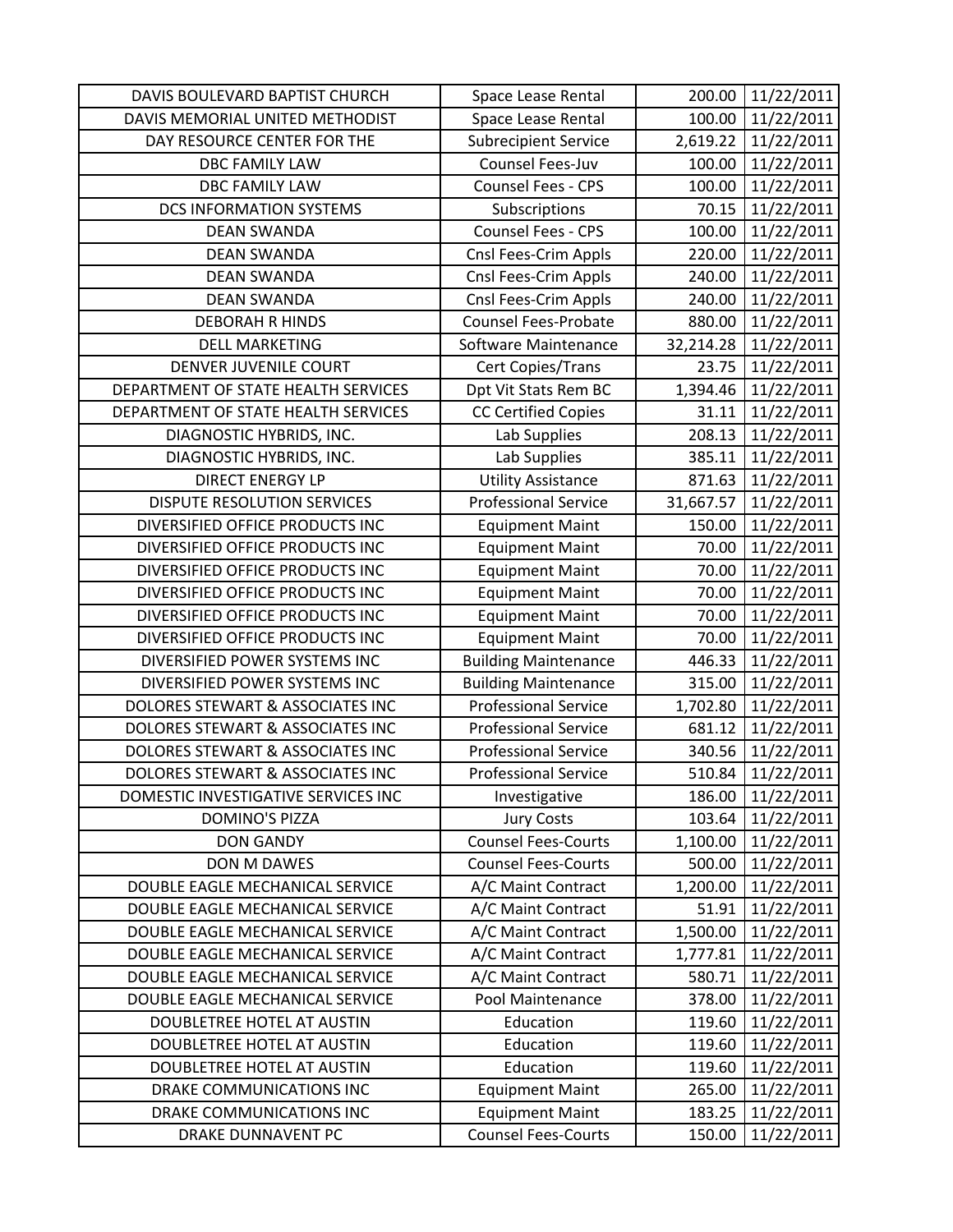| <b>DRPW LLC</b>                          | State Right of Way          | 250.00    | 11/22/2011 |
|------------------------------------------|-----------------------------|-----------|------------|
| EAN HOLDINGS LLC                         | Travel                      | 120.37    | 11/22/2011 |
| <b>EAN HOLDINGS LLC</b>                  | Damage Claims               | 90.42     | 11/22/2011 |
| <b>EARL E BATES JR</b>                   | <b>Counsel Fees-Courts</b>  | 4,650.00  | 11/22/2011 |
| <b>EARL E BATES JR</b>                   | <b>Counsel Fees-Courts</b>  | 100.00    | 11/22/2011 |
| <b>EARL E BATES JR</b>                   | <b>Counsel Fees-Courts</b>  | 100.00    | 11/22/2011 |
| <b>EBONY M TURNER</b>                    | <b>Counsel Fees-Courts</b>  | 100.00    | 11/22/2011 |
| <b>EBONY M TURNER</b>                    | <b>Counsel Fees-Courts</b>  | 100.00    | 11/22/2011 |
| <b>EBSCO INDUSTRIES INC</b>              | Law Books                   | 3,195.02  | 11/22/2011 |
| EDGE PARK UNITED METH. CHURCH            | Space Lease Rental          | 400.00    | 11/22/2011 |
| <b>EDWARD GJONES</b>                     | <b>Counsel Fees-Courts</b>  | 500.00    | 11/22/2011 |
| <b>EDWARD G JONES</b>                    | <b>Counsel Fees-Courts</b>  | 100.00    | 11/22/2011 |
| <b>EDWARD G JONES</b>                    | <b>Counsel Fees-Courts</b>  | 150.00    | 11/22/2011 |
| <b>EDWARD GJONES</b>                     | <b>Counsel Fees-Courts</b>  | 100.00    | 11/22/2011 |
| <b>EDWIN YOUNGBLOOD</b>                  | <b>Counsel Fees-Courts</b>  | 525.00    | 11/22/2011 |
| <b>EDWIN YOUNGBLOOD</b>                  | <b>Counsel Fees-Courts</b>  | 325.00    | 11/22/2011 |
| <b>EDWIN YOUNGBLOOD</b>                  | Counsel Fees-Juv            | 200.00    | 11/22/2011 |
| EL BUEN PASTOR BAPTIST CHURCH            | Space Lease Rental          | 350.00    | 11/22/2011 |
| <b>ELIZABETH RIVERA</b>                  | <b>Counsel Fees-Courts</b>  | 300.00    | 11/22/2011 |
| <b>ELIZABETH RIVERA</b>                  | <b>Counsel Fees-Courts</b>  | 350.00    | 11/22/2011 |
| <b>ELIZABETH RIVERA</b>                  | <b>Counsel Fees-Courts</b>  | 400.00    | 11/22/2011 |
| <b>ELKE L DANIEL</b>                     | Counsel Fees - CPS          | 500.00    | 11/22/2011 |
| <b>ELOY SEPULVEDA</b>                    | <b>Counsel Fees-Courts</b>  | 2,550.00  | 11/22/2011 |
| <b>ELOY SEPULVEDA</b>                    | <b>Counsel Fees-Courts</b>  | 100.00    | 11/22/2011 |
| <b>ELOY SEPULVEDA</b>                    | <b>Counsel Fees-Courts</b>  | 800.00    | 11/22/2011 |
| <b>ELOY SEPULVEDA</b>                    | <b>Counsel Fees-Courts</b>  | 750.00    | 11/22/2011 |
| <b>EMERALD PARK APARTMENTS</b>           | <b>Utility Assistance</b>   | 68.17     | 11/22/2011 |
| <b>EMERALD PARK APARTMENTS</b>           | Rental Assistance           | 595.00    | 11/22/2011 |
| <b>ENVIROMATIC SYSTEMS</b>               | A/C Maint Contract          | 745.48    | 11/22/2011 |
| <b>ENVIROMATIC SYSTEMS</b>               | A/C Maint Contract          | 229.88    | 11/22/2011 |
| <b>ENVIROMATIC SYSTEMS</b>               | <b>Energy Mgmt Maint</b>    | 3,000.00  | 11/22/2011 |
| <b>ERGON ASPHALT &amp; EMULSIONS INC</b> | Asphalt-Liquid              | 7,885.35  | 11/22/2011 |
| <b>ERIC CUMMINGS</b>                     | <b>Counsel Fees-Courts</b>  | 420.00    | 11/22/2011 |
| <b>ERIC CUMMINGS</b>                     | <b>Counsel Fees-Courts</b>  | 1,230.00  | 11/22/2011 |
| <b>ERIC CUMMINGS</b>                     | <b>Counsel Fees-Courts</b>  | 475.00    | 11/22/2011 |
| <b>ERIC D BEAL</b>                       | Counsel Fees - CPS          | 100.00    | 11/22/2011 |
| Eric S Metcalf                           | Education                   | 60.00     | 11/22/2011 |
| <b>EVCO PARTNERS LP</b>                  | <b>Supplies</b>             | 14.29     | 11/22/2011 |
| <b>EVCO PARTNERS LP</b>                  | <b>Supplies</b>             | 52.64     | 11/22/2011 |
| <b>EVCO PARTNERS LP</b>                  | <b>Laundry Services</b>     | 939.04    | 11/22/2011 |
| <b>EVCO PARTNERS LP</b>                  | <b>Building Maintenance</b> | 4.18      | 11/22/2011 |
| <b>EVCO PARTNERS LP</b>                  | <b>Building Maintenance</b> | 37.92     | 11/22/2011 |
| <b>EVCO PARTNERS LP</b>                  | Parts and Supplies          | 170.56    | 11/22/2011 |
| <b>EVCO PARTNERS LP</b>                  | Non-Track Equipment         | 800.93    | 11/22/2011 |
| <b>EVERY DAY LIFE RTC</b>                | <b>Residential Servc</b>    | 14,456.02 | 11/22/2011 |
| EZ ELECTRICAL CONTRACTORS LLC            | <b>Building Maintenance</b> | 128.38    | 11/22/2011 |
| EZ ELECTRICAL CONTRACTORS LLC            | <b>Building Maintenance</b> | 180.00    | 11/22/2011 |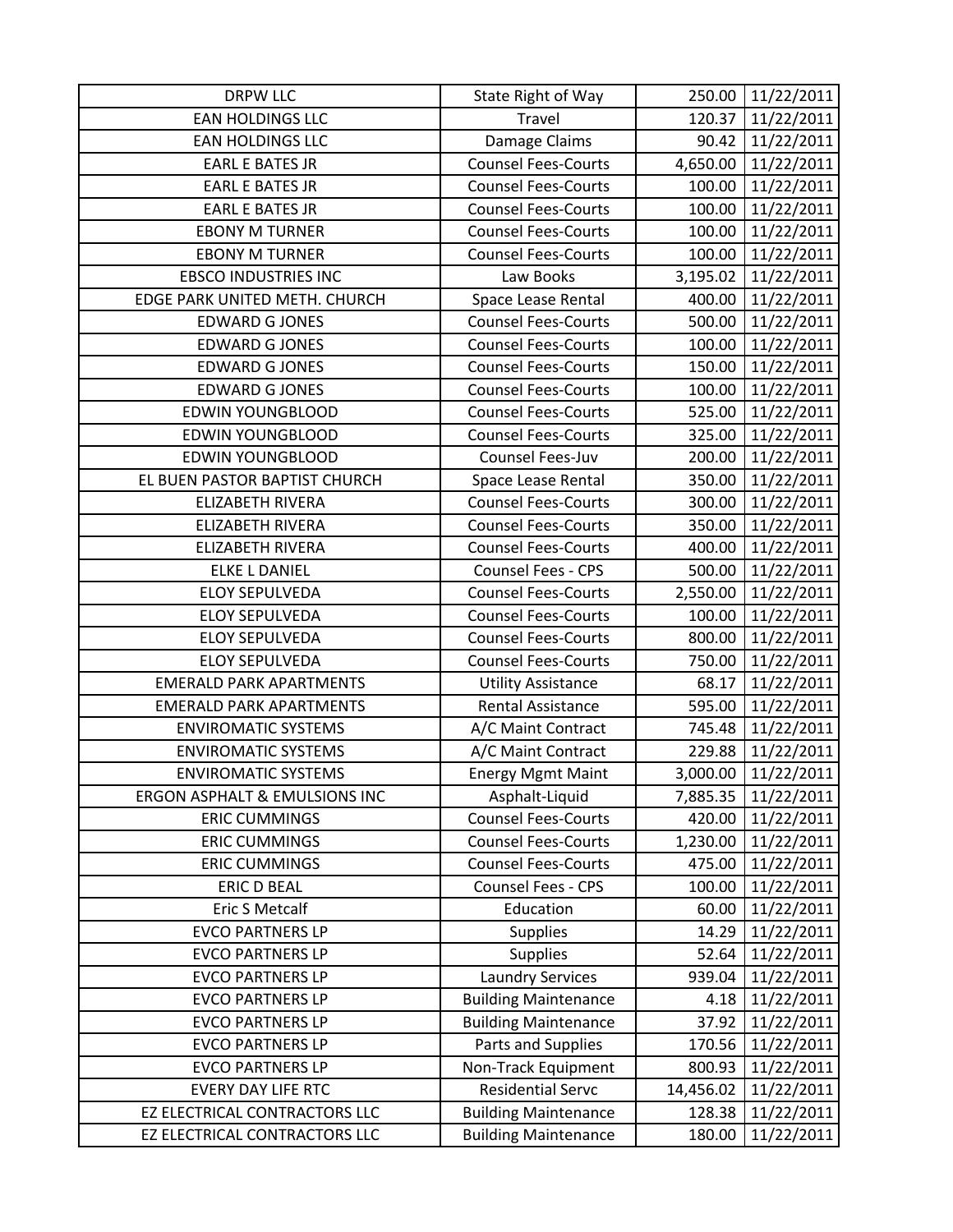| EZ ELECTRICAL CONTRACTORS LLC       | <b>Building Maintenance</b> | 324.56    | 11/22/2011 |
|-------------------------------------|-----------------------------|-----------|------------|
| F STEVEN MCCLURE AND ASSOCIATES PLL | <b>Counsel Fees-Courts</b>  | 400.00    | 11/22/2011 |
| FAITH LUTHERAN CHURCH               | Space Lease Rental          | 150.00    | 11/22/2011 |
| <b>FAMILY DOLLAR</b>                | <b>Other Payable</b>        | 32.00     | 11/22/2011 |
| <b>FAMILY DOLLAR</b>                | Food/Hygiene Assist         | 15.00     | 11/22/2011 |
| FAMILY DOLLAR #1365                 | <b>Other Payable</b>        | 58.30     | 11/22/2011 |
| <b>FARMERS MARKET</b>               | Food                        | 398.56    | 11/22/2011 |
| <b>FAYE R HARDEN</b>                | <b>Counsel Fees-Courts</b>  | 400.00    | 11/22/2011 |
| FEDERAL EMERGENCY MANAGEMENT        | <b>Fed Grant Revenue</b>    | 21.94     | 11/22/2011 |
| <b>FEDEX</b>                        | Postage                     | 320.30    | 11/22/2011 |
| <b>FEDEX</b>                        | Postage                     | 57.05     | 11/22/2011 |
| <b>FEDEX</b>                        | Postage                     | 45.33     | 11/22/2011 |
| FELIPE O CALZADA                    | <b>Counsel Fees-Courts</b>  | 200.00    | 11/22/2011 |
| FELIPE O CALZADA                    | <b>Counsel Fees-Courts</b>  | 275.00    | 11/22/2011 |
| FELIPE O CALZADA                    | <b>Counsel Fees-Courts</b>  | 150.00    | 11/22/2011 |
| FELIPE O CALZADA                    | <b>Counsel Fees-Courts</b>  | 125.00    | 11/22/2011 |
| FELIPE O CALZADA                    | <b>Counsel Fees-Courts</b>  | 150.00    | 11/22/2011 |
| FELIPE O CALZADA                    | Counsel Fees - CPS          | 150.00    | 11/22/2011 |
| <b>FELLOWSHIP CORNER</b>            | Space Lease Rental          | 160.00    | 11/22/2011 |
| FILTER SYSTEMS INC                  | A/C Maint Contract          | 373.77    | 11/22/2011 |
| FILTER SYSTEMS INC                  | A/C Maint Contract          | 962.66    | 11/22/2011 |
| FILTER SYSTEMS INC                  | A/C Maint Contract          | 259.30    | 11/22/2011 |
| FILTER SYSTEMS INC                  | A/C Maint Contract          | 53.76     | 11/22/2011 |
| FILTER SYSTEMS INC                  | A/C Maint Contract          | 93.52     | 11/22/2011 |
| FILTER SYSTEMS INC                  | A/C Maint Contract          | 390.05    | 11/22/2011 |
| FILTER SYSTEMS INC                  | A/C Maint Contract          | 108.85    | 11/22/2011 |
| FILTER SYSTEMS INC                  | A/C Maint Contract          | 249.18    | 11/22/2011 |
| FILTER SYSTEMS INC                  | A/C Maint Contract          | 168.14    | 11/22/2011 |
| FILTER SYSTEMS INC                  | A/C Maint Contract          | 33.95     | 11/22/2011 |
| FILTER SYSTEMS INC                  | A/C Maint Contract          | 161.20    | 11/22/2011 |
| FILTER SYSTEMS INC                  | A/C Maint Contract          | 320.33    | 11/22/2011 |
| FILTER SYSTEMS INC                  | A/C Maint Contract          | 89.21     | 11/22/2011 |
| FIRST BAPTIST CHURCH COLLEYVILLE    | Space Lease Rental          | 500.00    | 11/22/2011 |
| FIRST BAPTIST CHURCH OF CROWLEY     | <b>Space Lease Rental</b>   | 100.00    | 11/22/2011 |
| <b>FIRST CHOICE POWER</b>           | <b>Utility Assistance</b>   | 135.00    | 11/22/2011 |
| <b>FIRST CHOICE POWER</b>           | <b>Utility Assistance</b>   | 1,190.66  | 11/22/2011 |
| FIRST JEFFERSON UNITARIAN CHUR      | Space Lease Rental          | 200.00    | 11/22/2011 |
| <b>FISHER SCIENTIFIC</b>            | Lab Supplies                | 662.03    | 11/22/2011 |
| <b>FISHER SCIENTIFIC</b>            | Lab Supplies                | 276.08    | 11/22/2011 |
| <b>FISHER SCIENTIFIC</b>            | Lab Supplies                | 399.98    | 11/22/2011 |
| FIVE STAR CORRECTIONAL SERVICES INC | Food Contr/Prisoners        | 78,520.23 | 11/22/2011 |
| FIVE STAR CORRECTIONAL SERVICES INC | Food Contr/Employees        | 2,534.52  | 11/22/2011 |
| FIVE STAR FORD OF TEXAS LTD         | Central Garage Inv          | 411.54    | 11/22/2011 |
| FLOWER MOUND WATER BLAST INC        | <b>Erosion Control</b>      | 3,329.70  | 11/22/2011 |
| FLYNN, FRANCIS & CLARK LLP          | Counsel Fees-Juv            | 100.00    | 11/22/2011 |
| FLYNN, FRANCIS & CLARK LLP          | Counsel Fees-Probate        | 2,200.00  | 11/22/2011 |
| FORT WORTH AUTO GLASS CENTER LTD    | Parts and Supplies          | 199.95    | 11/22/2011 |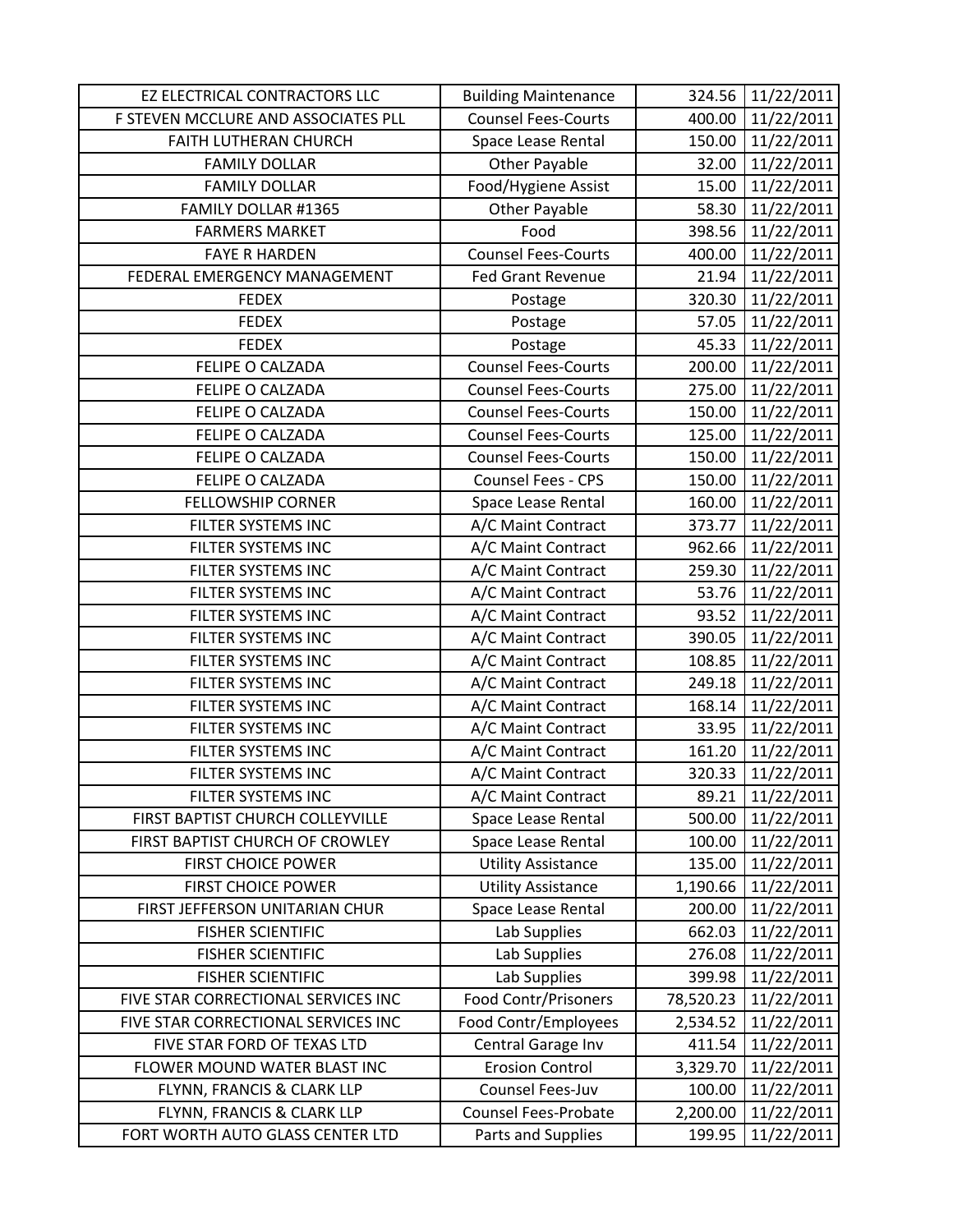| FORT WORTH BOLT AND TOOL CO         | Field Equip&Supplies        | 280.80    | 11/22/2011 |
|-------------------------------------|-----------------------------|-----------|------------|
| FORT WORTH CHAMBER OF COMMERCE      | <b>Meeting Expenses</b>     | 45.00     | 11/22/2011 |
| FORT WORTH EDUCATION ASSOCIATION    | Space Lease Rental          | 400.00    | 11/22/2011 |
| FORT WORTH HARVEST CHURCH           | Space Lease Rental          | 500.00    | 11/22/2011 |
| FORT WORTH ISD                      | <b>Professional Service</b> | 35,032.45 | 11/22/2011 |
| FORT WORTH TRANSPORTATION AUTHORITY | Transportation              | 1,500.00  | 11/22/2011 |
| FORT WORTH WATER DEPARTMENT         | Water                       | 2,012.99  | 11/22/2011 |
| FORT WORTH WATER DEPARTMENT         | Water                       | 668.91    | 11/22/2011 |
| FORT WORTH WATER DEPARTMENT         | Water                       | 1,553.46  | 11/22/2011 |
| FORT WORTH WATER DEPARTMENT         | Water                       | 994.90    | 11/22/2011 |
| FORT WORTH WATER DEPARTMENT         | Water                       | 1,976.89  | 11/22/2011 |
| FORT WORTH WATER DEPARTMENT         | Water                       | 32,511.75 | 11/22/2011 |
| FORT WORTH WATER DEPARTMENT         | Water                       | 2,712.55  | 11/22/2011 |
| FORT WORTH WATER DEPARTMENT         | Water                       | 1,112.39  | 11/22/2011 |
| FORT WORTH WATER DEPARTMENT         | Water                       | 369.20    | 11/22/2011 |
| FORT WORTH WATER DEPARTMENT         | Water                       | 4,868.88  | 11/22/2011 |
| FORT WORTH WATER DEPARTMENT         | Water                       | 5,953.98  | 11/22/2011 |
| FORT WORTH WATER DEPARTMENT         | Water                       | 1,277.75  | 11/22/2011 |
| FORT WORTH WATER DEPARTMENT         | Water                       | 142.50    | 11/22/2011 |
| FORT WORTH WATER DEPARTMENT         | Water                       | 209.00    | 11/22/2011 |
| FORT WORTH WATER DEPARTMENT         | Water                       | 104.50    | 11/22/2011 |
| FORT WORTH WATER DEPARTMENT         | Water                       | 285.00    | 11/22/2011 |
| FORT WORTH WATER DEPARTMENT         | Water                       | 71.25     | 11/22/2011 |
| FORT WORTH WATER DEPARTMENT         | Water                       | 2,802.50  | 11/22/2011 |
| FORT WORTH WATER DEPARTMENT         | Water                       | 384.75    | 11/22/2011 |
| FORT WORTH WATER DEPARTMENT         | Water                       | 247.00    | 11/22/2011 |
| FORT WORTH WATER DEPARTMENT         | Water                       | 95.00     | 11/22/2011 |
| FORT WORTH WATER DEPARTMENT         | Water                       | 513.00    | 11/22/2011 |
| FORT WORTH WATER DEPARTMENT         | Water                       | 111.43    | 11/22/2011 |
| FORT WORTH WATER DEPARTMENT         | <b>Utility Assistance</b>   | 502.86    | 11/22/2011 |
| <b>FRANCES B JANEZIC</b>            | <b>Professional Service</b> | 1,362.24  | 11/22/2011 |
| <b>FRANCES B JANEZIC</b>            | <b>Professional Service</b> | 681.12    | 11/22/2011 |
| <b>FRANCISCO HERNANDEZ JR</b>       | <b>Counsel Fees-Courts</b>  | 250.00    | 11/22/2011 |
| <b>FRANCISCO J BAIRD</b>            | <b>Professional Service</b> | 2,740.05  | 11/22/2011 |
| <b>FRANK ADLER</b>                  | Counsel Fees-Juv            | 700.00    | 11/22/2011 |
| <b>FRANK ADLER</b>                  | <b>Counsel Fees - CPS</b>   | 400.00    | 11/22/2011 |
| <b>FRED CUMMINGS</b>                | <b>Counsel Fees-Courts</b>  | 590.00    | 11/22/2011 |
| <b>FRONING &amp; ASSOCIATES</b>     | <b>Professional Service</b> | 681.12    | 11/22/2011 |
| <b>FUGRO CONSULTANTS INC</b>        | <b>Professional Service</b> | 1,680.00  | 11/22/2011 |
| FUJITSU COMPUTER SYSTEMS CORP       | <b>Computer Maintenance</b> | 266.88    | 11/22/2011 |
| FULGHAM LAW FIRM PC                 | <b>Counsel Fees-Courts</b>  | 100.00    | 11/22/2011 |
| FULGHAM LAW FIRM PC                 | <b>Counsel Fees-Courts</b>  | 200.00    | 11/22/2011 |
| FW BRENTWOOD APTS LTD               | <b>Rental Assistance</b>    | 694.00    | 11/22/2011 |
| <b>G ANDREW PLATT</b>               | <b>Counsel Fees-Courts</b>  | 900.00    | 11/22/2011 |
| <b>G ANDREW PLATT</b>               | <b>Counsel Fees-Courts</b>  | 850.00    | 11/22/2011 |
| <b>GALLS</b>                        | Safety/Tact Supplies        | 309.26    | 11/22/2011 |
| <b>GAMMA PARTNERS LLC</b>           | <b>Computer Supplies</b>    | 4,320.00  | 11/22/2011 |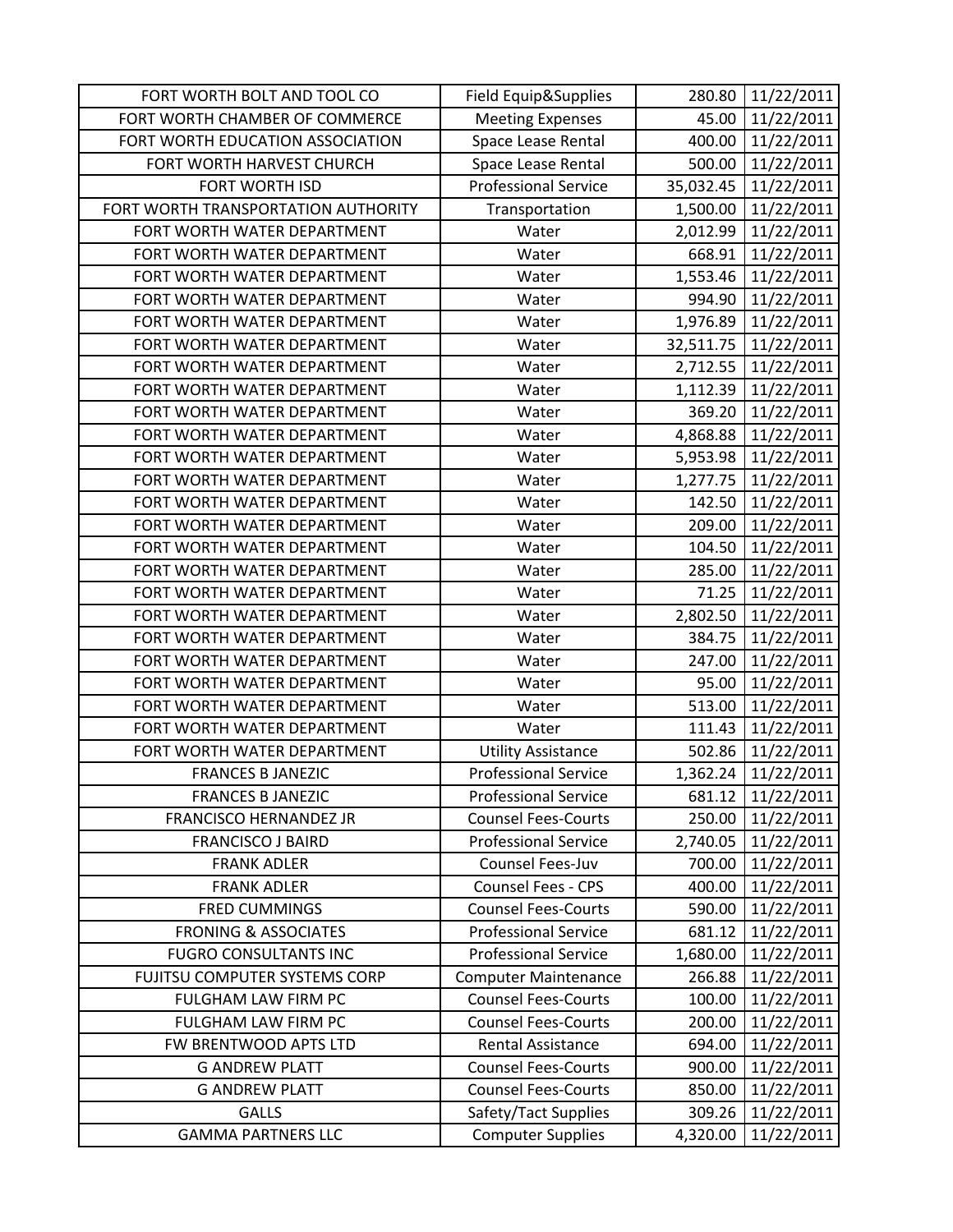| <b>GARRETT METAL DETECTORS</b>            | <b>Supplies</b>             | 80.00     | 11/22/2011 |
|-------------------------------------------|-----------------------------|-----------|------------|
| <b>GARRETT METAL DETECTORS</b>            | Capital Outlay Low V        | 5,815.90  | 11/22/2011 |
| <b>GARTNER INC</b>                        | <b>Professional Service</b> | 55,658.00 | 11/22/2011 |
| <b>GAYLE C ISBELL</b>                     | Counsel Fees - CPS          | 100.00    | 11/22/2011 |
| <b>GENE L REED</b>                        | <b>Professional Service</b> | 2,425.00  | 11/22/2011 |
| <b>GENESIS UNITED METHODIST CHURC</b>     | Space Lease Rental          | 350.00    | 11/22/2011 |
| <b>GEORGE MACKEY</b>                      | <b>Counsel Fees-Courts</b>  | 100.00    | 11/22/2011 |
| <b>GEORGE MACKEY</b>                      | <b>Counsel Fees-Courts</b>  | 950.00    | 11/22/2011 |
| <b>GEORGE MACKEY</b>                      | <b>Counsel Fees-Courts</b>  | 125.00    | 11/22/2011 |
| <b>GEORGE MACKEY</b>                      | <b>Counsel Fees-Courts</b>  | 100.00    | 11/22/2011 |
| <b>GEORGE R TRIMBER LAW OFFICE</b>        | <b>Counsel Fees-Courts</b>  | 1,200.00  | 11/22/2011 |
| <b>GEOSHACK</b>                           | Field Equip&Supplies        | 440.00    | 11/22/2011 |
| <b>GES</b>                                | <b>Building Maintenance</b> | 788.83    | 11/22/2011 |
| <b>GES</b>                                | <b>Building Maintenance</b> | 253.97    | 11/22/2011 |
| <b>GES</b>                                | <b>Building Maintenance</b> | 292.33    | 11/22/2011 |
| <b>GES</b>                                | <b>Building Maintenance</b> | 238.29    | 11/22/2011 |
| <b>GES</b>                                | <b>Building Maintenance</b> | 1,788.26  | 11/22/2011 |
| <b>GES</b>                                | A/C Maint Contract          | 1,646.36  | 11/22/2011 |
| <b>GES</b>                                | A/C Maint Contract          | 345.43    | 11/22/2011 |
| <b>GES</b>                                | A/C Maint Contract          | 2,165.00  | 11/22/2011 |
| <b>GES</b>                                | A/C Maint Contract          | 857.87    | 11/22/2011 |
| <b>GEXA ENERGY CORPORATION</b>            | <b>Utility Assistance</b>   | 561.63    | 11/22/2011 |
| <b>GIANT TEXAN SECURITY INVESTIGATION</b> | Investigative               | 500.00    | 11/22/2011 |
| <b>Gil A Flores</b>                       | Prepaid - Travel            | 80.00     | 11/22/2011 |
| <b>GILBERT RUSSELL ROWE</b>               | <b>Counsel Fees-Courts</b>  | 300.00    | 11/22/2011 |
| <b>GILBERT RUSSELL ROWE</b>               | <b>Counsel Fees-Courts</b>  | 100.00    | 11/22/2011 |
| <b>GILBERT RUSSELL ROWE</b>               | <b>Counsel Fees-Courts</b>  | 100.00    | 11/22/2011 |
| <b>GILBERT RUSSELL ROWE</b>               | <b>Counsel Fees-Courts</b>  | 175.00    | 11/22/2011 |
| <b>GILBERT RUSSELL ROWE</b>               | <b>Counsel Fees-Courts</b>  | 125.00    | 11/22/2011 |
| <b>GILBERTO TORREZ</b>                    | Investigative               | 342.00    | 11/22/2011 |
| <b>GLOBAL PAYMENTS INC</b>                | <b>Hith Dept Immu Fees</b>  | 377.20    | 11/22/2011 |
| <b>GLOBAL PAYMENTS INC</b>                | <b>Hith Dept Immu Fees</b>  | 140.89    | 11/22/2011 |
| <b>GLOBAL PAYMENTS INC</b>                | Hith Internat'l Trav        | 691.31    | 11/22/2011 |
| <b>GLYNIS MCGINTY</b>                     | <b>Counsel Fees-Courts</b>  | 400.00    | 11/22/2011 |
| <b>GOMEZ FLOOR COVERING INC</b>           | <b>Building Maintenance</b> | 1,004.00  | 11/22/2011 |
| GOOD SHEPHERD LUTHERAN CHURCH             | Space Lease Rental          | 300.00    | 11/22/2011 |
| <b>GRACE BAPTIST CHURCH</b>               | Space Lease Rental          | 150.00    | 11/22/2011 |
| <b>GRACE COMMUNITY CHURCH OF</b>          | Space Lease Rental          | 500.00    | 11/22/2011 |
| <b>GRACE LUTHERAN CHURCH</b>              | Space Lease Rental          | 150.00    | 11/22/2011 |
| <b>GRANICUS INC</b>                       | Software Maintenance        | 2,500.00  | 11/22/2011 |
| <b>GRAPHIC FINISHING SYSTEMS INC</b>      | <b>Equipment Maint</b>      | 165.00    | 11/22/2011 |
| <b>GREATER HARVEST CHURCH OF GOD</b>      | Space Lease Rental          | 250.00    | 11/22/2011 |
| <b>GREATER PROGRESSIVE CHURCH</b>         | Space Lease Rental          | 200.00    | 11/22/2011 |
| GREEN GUARD FIRST AID AND SAFETY          | <b>Supplies</b>             | 67.60     | 11/22/2011 |
| <b>GREEN MOUNTAIN ENERGY COMPANY</b>      | <b>Utility Assistance</b>   | 85.00     | 11/22/2011 |
| <b>GREEN MOUNTAIN ENERGY COMPANY</b>      | <b>Utility Assistance</b>   | 84.00     | 11/22/2011 |
| <b>GREEN MOUNTAIN ENERGY COMPANY</b>      | <b>Utility Assistance</b>   | 72.05     | 11/22/2011 |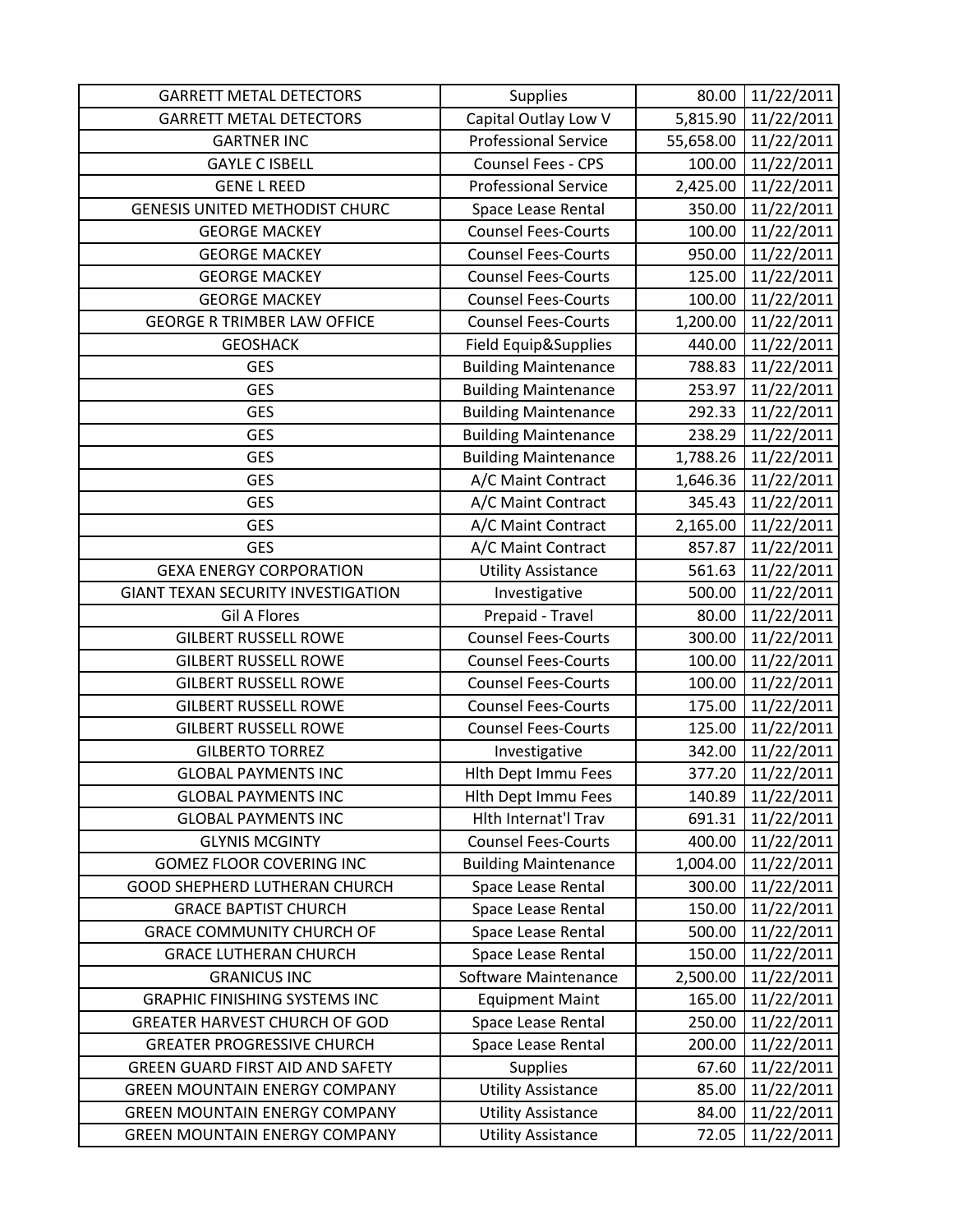| <b>GREENWAY CHURCH</b>              | Space Lease Rental          | 150.00    | 11/22/2011            |
|-------------------------------------|-----------------------------|-----------|-----------------------|
| <b>GST PUBLIC SAFETY SUPPLY</b>     | Clothing                    | 2,520.63  | 11/22/2011            |
| <b>GST PUBLIC SAFETY SUPPLY</b>     | Clothing                    | 2,543.03  | 11/22/2011            |
| <b>GST PUBLIC SAFETY SUPPLY</b>     | Clothing                    | 2,444.25  | 11/22/2011            |
| <b>GST PUBLIC SAFETY SUPPLY</b>     | Clothing                    | 613.73    | 11/22/2011            |
| <b>GST PUBLIC SAFETY SUPPLY</b>     | Clothing                    | 2,758.10  | 11/22/2011            |
| <b>GST PUBLIC SAFETY SUPPLY</b>     | Clothing                    | 2,738.17  | 11/22/2011            |
| <b>GST PUBLIC SAFETY SUPPLY</b>     | Clothing                    | 4,339.68  | 11/22/2011            |
| <b>GST PUBLIC SAFETY SUPPLY</b>     | Clothing                    | 6,079.61  | 11/22/2011            |
| <b>GST PUBLIC SAFETY SUPPLY</b>     | Clothing                    |           | $(441.64)$ 11/22/2011 |
| <b>GST PUBLIC SAFETY SUPPLY</b>     | Clothing                    | 1,858.46  | 11/22/2011            |
| <b>GST PUBLIC SAFETY SUPPLY</b>     | Clothing                    | 2,890.93  | 11/22/2011            |
| <b>GST PUBLIC SAFETY SUPPLY</b>     | Clothing                    | 3,077.69  | 11/22/2011            |
| <b>GST PUBLIC SAFETY SUPPLY</b>     | Clothing                    | 1,961.39  | 11/22/2011            |
| <b>GT SOFTWARE INC</b>              | Software Maintenance        | 19,713.11 | 11/22/2011            |
| H D SMITH WHOLESALE CO              | <b>Medical Supplies</b>     | 1,128.92  | 11/22/2011            |
| H D SMITH WHOLESALE CO              | <b>Medical Supplies</b>     | 332.27    | 11/22/2011            |
| H&W COMPUTER SYSTEMS INC            | Software Maintenance        | 7,589.00  | 11/22/2011            |
| HALTOM CITY LODGE #1889             | Space Lease Rental          | 200.00    | 11/22/2011            |
| HAMIDA A ABDAL-KHALLAQ INC          | <b>Counsel Fees-Courts</b>  | 850.00    | 11/22/2011            |
| HAMIDA A ABDAL-KHALLAQ INC          | <b>Counsel Fees-Courts</b>  | 725.00    | 11/22/2011            |
| HAMIDA A ABDAL-KHALLAQ INC          | <b>Counsel Fees-Courts</b>  | 100.00    | 11/22/2011            |
| HAMIDA A ABDAL-KHALLAQ INC          | <b>Counsel Fees-Courts</b>  | 250.00    | 11/22/2011            |
| HAMIDA A ABDAL-KHALLAQ INC          | <b>Counsel Fees-Courts</b>  | 150.00    | 11/22/2011            |
| HAMIDA A ABDAL-KHALLAQ INC          | <b>Counsel Fees-Courts</b>  | 675.00    | 11/22/2011            |
| HAMIDA A ABDAL-KHALLAQ INC          | <b>Counsel Fees-Courts</b>  | 225.00    | 11/22/2011            |
| HAMIDA A ABDAL-KHALLAQ INC          | Counsel Fees - CPS          | 875.00    | 11/22/2011            |
| HANDLEY UNITED METHODIST CHURCH INC | Space Lease Rental          | 400.00    | 11/22/2011            |
| <b>HAROLD V JOHNSON</b>             | <b>Counsel Fees-Courts</b>  | 100.00    | 11/22/2011            |
| <b>HAROLD V JOHNSON</b>             | <b>Counsel Fees-Courts</b>  | 300.00    | 11/22/2011            |
| <b>HAROLD V JOHNSON</b>             | <b>Counsel Fees-Courts</b>  | 275.00    | 11/22/2011            |
| HARRY HARRIS, III                   | <b>Counsel Fees-Courts</b>  | 600.00    | 11/22/2011            |
| HARRY HARRIS, III                   | <b>Counsel Fees-Courts</b>  | 300.00    | 11/22/2011            |
| HARRY HARRIS, III                   | <b>Counsel Fees-Courts</b>  | 100.00    | 11/22/2011            |
| HARRY HARRIS, III                   | <b>Counsel Fees-Courts</b>  | 425.00    | 11/22/2011            |
| <b>HAWK ELECTRONICS</b>             | Telephone - Mobile          | 215.95    | 11/22/2011            |
| <b>HECTOR CONTRERAS</b>             | <b>Restitution Payable</b>  | 7.00      | 11/22/2011            |
| <b>HELBING'S MOBIL SERVICE</b>      | Central Garage Inv          | 238.50    | 11/22/2011            |
| <b>HERITAGE BAPTIST CHURCH</b>      | Space Lease Rental          | 200.00    | 11/22/2011            |
| HERITAGE CHURCH OF CHRIST           | Space Lease Rental          | 250.00    | 11/22/2011            |
| <b>HERTZ CORPORATION</b>            | <b>Voting Machine Trans</b> | 18,522.00 | 11/22/2011            |
| HEWLETT PACKARD COMPANY             | <b>Computer Maintenance</b> | 4,681.38  | 11/22/2011            |
| HILEY CARS HURST LP                 | Central Garage Inv          | 34.75     | 11/22/2011            |
| <b>HIRAM BODON</b>                  | <b>Counsel Fees-Courts</b>  | 100.00    | 11/22/2011            |
| <b>HIRAM BODON</b>                  | <b>Counsel Fees-Courts</b>  | 125.00    | 11/22/2011            |
| <b>HOBART SERVICE</b>               | Kitchen Maintenance         | 263.45    | 11/22/2011            |
| HOLT COMPANY OF TEXAS               | Parts and Supplies          | 48.40     | 11/22/2011            |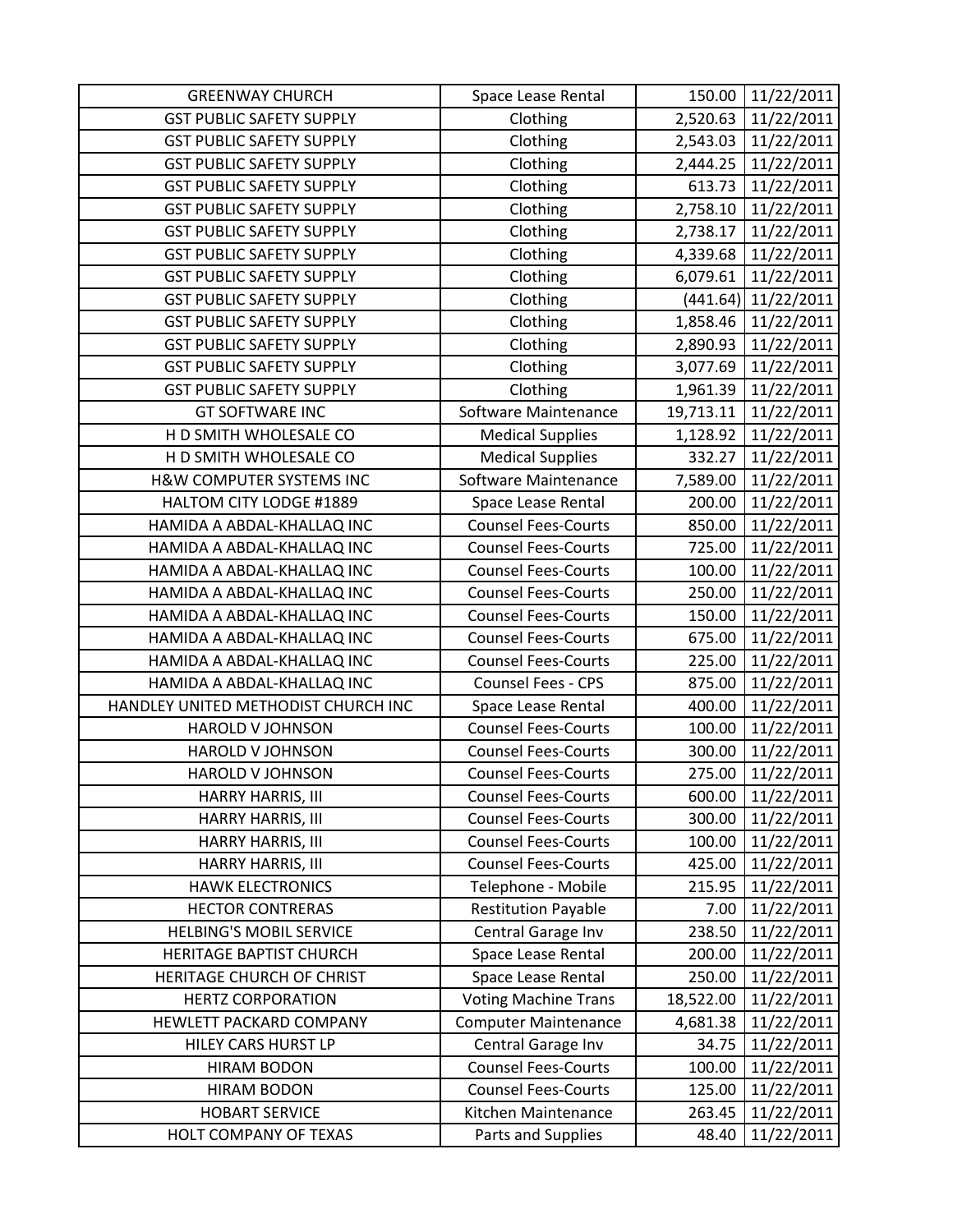| HOMES OF PARKER COMMONS            | Rent Sub to L'Iords         | 563.00    | 11/22/2011 |
|------------------------------------|-----------------------------|-----------|------------|
| <b>HOSE TECH</b>                   | Parts and Supplies          | 79.89     | 11/22/2011 |
| HOTEL INDIGO-SAN ANTONIO RIVERWALK | Prepaid - Travel            | 247.51    | 11/22/2011 |
| HOTEL INDIGO-SAN ANTONIO RIVERWALK | Prepaid - Travel            | 247.51    | 11/22/2011 |
| HOYT ENTERPRISES INC               | <b>Equipment Maint</b>      | 525.00    | 11/22/2011 |
| HURST CHRISTIAN CHURCH             | Space Lease Rental          | 100.00    | 11/22/2011 |
| <b>HYATT LOST PINES RESORT</b>     | Education                   | 295.75    | 11/22/2011 |
| <b>HYATT LOST PINES RESORT</b>     | Education                   | 147.88    | 11/22/2011 |
| <b>IBM CORPORATION</b>             | Software Maintenance        | 63,433.00 | 11/22/2011 |
| <b>IEC CONTROLS INC</b>            | A/C Maint Contract          | 253.22    | 11/22/2011 |
| <b>IEC CONTROLS INC</b>            | Education                   | 500.00    | 11/22/2011 |
| <b>IMMUNALYSIS CORPORATION</b>     | Lab Supplies                | 6,135.00  | 11/22/2011 |
| INDEPENDENT ENVIRONMENTAL SERV     | <b>Building Maintenance</b> | 75.49     | 11/22/2011 |
| INDEPENDENT ENVIRONMENTAL SERV     | <b>Building Maintenance</b> | 88.60     | 11/22/2011 |
| INDEPENDENT ENVIRONMENTAL SERV     | <b>Disposal Service</b>     | 30.00     | 11/22/2011 |
| INDEPENDENT ENVIRONMENTAL SERV     | <b>Disposal Service</b>     | 50.00     | 11/22/2011 |
| INDEPENDENT ENVIRONMENTAL SERV     | <b>Disposal Service</b>     | 220.00    | 11/22/2011 |
| INDEPENDENT ENVIRONMENTAL SERV     | <b>Disposal Service</b>     | 50.00     | 11/22/2011 |
| INDEPENDENT ENVIRONMENTAL SERV     | <b>Disposal Service</b>     | 146.00    | 11/22/2011 |
| INDEPENDENT ENVIRONMENTAL SERV     | <b>Disposal Service</b>     | 520.00    | 11/22/2011 |
| INDEPENDENT ENVIRONMENTAL SERV     | <b>Disposal Service</b>     | 264.00    | 11/22/2011 |
| INDEPENDENT ENVIRONMENTAL SERV     | <b>Disposal Service</b>     | 50.00     | 11/22/2011 |
| INDEPENDENT ENVIRONMENTAL SERV     | <b>Disposal Service</b>     | 220.00    | 11/22/2011 |
| INDEPENDENT ENVIRONMENTAL SERV     | <b>Disposal Service</b>     | 135.00    | 11/22/2011 |
| INDEPENDENT ENVIRONMENTAL SERV     | <b>Disposal Service</b>     | 135.00    | 11/22/2011 |
| INDEPENDENT ENVIRONMENTAL SERV     | <b>Disposal Service</b>     | 30.00     | 11/22/2011 |
| INDEPENDENT ENVIRONMENTAL SERV     | <b>Disposal Service</b>     | 50.00     | 11/22/2011 |
| INDEPENDENT ENVIRONMENTAL SERV     | <b>Disposal Service</b>     | 149.28    | 11/22/2011 |
| INDEPENDENT ENVIRONMENTAL SERV     | <b>Disposal Service</b>     | 222.25    | 11/22/2011 |
| INDUSTRIAL POWER ISUZU TRUCK       | Central Garage Inv          | 1,485.31  | 11/22/2011 |
| INFORMATION SUPPORT CONCEPTS INC   | <b>Supplies</b>             | 209.00    | 11/22/2011 |
| INTEGRATED DOCUMENT SOLUTIONS INC  | <b>Supplies</b>             | 1,426.00  | 11/22/2011 |
| <b>INTELLIGENT INTERIORS INC</b>   | Non-Track Equipment         | 892.43    | 11/22/2011 |
| <b>INTELLIGENT INTERIORS INC</b>   | Non-Track Equipment         | 1,270.86  | 11/22/2011 |
| INTERSTATE BATTERY OF FT WORTH     | Central Garage Inv          | 963.50    | 11/22/2011 |
| INTERSTATE BATTERY OF FT WORTH     | Parts and Supplies          | 484.06    | 11/22/2011 |
| <b>IRVING HOLDINGS INC</b>         | Transportation              | 1,185.25  | 11/22/2011 |
| J H LADD                           | Investigative               | 416.64    | 11/22/2011 |
| J H LADD                           | Investigative               | 1,000.00  | 11/22/2011 |
| J H LADD                           | Investigative               | 348.18    | 11/22/2011 |
| J H LADD                           | Investigative               | 303.18    | 11/22/2011 |
| <b>J STEVEN BUSH</b>               | <b>Counsel Fees-Courts</b>  | 6,320.00  | 11/22/2011 |
| <b>J STEVEN BUSH</b>               | <b>Counsel Fees-Courts</b>  | 570.00    | 11/22/2011 |
| <b>J STEVEN BUSH</b>               | <b>Counsel Fees-Courts</b>  | 250.00    | 11/22/2011 |
| <b>J STEVEN BUSH</b>               | <b>Counsel Fees-Courts</b>  | 300.00    | 11/22/2011 |
| <b>J STEVEN BUSH</b>               | <b>Counsel Fees-Courts</b>  | 150.00    | 11/22/2011 |
| JABBERCOMM INC                     | <b>Supplies</b>             | 221.34    | 11/22/2011 |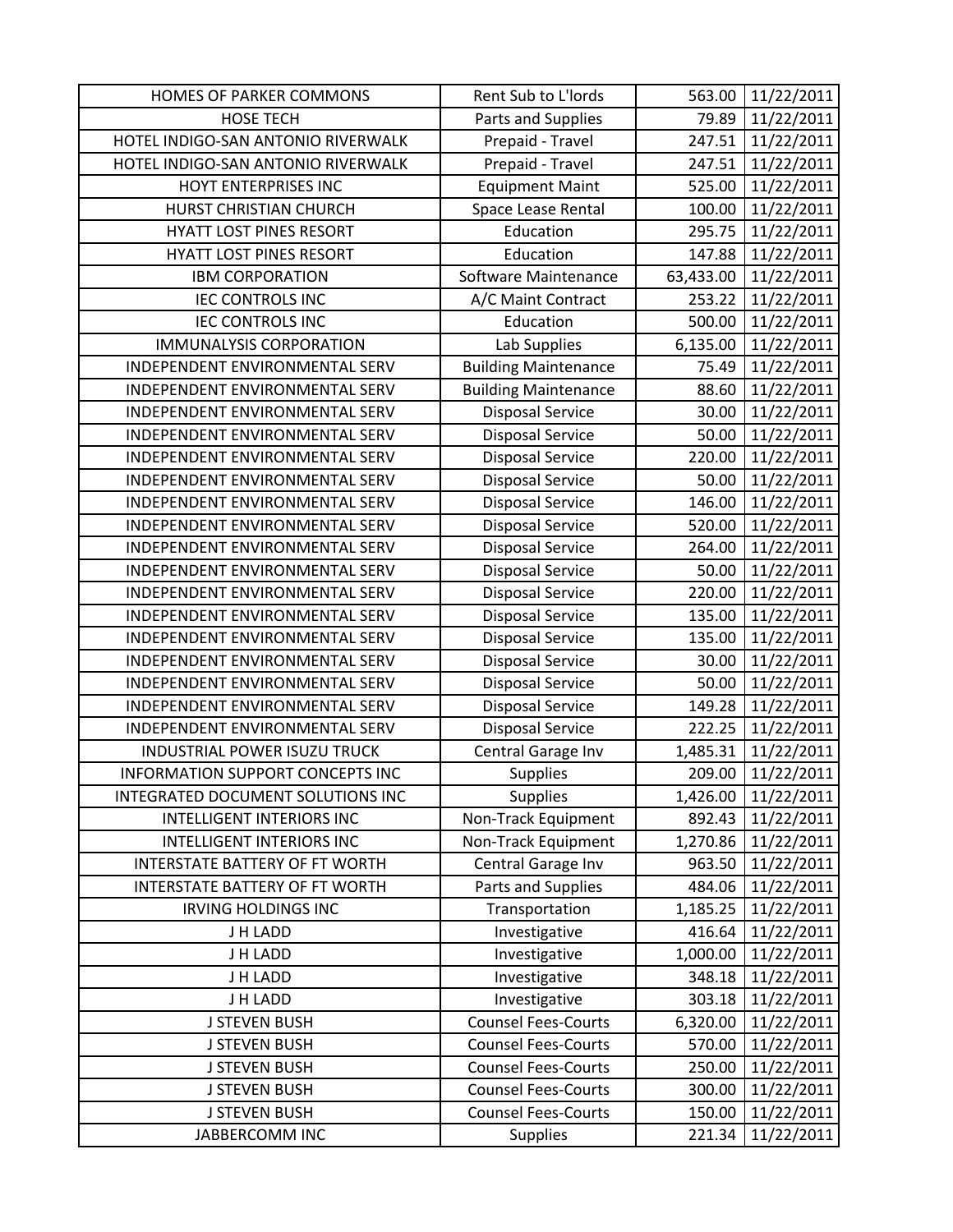| <b>JACK E HUNTER</b>       | <b>Building Maintenance</b> | 190.00    | 11/22/2011 |
|----------------------------|-----------------------------|-----------|------------|
| <b>JACK L HINES JR</b>     | <b>Building Maintenance</b> | 1,175.00  | 11/22/2011 |
| <b>JACKIE MARTIN</b>       | Cnsl Fees-Fam Drg Ct        | 100.00    | 11/22/2011 |
| <b>JAMES A FISHPAW</b>     | <b>Professional Service</b> | 3,000.00  | 11/22/2011 |
| <b>JAMES D RENFORTH II</b> | <b>Counsel Fees-Courts</b>  | 1,900.00  | 11/22/2011 |
| <b>JAMES D RENFORTH II</b> | <b>Counsel Fees-Courts</b>  | 100.00    | 11/22/2011 |
| <b>JAMES MASEK</b>         | <b>Counsel Fees-Courts</b>  | 450.00    | 11/22/2011 |
| <b>JAMES MASEK</b>         | Counsel Fees - CPS          | 100.00    | 11/22/2011 |
| <b>JAMES R WILSON</b>      | <b>Counsel Fees-Courts</b>  | 150.00    | 11/22/2011 |
| <b>JAMES R WILSON</b>      | <b>Counsel Fees-Courts</b>  | 160.00    | 11/22/2011 |
| <b>JANET S O'NEIL</b>      | Counsel Fees - CPS          | 200.00    | 11/22/2011 |
| <b>JANPAK</b>              | Kitchen Supplies            | 108.00    | 11/22/2011 |
| JAY GILBERT CABALLERO      | <b>Counsel Fees-Courts</b>  | 725.00    | 11/22/2011 |
| <b>JEFF S HOOVER</b>       | <b>Counsel Fees-Courts</b>  | 1,000.00  | 11/22/2011 |
| <b>JEFFERY C ARNIER</b>    | Education                   | 25.00     | 11/22/2011 |
| JEFFERY DAVID BONCEK       | <b>Counsel Fees-Courts</b>  | 1,400.00  | 11/22/2011 |
| JEFFERY DAVID BONCEK       | <b>Counsel Fees-Courts</b>  | 700.00    | 11/22/2011 |
| JEFFREY S STEWART PC       | <b>Counsel Fees-Courts</b>  | 700.00    | 11/22/2011 |
| <b>JENNIE R DUKE</b>       | Counsel Fees - CPS          | 445.00    | 11/22/2011 |
| <b>JERRY WALKER</b>        | <b>Counsel Fees-Courts</b>  | 750.00    | 11/22/2011 |
| <b>JERRY WOOD</b>          | <b>Counsel Fees-Courts</b>  | 500.00    | 11/22/2011 |
| <b>JERRY WOOD</b>          | <b>Counsel Fees-Courts</b>  | 100.00    | 11/22/2011 |
| <b>JERRY WOOD</b>          | <b>Counsel Fees-Courts</b>  | 100.00    | 11/22/2011 |
| <b>JERRY WOOD</b>          | <b>Counsel Fees-Courts</b>  | 375.00    | 11/22/2011 |
| <b>JERRY WOOD</b>          | <b>Counsel Fees-Courts</b>  | 100.00    | 11/22/2011 |
| <b>JESUS NEVAREZ</b>       | <b>Counsel Fees-Courts</b>  | 200.00    | 11/22/2011 |
| <b>JESUS NEVAREZ</b>       | Counsel Fees-Juv            | 200.00    | 11/22/2011 |
| <b>JESUS NEVAREZ</b>       | Counsel Fees - CPS          | 3,750.00  | 11/22/2011 |
| <b>JESUS NEVAREZ</b>       | Cnsl Fees-Fam Drg Ct        | 712.50    | 11/22/2011 |
| JI SPECIALTY SERVICES INC  | <b>Professional Service</b> | 36,846.00 | 11/22/2011 |
| <b>JIM CULBERTSON</b>      | <b>Counsel Fees - CPS</b>   | 150.00    | 11/22/2011 |
| <b>JIM LANE</b>            | <b>Counsel Fees-Courts</b>  | 675.00    | 11/22/2011 |
| <b>JIM'S FUNERAL HOME</b>  | <b>Other Payable</b>        | 1,485.00  | 11/22/2011 |
| <b>JMP INTEREST LTD</b>    | Law Books                   | 254.00    | 11/22/2011 |
| <b>JOE K MATTHEWS</b>      | <b>Bonds</b>                | 71.00     | 11/22/2011 |
| <b>JOE K MATTHEWS</b>      | <b>Bonds</b>                | 71.00     | 11/22/2011 |
| <b>JOETTA KEENE</b>        | <b>Counsel Fees-Courts</b>  | 200.00    | 11/22/2011 |
| <b>JOETTA KEENE</b>        | <b>Counsel Fees-Courts</b>  | 500.00    | 11/22/2011 |
| <b>JOETTA KEENE</b>        | <b>Counsel Fees-Courts</b>  | 150.00    | 11/22/2011 |
| <b>JOHN AVERY</b>          | <b>Counsel Fees-Courts</b>  | 100.00    | 11/22/2011 |
| <b>JOHN CARL BEATTY</b>    | <b>Counsel Fees-Courts</b>  | 1,850.00  | 11/22/2011 |
| JOHN CARL BEATTY           | <b>Counsel Fees-Courts</b>  | 950.00    | 11/22/2011 |
| JOHN CARL BEATTY           | <b>Counsel Fees-Courts</b>  | 100.00    | 11/22/2011 |
| JOHN CARL BEATTY           | <b>Counsel Fees-Courts</b>  | 125.00    | 11/22/2011 |
| JOHN CARL BEATTY           | <b>Counsel Fees-Courts</b>  | 200.00    | 11/22/2011 |
| JOHN CARL BEATTY           | Counsel Fees-Juv            | 750.00    | 11/22/2011 |
| <b>JOHN ECK</b>            | Counsel Fees - CPS          | 465.00    | 11/22/2011 |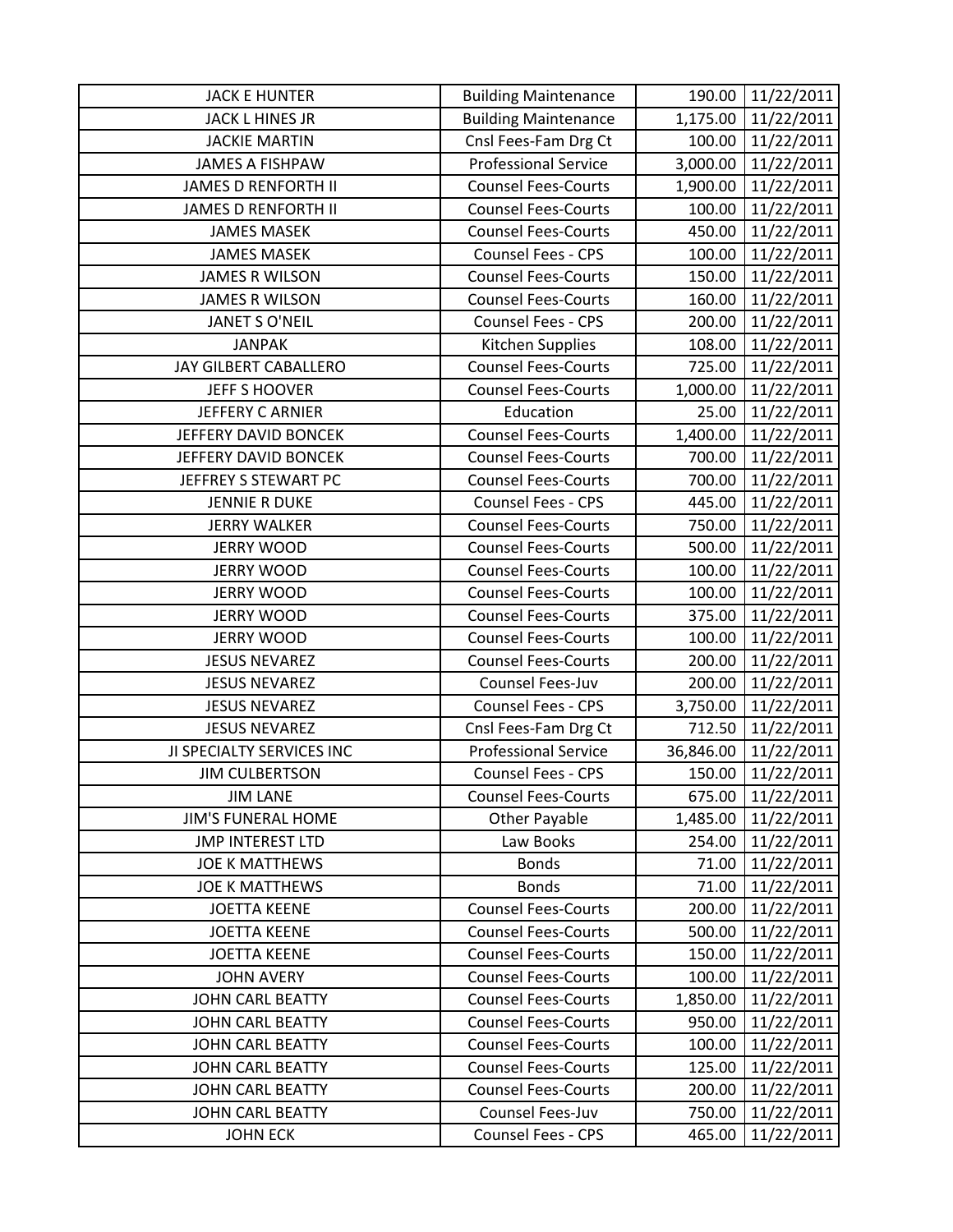| <b>JOHN LINEBARGER</b>                   | <b>Counsel Fees-Courts</b>  | 400.00   | 11/22/2011 |
|------------------------------------------|-----------------------------|----------|------------|
| <b>JOHN LINEBARGER</b>                   | <b>Counsel Fees-Courts</b>  | 500.00   | 11/22/2011 |
| <b>JOHN LINEBARGER</b>                   | <b>Counsel Fees-Courts</b>  | 100.00   | 11/22/2011 |
| <b>JOHN LINEBARGER</b>                   | <b>Counsel Fees-Courts</b>  | 100.00   | 11/22/2011 |
| <b>JOHN W STICKELS</b>                   | <b>Counsel Fees-Courts</b>  | 2,200.00 | 11/22/2011 |
| <b>JOHNSON &amp; JOHNSON</b>             | <b>Counsel Fees-Courts</b>  | 1,235.00 | 11/22/2011 |
| <b>JONATHAN SIMPSON</b>                  | <b>Counsel Fees-Courts</b>  | 250.00   | 11/22/2011 |
| <b>JONES TRACTOR SALES &amp; SERVICE</b> | Parts and Supplies          | 127.98   | 11/22/2011 |
| <b>JOSEPH L BABITS</b>                   | <b>Professional Service</b> | 2,724.95 | 11/22/2011 |
| JOY PROMOTIONS INC                       | <b>Supplies</b>             | 209.75   | 11/22/2011 |
| JOYCE E STEVENS P.C.                     | <b>Counsel Fees-Courts</b>  | 100.00   | 11/22/2011 |
| JOYCE E STEVENS P.C.                     | <b>Counsel Fees-Courts</b>  | 100.00   | 11/22/2011 |
| JOYCE E STEVENS P.C.                     | Counsel Fees-Juv            | 100.00   | 11/22/2011 |
| JPMORGAN CHASE BANK NA                   | Tuition C/room Train        | 49.00    | 11/22/2011 |
| JPMORGAN CHASE BANK NA                   | Travel                      | 0.18     | 11/22/2011 |
| JPMORGAN CHASE BANK NA                   | Lab Supplies                | 42.15    | 11/22/2011 |
| JPMORGAN CHASE BANK NA                   | Cert Copies/Trans           | 35.00    | 11/22/2011 |
| JPMORGAN CHASE BANK NA                   | <b>Medical Supplies</b>     | 103.70   | 11/22/2011 |
| JPMORGAN CHASE BANK NA                   | Transportation              | 816.50   | 11/22/2011 |
| JPMORGAN CHASE BANK NA                   | <b>Jury Costs</b>           | 128.69   | 11/22/2011 |
| JPMORGAN CHASE BANK NA                   | Education                   | 261.03   | 11/22/2011 |
| JPMORGAN CHASE BANK NA                   | <b>Travel</b>               | 413.98   | 11/22/2011 |
| JPMORGAN CHASE BANK NA                   | Travel                      | 478.40   | 11/22/2011 |
| JPMORGAN CHASE BANK NA                   | <b>Supplies</b>             | 8.97     | 11/22/2011 |
| JPMORGAN CHASE BANK NA                   | Fuel                        | 19.02    | 11/22/2011 |
| JPMORGAN CHASE BANK NA                   | Fuel                        | 109.03   | 11/22/2011 |
| JPMORGAN CHASE BANK NA                   | Education                   | 288.15   | 11/22/2011 |
| <b>JUDITH VAN HOOF</b>                   | Counsel Fees-Juv            | 300.00   | 11/22/2011 |
| <b>JUDITH VAN HOOF</b>                   | Counsel Fees - CPS          | 300.00   | 11/22/2011 |
| <b>JUST ENERGY TEXAS I CORP</b>          | <b>Utility Assistance</b>   | 220.67   | 11/22/2011 |
| <b>KANS LEWIS</b>                        | <b>Hith Dept Immu Fees</b>  | 115.00   | 11/22/2011 |
| Karen C Miller                           | Prepaid - Travel            | 80.00    | 11/22/2011 |
| <b>KARMEN JOHNSON</b>                    | <b>Counsel Fees-Courts</b>  | 2,135.00 | 11/22/2011 |
| <b>KARMEN JOHNSON</b>                    | <b>Counsel Fees-Courts</b>  | 225.00   | 11/22/2011 |
| <b>KARMEN JOHNSON</b>                    | Counsel Fees-Juv            | 200.00   | 11/22/2011 |
| <b>KARMEN JOHNSON</b>                    | Counsel Fees - CPS          | 250.00   | 11/22/2011 |
| KATHERYN HAYWOOD                         | <b>Counsel Fees-Courts</b>  | 500.00   | 11/22/2011 |
| KATHERYN HAYWOOD                         | <b>Counsel Fees-Courts</b>  | 100.00   | 11/22/2011 |
| Kathleen B Baczynski                     | Travel                      | 1,006.33 | 11/22/2011 |
| KATHLEEN JEANNE MEGONIGAL                | Counsel Fees-Juv            | 200.00   | 11/22/2011 |
| KATHLEEN JEANNE MEGONIGAL                | <b>Counsel Fees - CPS</b>   | 100.00   | 11/22/2011 |
| Kathryn M Omarkhail                      | Travel                      | 127.20   | 11/22/2011 |
| <b>KATHY A LOWTHORP</b>                  | <b>Counsel Fees-Courts</b>  | 400.00   | 11/22/2011 |
| <b>KATHY A LOWTHORP</b>                  | <b>Counsel Fees-Courts</b>  | 100.00   | 11/22/2011 |
| KEARNEY/WYNN ATTORNEYS AT LAW            | <b>Counsel Fees-Courts</b>  | 400.00   | 11/22/2011 |
| KEARNEY/WYNN ATTORNEYS AT LAW            | <b>Counsel Fees-Courts</b>  | 800.00   | 11/22/2011 |
| KEARNEY/WYNN ATTORNEYS AT LAW            | <b>Counsel Fees-Courts</b>  | 1,200.00 | 11/22/2011 |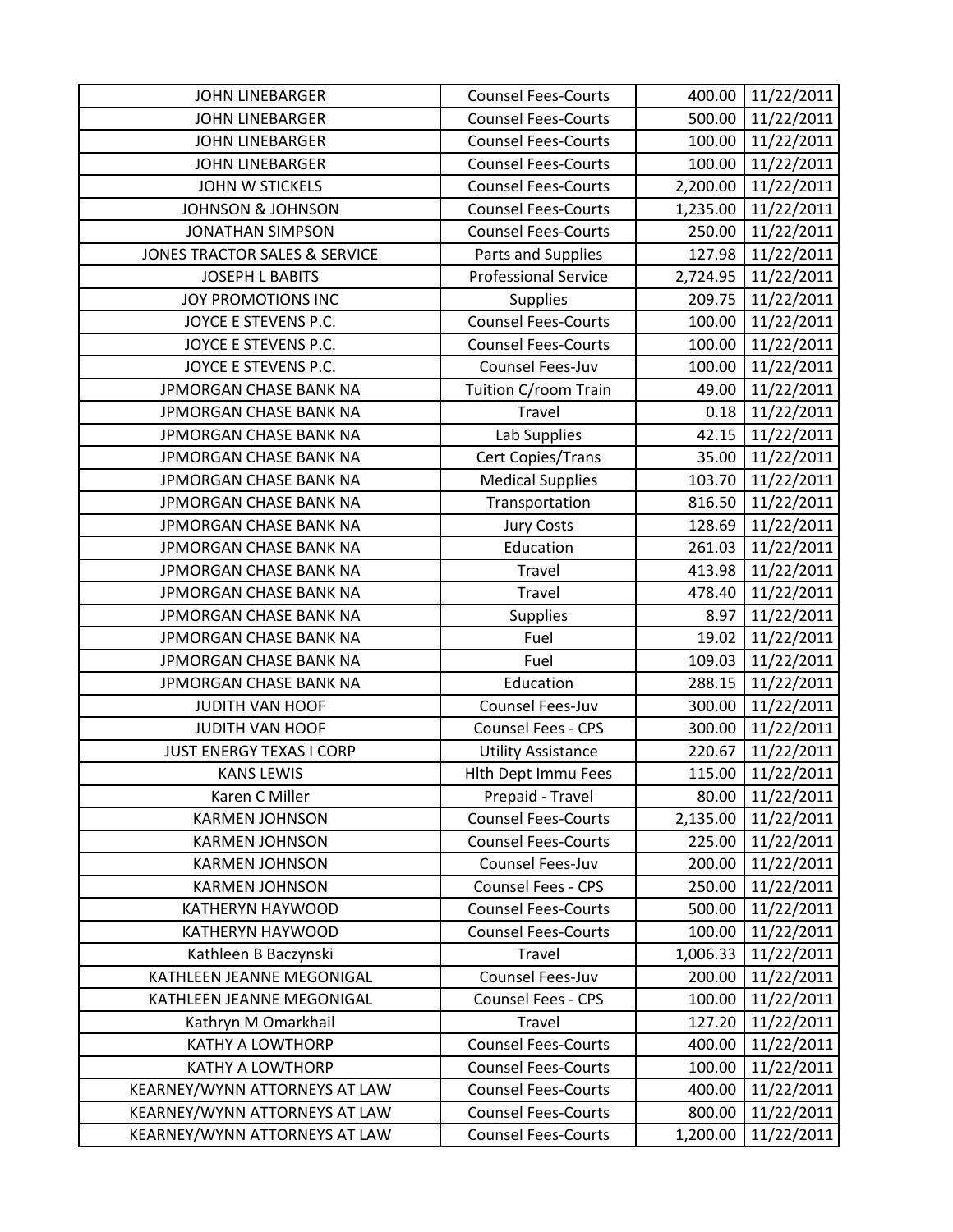| KEARNEY/WYNN ATTORNEYS AT LAW     | <b>Counsel Fees-Courts</b>  | 100.00    | 11/22/2011 |
|-----------------------------------|-----------------------------|-----------|------------|
| KEARNEY/WYNN ATTORNEYS AT LAW     | <b>Counsel Fees-Courts</b>  | 575.00    | 11/22/2011 |
| KEARNEY/WYNN ATTORNEYS AT LAW     | <b>Counsel Fees-Courts</b>  | 100.00    | 11/22/2011 |
| KEARNEY/WYNN ATTORNEYS AT LAW     | <b>Counsel Fees-Courts</b>  | 100.00    | 11/22/2011 |
| <b>KEITH MCKAY</b>                | <b>Counsel Fees-Courts</b>  | 800.00    | 11/22/2011 |
| <b>KEITH MCKAY</b>                | <b>Counsel Fees-Courts</b>  | 800.00    | 11/22/2011 |
| <b>KEITH MCKAY</b>                | <b>Counsel Fees-Courts</b>  | 1,100.00  | 11/22/2011 |
| <b>KEITH MCKAY</b>                | <b>Counsel Fees-Courts</b>  | 100.00    | 11/22/2011 |
| <b>KEITH MCKAY</b>                | <b>Counsel Fees-Courts</b>  | 800.00    | 11/22/2011 |
| <b>KEITH MCKAY</b>                | <b>Counsel Fees-Courts</b>  | 250.00    | 11/22/2011 |
| <b>KELLER LIONS CLUB</b>          | Space Lease Rental          | 200.00    | 11/22/2011 |
| <b>KELLY R GOODNESS PHD</b>       | Psych Exam/Testimony        | 876.00    | 11/22/2011 |
| KELLY R GOODNESS PHD              | Psych Exam/Testimony        | 975.00    | 11/22/2011 |
| <b>KENNETH CUTRER</b>             | <b>Counsel Fees-Courts</b>  | 300.00    | 11/22/2011 |
| <b>KENNETH R GORDON PC</b>        | <b>Counsel Fees-Courts</b>  | 400.00    | 11/22/2011 |
| <b>KENNETH R GORDON PC</b>        | <b>Counsel Fees-Courts</b>  | 400.00    | 11/22/2011 |
| KENNETH R GORDON PC               | <b>Counsel Fees-Courts</b>  | 250.00    | 11/22/2011 |
| KENNETH R GORDON PC               | <b>Counsel Fees-Courts</b>  | 237.50    | 11/22/2011 |
| <b>KENNETH W MULLEN</b>           | <b>Counsel Fees-Courts</b>  | 625.00    | 11/22/2011 |
| <b>KERRY OWENS</b>                | Counsel Fees - CPS          | 700.00    | 11/22/2011 |
| <b>KERRY OWENS</b>                | Counsel Fees - CPS          | 100.00    | 11/22/2011 |
| <b>KERRY OWENS</b>                | Counsel Fees - CPS          | 1,500.00  | 11/22/2011 |
| <b>KERRY YANEZ</b>                | <b>Counsel Fees-Courts</b>  | 600.00    | 11/22/2011 |
| <b>KERRY YANEZ</b>                | Counsel Fees-Juv            | 200.00    | 11/22/2011 |
| KIMBERLEY CAMPBELL                | <b>Counsel Fees-Courts</b>  | 200.00    | 11/22/2011 |
| KIMBERLY A CHERRY                 | Reporter's Records          | 899.60    | 11/22/2011 |
| <b>KINDRA BROWN</b>               | <b>Court Visitor</b>        | 245.00    | 11/22/2011 |
| <b>KIRBY'S RADIATOR SERVICE</b>   | Central Garage Inv          | 111.17    | 11/22/2011 |
| <b>KLEINFELDER</b>                | <b>Professional Service</b> | 21,993.75 | 11/22/2011 |
| KONICA MINOLTA BUSINESS SOLUTIONS | <b>Computer Supplies</b>    | 27,536.60 | 11/22/2011 |
| KONICA MINOLTA BUSINESS SOLUTIONS | <b>Equipment Maint</b>      | 320.00    | 11/22/2011 |
| KONICA MINOLTA BUSINESS SOLUTIONS | <b>Equipment Maint</b>      | 1,971.00  | 11/22/2011 |
| KONICA MINOLTA BUSINESS SOLUTIONS | <b>Equipment Maint</b>      | 576.15    | 11/22/2011 |
| KONICA MINOLTA BUSINESS SOLUTIONS | <b>Equipment Maint</b>      | 178.50    | 11/22/2011 |
| KONICA MINOLTA BUSINESS SOLUTIONS | <b>Equipment Maint</b>      | 1,487.50  | 11/22/2011 |
| KONICA MINOLTA BUSINESS SOLUTIONS | <b>Equipment Maint</b>      | 375.00    | 11/22/2011 |
| KONICA MINOLTA BUSINESS SOLUTIONS | <b>Equipment Maint</b>      | 415.00    | 11/22/2011 |
| KONICA MINOLTA BUSINESS SOLUTIONS | Capital Outlay Low V        | 2,909.00  | 11/22/2011 |
| KONICA MINOLTA BUSINESS SOLUTIONS | <b>Equipment Rentals</b>    | 695.19    | 11/22/2011 |
| KONICA MINOLTA BUSINESS SOLUTIONS | <b>Equipment Rentals</b>    | 184.18    | 11/22/2011 |
| <b>KRISTINA WEST</b>              | Counsel Fees-Juv            | 100.00    | 11/22/2011 |
| <b>KRISTINA WEST</b>              | <b>Counsel Fees-Probate</b> | 500.00    | 11/22/2011 |
| <b>KROGER #695</b>                | <b>Expanded Nutri Pgrm</b>  | 25.26     | 11/22/2011 |
| <b>KSM EXCHANGE LLC</b>           | Parts and Supplies          | 40.36     | 11/22/2011 |
| <b>KSM EXCHANGE LLC</b>           | Parts and Supplies          | 481.57    | 11/22/2011 |
| LANDMARK BAPTIST CHURCH           | Space Lease Rental          | 200.00    | 11/22/2011 |
| LANDMARK EQUIPMENT INC            | Parts and Supplies          | 596.94    | 11/22/2011 |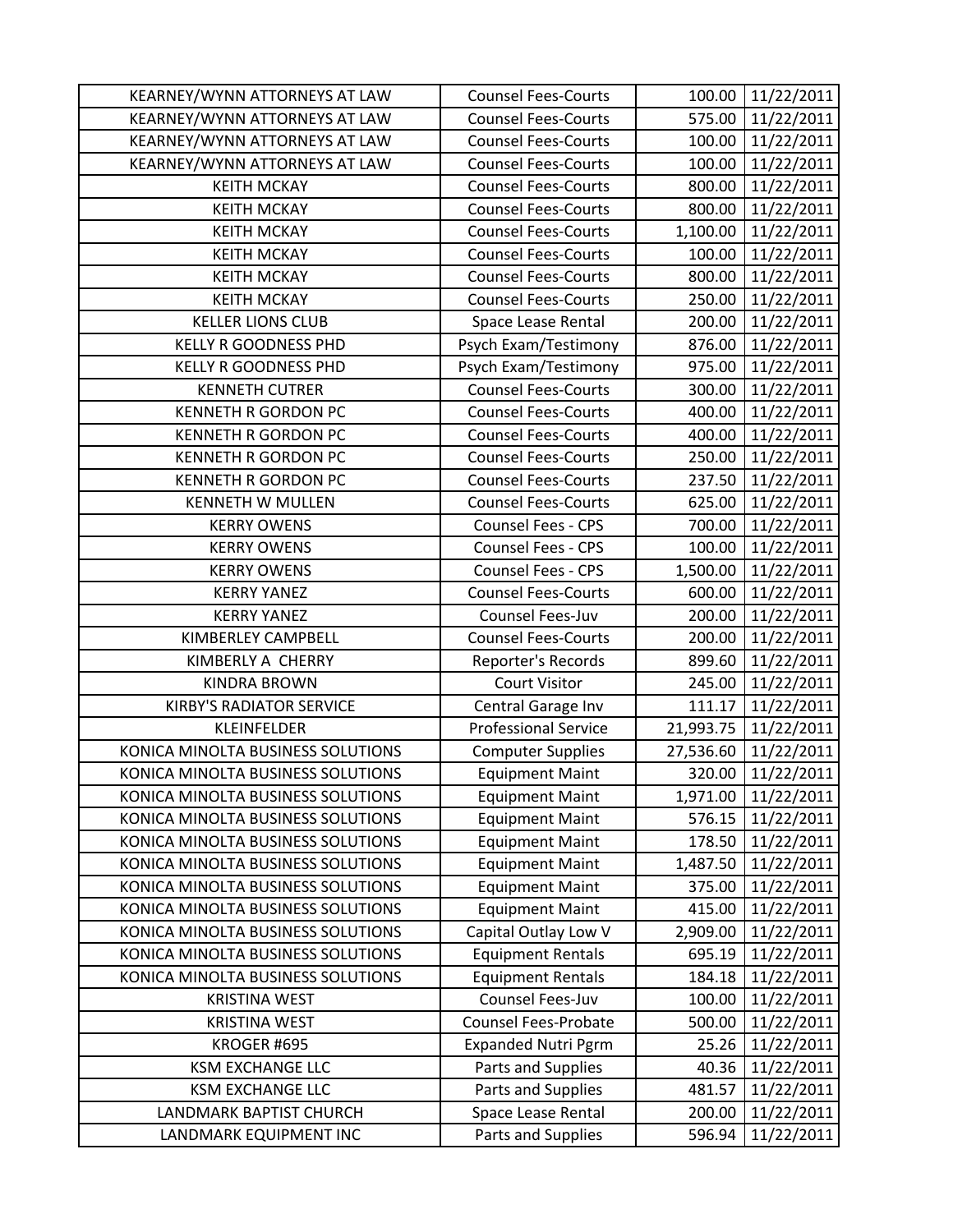| LANGUAGE LINE SERVICES INC          | <b>Interpreter Fees</b>     | 195.36    | 11/22/2011 |
|-------------------------------------|-----------------------------|-----------|------------|
| LANGUAGE LINE SERVICES INC          | <b>Interpreter Fees</b>     | 18.77     | 11/22/2011 |
| LANGUAGE LINE SERVICES INC          | <b>Professional Service</b> | 525.76    | 11/22/2011 |
| <b>LANTIS G ROBERTS</b>             | Counsel Fees - CPS          | 100.00    | 11/22/2011 |
| <b>LARRY E REED</b>                 | <b>Counsel Fees-Courts</b>  | 850.00    | 11/22/2011 |
| LASERLINK INTERNATIONAL INC         | <b>Supplies</b>             | 190.00    | 11/22/2011 |
| LATEPH ADENIJI                      | <b>Counsel Fees-Courts</b>  | 1,075.00  | 11/22/2011 |
| LATEPH ADENIJI                      | <b>Counsel Fees-Courts</b>  | 250.00    | 11/22/2011 |
| LATEPH ADENIJI                      | <b>Counsel Fees-Courts</b>  | 137.50    | 11/22/2011 |
| <b>LATEPH ADENIJI</b>               | <b>Counsel Fees-Courts</b>  | 125.00    | 11/22/2011 |
| <b>LATEPH ADENIJI</b>               | <b>Counsel Fees-Courts</b>  | 300.00    | 11/22/2011 |
| LATEPH ADENIJI                      | Counsel Fees-Juv            | 100.00    | 11/22/2011 |
| LATEPH ADENIJI                      | <b>Counsel Fees - CPS</b>   | 100.00    | 11/22/2011 |
| <b>LAURA EDWARDS</b>                | <b>Restitution Payable</b>  | 83.20     | 11/22/2011 |
| LAW OFFICE EDWARD E CASTILLO PLLC   | <b>Counsel Fees-Courts</b>  | 1,275.00  | 11/22/2011 |
| LAW OFFICE EDWARD E CASTILLO PLLC   | <b>Counsel Fees-Courts</b>  | 875.00    | 11/22/2011 |
| LAW OFFICE EDWARD E CASTILLO PLLC   | <b>Counsel Fees-Courts</b>  | 900.00    | 11/22/2011 |
| LAW OFFICE OF ALEXANDER KIM         | <b>Counsel Fees-Courts</b>  | 675.00    | 11/22/2011 |
| LAW OFFICE OF ALEXANDER KIM         | <b>Counsel Fees-Courts</b>  | 2,137.50  | 11/22/2011 |
| LAW OFFICE OF BRADLEY L CLARK PC    | <b>Counsel Fees-Courts</b>  | 500.00    | 11/22/2011 |
| LAW OFFICE OF HARMONY M SCHUERMAN P | <b>Counsel Fees-Courts</b>  | 200.00    | 11/22/2011 |
| LAW OFFICE OF HARMONY M SCHUERMAN P | Counsel Fees-Juv            | 200.00    | 11/22/2011 |
| LAW OFFICE OF KARLA M BALLI         | <b>Counsel Fees-Courts</b>  | 200.00    | 11/22/2011 |
| LAW OFFICE OF KEE A ABLES PC        | <b>Counsel Fees - CPS</b>   | 400.00    | 11/22/2011 |
| LAW OFFICE OF KEE A ABLES PC        | <b>Counsel Fees - CPS</b>   | 100.00    | 11/22/2011 |
| LAW OFFICE OF LINDSAY D DEVOS       | <b>Counsel Fees-Courts</b>  | 725.00    | 11/22/2011 |
| LAW OFFICE OF LISA HAINES           | <b>Counsel Fees-Courts</b>  | 300.00    | 11/22/2011 |
| LAW OFFICE OF LISA HAINES           | <b>Counsel Fees-Courts</b>  | 500.00    | 11/22/2011 |
| LAW OFFICE OF LISA HAINES           | <b>Counsel Fees-Courts</b>  | 200.00    | 11/22/2011 |
| LAW OFFICE OF LISA HAINES           | <b>Counsel Fees-Courts</b>  | 900.00    | 11/22/2011 |
| LAW OFFICE OF LISA HAINES           | <b>Counsel Fees-Courts</b>  | 125.00    | 11/22/2011 |
| LAW OFFICE OF RACHEL L PONDER PLLC  | Counsel Fees - CPS          | 100.00    | 11/22/2011 |
| LEE E JORDAN                        | <b>Utility Assistance</b>   | 65.21     | 11/22/2011 |
| <b>LEIGH ANN SCHENK</b>             | Counsel Fees - CPS          | 1,218.50  | 11/22/2011 |
| LEIGH DAVIS                         | <b>Counsel Fees-Courts</b>  | 275.00    | 11/22/2011 |
| Leighton G Iles                     | <b>Training Supplies</b>    | 185.00    | 11/22/2011 |
| Lemoine T Todd                      | Education                   | 100.00    | 11/22/2011 |
| LENA POPE HOME INC                  | <b>Counseling Services</b>  | 15,607.67 | 11/22/2011 |
| LENA POPE HOME INC                  | Psych Exam/Testimony        | 390.00    | 11/22/2011 |
| LENA POPE HOME INC                  | <b>Professional Service</b> | 12,522.00 | 11/22/2011 |
| LEON REED JR                        | <b>Counsel Fees-Courts</b>  | 700.00    | 11/22/2011 |
| <b>LEON REED JR</b>                 | <b>Counsel Fees-Courts</b>  | 550.00    | 11/22/2011 |
| LEON REED JR                        | <b>Counsel Fees-Courts</b>  | 300.00    | 11/22/2011 |
| LEONARDS FARM AND RANCH             | Field Equip&Supplies        | 552.50    | 11/22/2011 |
| <b>LESLIE JOHNS</b>                 | <b>Counsel Fees-Courts</b>  | 2,450.00  | 11/22/2011 |
| <b>LESLIE JOHNS</b>                 | <b>Counsel Fees-Courts</b>  | 750.00    | 11/22/2011 |
| LESLIE JOHNS                        | <b>Counsel Fees-Courts</b>  | 212.50    | 11/22/2011 |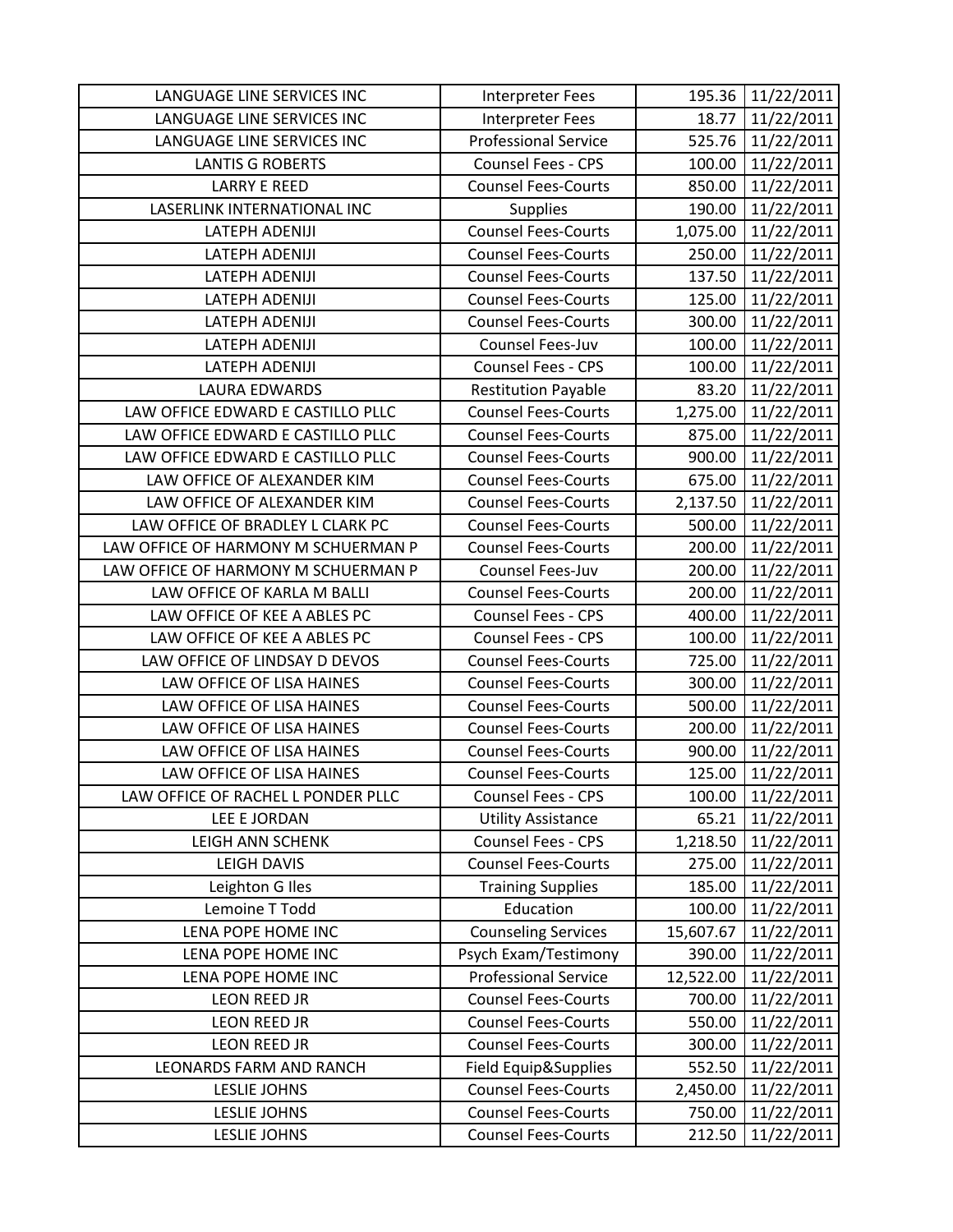| <b>LESTER K REED</b>                | Counsel Fees - CPS          | 225.00    | 11/22/2011           |
|-------------------------------------|-----------------------------|-----------|----------------------|
| <b>LEX JOHNSTON</b>                 | <b>Counsel Fees-Courts</b>  | 300.00    | 11/22/2011           |
| <b>LEX JOHNSTON</b>                 | <b>Counsel Fees-Courts</b>  | 9,900.00  | 11/22/2011           |
| LEXISNEXIS                          | <b>On-Line Service</b>      | 452.00    | 11/22/2011           |
| LEXISNEXIS                          | Law Books                   | 230.00    | 11/22/2011           |
| LEXISNEXIS                          | <b>On-Line Service</b>      | 27.00     | 11/22/2011           |
| LEXISNEXIS                          | <b>On-Line Service</b>      | 46.00     | 11/22/2011           |
| LEXISNEXIS                          | <b>On-Line Service</b>      | 1,130.89  | 11/22/2011           |
| LEXISNEXIS RISK DATA MANAGEMENT INC | Cert Copies/Trans           | 600.90    | 11/22/2011           |
| LEXISNEXIS RISK DATA MANAGEMENT INC | Subscriptions               | 127.05    | 11/22/2011           |
| LIMITLESS OFFICE PRODUCTS           | Sheriff Inventory           | 557.16    | 11/22/2011           |
| <b>LISA HOOBLER</b>                 | <b>Counsel Fees-Courts</b>  | 480.00    | 11/22/2011           |
| <b>LISA HOOBLER</b>                 | <b>Counsel Fees-Courts</b>  | 500.00    | 11/22/2011           |
| <b>LISA MULLEN</b>                  | <b>Counsel Fees-Courts</b>  | 400.00    | 11/22/2011           |
| <b>LISA MULLEN</b>                  | <b>Counsel Fees-Courts</b>  | 1,715.00  | 11/22/2011           |
| <b>LISA MULLEN</b>                  | <b>Counsel Fees-Courts</b>  | 137.50    | 11/22/2011           |
| <b>LISA MULLEN</b>                  | <b>Counsel Fees-Courts</b>  | 100.00    | 11/22/2011           |
| LITHO SUPPLY AND SERVICE CO INC     | <b>Equipment Maint</b>      | 316.76    | 11/22/2011           |
| LITHO SUPPLY AND SERVICE CO INC     | <b>Equipment Maint</b>      | 412.08    | 11/22/2011           |
| LIVING WORD OUTREACH                | Space Lease Rental          | 250.00    | 11/22/2011           |
| LOCK TIGHT SECURITY INC             | <b>Supplies</b>             | 20.00     | 11/22/2011           |
| <b>LOCK TIGHT SECURITY INC</b>      | Support Serv Supply         | 28.99     | 11/22/2011           |
| <b>LOGMEIN INC</b>                  | Software Maintenance        | 9,696.50  | 11/22/2011           |
| LONE STAR BANNERS AND FLAGS         | <b>Building Maintenance</b> | 214.00    | 11/22/2011           |
| LONESOME DOVE BAPTIST CHURCH        | Space Lease Rental          | 400.00    | 11/22/2011           |
| LOOMIS FARGO & COMPANY              | ArmoredCar Messenger        | (100.00)  | 11/22/2011           |
| <b>LOOMIS FARGO &amp; COMPANY</b>   | ArmoredCar Messenger        | (50.00)   | 11/22/2011           |
| LOOMIS FARGO & COMPANY              | ArmoredCar Messenger        |           | $(50.00)$ 11/22/2011 |
| <b>LOOMIS FARGO &amp; COMPANY</b>   | ArmoredCar Messenger        | (50.00)   | 11/22/2011           |
| LOOMIS FARGO & COMPANY              | <b>Supplies</b>             | 840.00    | 11/22/2011           |
| <b>LOREN C GREEN PC</b>             | <b>Counsel Fees-Courts</b>  | 1,300.00  | 11/22/2011           |
| <b>LOREN C GREEN PC</b>             | <b>Counsel Fees-Courts</b>  | 400.00    | 11/22/2011           |
| LOREN C GREEN PC                    | <b>Counsel Fees-Courts</b>  | 650.00    | 11/22/2011           |
| <b>LOREN C GREEN PC</b>             | <b>Counsel Fees-Courts</b>  | 300.00    | 11/22/2011           |
| <b>LOREN C GREEN PC</b>             | <b>Counsel Fees-Courts</b>  | 250.00    | 11/22/2011           |
| <b>LORIE GRAHAM</b>                 | Reporter's Records          | 1,560.00  | 11/22/2011           |
| <b>LORIE GRAHAM</b>                 | Reporter's Records          | 18.20     | 11/22/2011           |
| LUTHERAN SOCIAL SERV OF THE SOUTH I | <b>Residential Servc</b>    | 124.95    | 11/22/2011           |
| LUTHERAN SOCIAL SERV OF THE SOUTH I | <b>Residential Servc</b>    | 13,741.00 | 11/22/2011           |
| <b>LYNDA S TARWATER</b>             | <b>Counsel Fees-Courts</b>  | 275.00    | 11/22/2011           |
| LYNN KELLY LAW FIRM PC              | <b>Counsel Fees-Probate</b> | 500.00    | 11/22/2011           |
| <b>LYNN S OLINGER</b>               | <b>Counsel Fees - CPS</b>   | 100.00    | 11/22/2011           |
| M MONIQUE WALTERS                   | Counsel Fees-Juv            | 200.00    | 11/22/2011           |
| M SUZANNE FROSSARD PC               | Counsel Fees-Juv            | 400.00    | 11/22/2011           |
| M TRENT LOFTIN                      | <b>Counsel Fees-Courts</b>  | 400.00    | 11/22/2011           |
| <b>M TRENT LOFTIN</b>               | <b>Counsel Fees-Courts</b>  | 100.00    | 11/22/2011           |
| MACEDONIA MISSIONARY BAPTIST CHURCH | Space Lease Rental          | 200.00    | 11/22/2011           |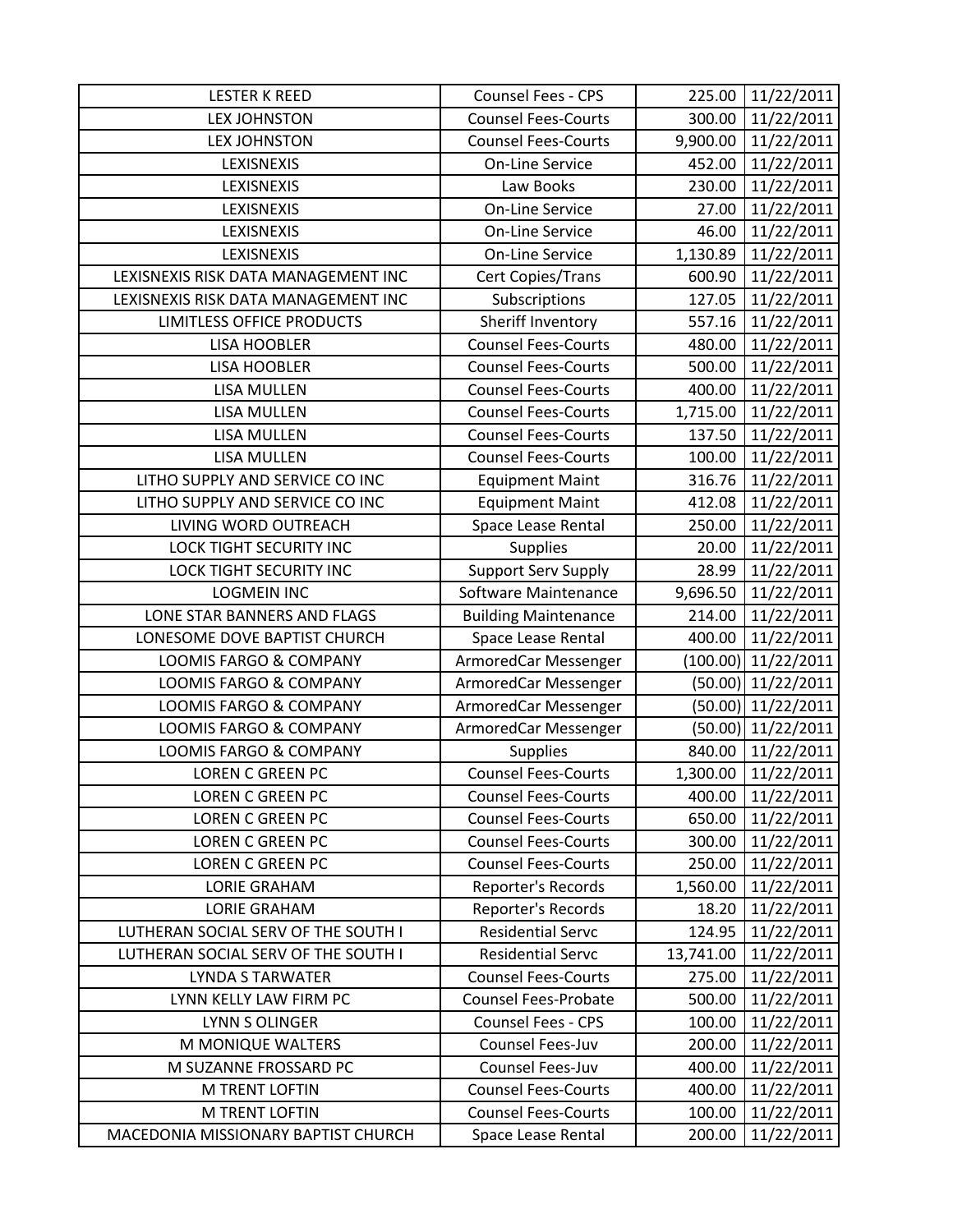| MAIN STREET INSTALLERS LLC     | Parts and Supplies          | 78.00     | 11/22/2011 |
|--------------------------------|-----------------------------|-----------|------------|
| <b>MAMIE BUSH JOHNSON</b>      | <b>Counsel Fees-Courts</b>  | 600.00    | 11/22/2011 |
| MANER FIRE EQUIPMENT, INC      | <b>Building Maintenance</b> | 404.57    | 11/22/2011 |
| MANER FIRE EQUIPMENT, INC      | <b>Building Maintenance</b> | 141.57    | 11/22/2011 |
| <b>MARC GAULT</b>              | Counsel Fees-Juv            | 300.00    | 11/22/2011 |
| <b>MARC GAULT</b>              | Counsel Fees - CPS          | 100.00    | 11/22/2011 |
| <b>MARC GAULT</b>              | Cnsl Fees-Fam Drg Ct        | 100.00    | 11/22/2011 |
| MARCELLA WILSON-CROPPER        | <b>Professional Service</b> | 81.25     | 11/22/2011 |
| MARCELLA WILSON-CROPPER        | <b>Professional Service</b> | 146.25    | 11/22/2011 |
| MARCELLA WILSON-CROPPER        | <b>Professional Service</b> | 471.25    | 11/22/2011 |
| MARCELLA WILSON-CROPPER        | <b>Professional Service</b> | 276.25    | 11/22/2011 |
| <b>MARILYN SLACK</b>           | <b>Counsel Fees-Courts</b>  | 200.00    | 11/22/2011 |
| <b>MARIO RIOS</b>              | Space Lease Rental          | 50.00     | 11/22/2011 |
| MARK D SCOTT & ASSOCIATES      | <b>Counsel Fees-Courts</b>  | 100.00    | 11/22/2011 |
| MARK D SCOTT & ASSOCIATES PLLC | <b>Counsel Fees-Courts</b>  | 950.00    | 11/22/2011 |
| MARK D SCOTT & ASSOCIATES PLLC | <b>Counsel Fees-Courts</b>  | 1,025.00  | 11/22/2011 |
| MARK D SCOTT & ASSOCIATES PLLC | <b>Counsel Fees-Courts</b>  | 450.00    | 11/22/2011 |
| MARK D SCOTT & ASSOCIATES PLLC | <b>Counsel Fees-Courts</b>  | 650.00    | 11/22/2011 |
| MARK D SCOTT & ASSOCIATES PLLC | <b>Counsel Fees-Courts</b>  | 100.00    | 11/22/2011 |
| <b>MARK ROSTEET</b>            | <b>Counsel Fees-Courts</b>  | 400.00    | 11/22/2011 |
| <b>MARK ROSTEET</b>            | <b>Counsel Fees-Courts</b>  | 100.00    | 11/22/2011 |
| <b>MARSHALL GRAIN</b>          | <b>Supplies</b>             | 591.20    | 11/22/2011 |
| MARTIN EAGLE OIL COMPANY INC   | Gasoline Inventory          | 18,462.37 | 11/22/2011 |
| MARTIN EAGLE OIL COMPANY INC   | Fuel                        | 388.69    | 11/22/2011 |
| MARTIN EAGLE OIL COMPANY INC   | Fuel                        | 473.99    | 11/22/2011 |
| MARY J YOUNG                   | <b>Counsel Fees-Courts</b>  | 300.00    | 11/22/2011 |
| <b>MARY M BURDETTE</b>         | Investigative               | 2,500.00  | 11/22/2011 |
| <b>MARY R THOMSEN</b>          | <b>Counsel Fees - CPS</b>   | 150.00    | 11/22/2011 |
| <b>MASSIE'S LOCKSMITH</b>      | <b>Building Maintenance</b> | 98.90     | 11/22/2011 |
| Matthew A King                 | Education                   | 577.13    | 11/22/2011 |
| MATTHEW BENDER & COMPANY INC   | Law Books                   | 185.52    | 11/22/2011 |
| MAXIM HEALTHCARE SERVICES INC  | <b>Professional Service</b> | 2,873.50  | 11/22/2011 |
| MCQUAY INTERNATIONAL           | A/C Maint Contract          | 1,654.75  | 11/22/2011 |
| MCQUAY INTERNATIONAL           | A/C Maint Contract          | 985.00    | 11/22/2011 |
| MCQUAY INTERNATIONAL           | A/C Maint Contract          | 1,869.00  | 11/22/2011 |
| MCQUAY INTERNATIONAL           | A/C Maint Contract          | 985.00    | 11/22/2011 |
| MCQUAY INTERNATIONAL           | A/C Maint Contract          | 2,271.00  | 11/22/2011 |
| MCQUAY INTERNATIONAL           | A/C Maint Contract          | 2,753.50  | 11/22/2011 |
| MCQUAY INTERNATIONAL           | A/C Maint Contract          | 985.00    | 11/22/2011 |
| MEDINA & MEDINA INC            | Central Garage Inv          | 128.00    | 11/22/2011 |
| <b>MEDINA &amp; MEDINA INC</b> | Parts and Supplies          | 12.50     | 11/22/2011 |
| <b>MELANIE F WEBB</b>          | Psych Exam/Testimony        | 1,700.00  | 11/22/2011 |
| <b>MELISSA L HAMRICK</b>       | <b>Counsel Fees-Courts</b>  | 100.00    | 11/22/2011 |
| <b>MELISSA L HAMRICK</b>       | <b>Counsel Fees-Courts</b>  | 175.00    | 11/22/2011 |
| <b>MERRY LAUREEN MOORE</b>     | <b>Court Costs</b>          | 1,500.00  | 11/22/2011 |
| MESSAGE4U PTY LTD              | <b>Professional Service</b> | 500.00    | 11/22/2011 |
| MESSIAH LUTHERAN CHURCH        | Space Lease Rental          | 150.00    | 11/22/2011 |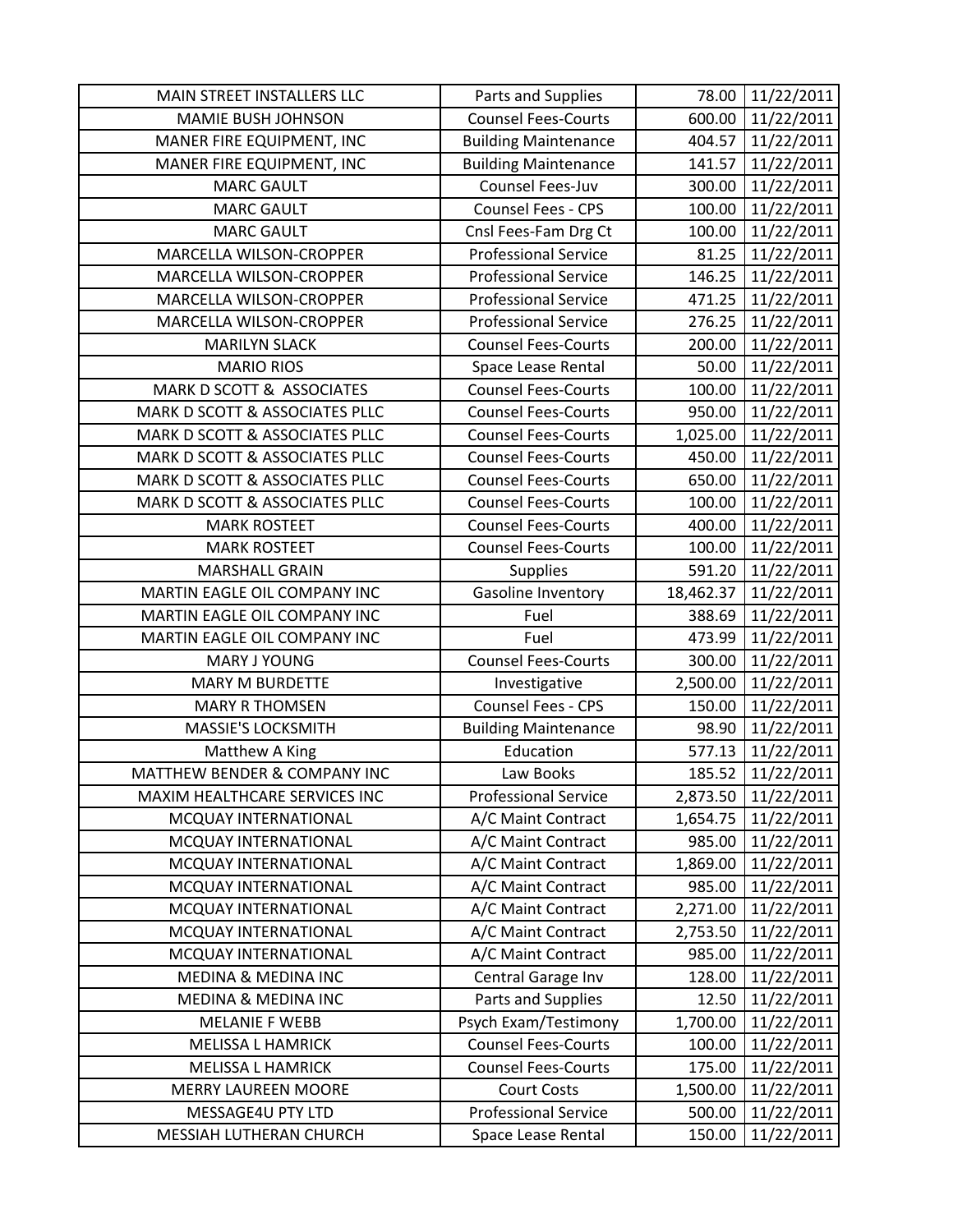| METROPLEX SERVICE WELDING          | Parts and Supplies          | 52.70     | 11/22/2011 |
|------------------------------------|-----------------------------|-----------|------------|
| METROPLEX SERVICE WELDING          | Parts and Supplies          | 57.97     | 11/22/2011 |
| METROPLEX SERVICE WELDING          | <b>Professional Service</b> | 21.70     | 11/22/2011 |
| MHMR OF TARRANT COUNTY             | <b>Subrecipient Service</b> | 3,025.00  | 11/22/2011 |
| MHMR OF TARRANT COUNTY             | <b>Professional Service</b> | 2,000.00  | 11/22/2011 |
| MHMR OF TARRANT COUNTY             | <b>Professional Service</b> | 36,224.58 | 11/22/2011 |
| MICHAEL BERGER                     | Counsel Fees - CPS          | 100.00    | 11/22/2011 |
| MICHAEL DEEGAN                     | <b>Counsel Fees-Courts</b>  | 275.00    | 11/22/2011 |
| MICHAEL DEEGAN                     | <b>Counsel Fees-Courts</b>  | 450.00    | 11/22/2011 |
| MICHAEL HEMANN                     | <b>Professional Service</b> | 1,507.12  | 11/22/2011 |
| MICHAEL KEVIN DAVIS                | Parts and Supplies          | 251.90    | 11/22/2011 |
| MICHAEL KEVIN DAVIS                | <b>Tires and Tubes</b>      | 350.00    | 11/22/2011 |
| MICHAEL LOGAN WARE                 | <b>Counsel Fees-Courts</b>  | 980.00    | 11/22/2011 |
| MICHAEL LOGAN WARE                 | <b>Counsel Fees-Courts</b>  | 500.00    | 11/22/2011 |
| MICHAEL PAUL GARCIA                | <b>Counsel Fees-Courts</b>  | 140.00    | 11/22/2011 |
| MICHAEL SHAWN MATLOCK              | <b>Counsel Fees-Courts</b>  | 100.00    | 11/22/2011 |
| MICHAEL SHAWN MATLOCK              | <b>Counsel Fees-Courts</b>  | 125.00    | 11/22/2011 |
| MICHAEL SHAWN MATLOCK              | <b>Counsel Fees-Courts</b>  | 100.00    | 11/22/2011 |
| MIDWEST MEDICAL SUPPLY CO, LLC     | <b>Building Maintenance</b> | 1,226.85  | 11/22/2011 |
| MIDWEST MEDICAL SUPPLY CO, LLC     | <b>Supplies</b>             | 65.77     | 11/22/2011 |
| MILL VALLEY APARTMENTS LP          | <b>Rental Assistance</b>    | 259.24    | 11/22/2011 |
| MILTON BENNETT KING                | <b>County Projects</b>      | 6,480.85  | 11/22/2011 |
| MINICK LAW PC                      | <b>Counsel Fees-Courts</b>  | 1,050.00  | 11/22/2011 |
| <b>MINICK LAW PC</b>               | <b>Counsel Fees-Courts</b>  | 250.00    | 11/22/2011 |
| MITCHELL H DUNN                    | Psych Exam/Testimony        | 1,000.00  | 11/22/2011 |
| MONOGRAM BIOSCIENCES INC           | <b>Professional Service</b> | 1,330.00  | 11/22/2011 |
| MOORE FUNERAL HOME BOWEN RD CHAPEL | Other Payable               | 875.00    | 11/22/2011 |
| MOORE FUNERAL HOME BOWEN RD CHAPEL | <b>County Burials</b>       | 700.00    | 11/22/2011 |
| <b>MOORE FUNERAL HOMES</b>         | <b>County Burials</b>       | 495.00    | 11/22/2011 |
| MOORE MEDICAL LLC                  | Lab Supplies                | 150.00    | 11/22/2011 |
| MOORE MEDICAL LLC                  | Lab Supplies                | 154.00    | 11/22/2011 |
| MOORE MEDICAL LLC                  | <b>Custodian Supplies</b>   | 153.00    | 11/22/2011 |
| <b>MORTECH MFG</b>                 | Capital Outlay Low V        | 70,000.00 | 11/22/2011 |
| <b>MORTECH MFG</b>                 | Non-Track Equipment         | 1,816.00  | 11/22/2011 |
| MOUNT OLIVE BAPTIST CHURCH         | Space Lease Rental          | 200.00    | 11/22/2011 |
| Mr Charles H Anderson              | Education                   | 150.00    | 11/22/2011 |
| Mr Chris A Shahan                  | Transportation              | 234.30    | 11/22/2011 |
| Mr D Miles Brissette               | Travel                      | 550.43    | 11/22/2011 |
| Mr Guy C. Dixon                    | Education                   | 358.40    | 11/22/2011 |
| Mr James G Shugart                 | Education                   | 125.31    | 11/22/2011 |
| Mr James G Shugart                 | Travel                      | 321.79    | 11/22/2011 |
| Mr Michael D White                 | Transportation              | 36.31     | 11/22/2011 |
| MRS BAIRD'S BAKERIES INC           | Food                        | 167.97    | 11/22/2011 |
| Ms Ann L Salyer-Caldwell           | Prepaid - Travel            | (378.28)  | 11/22/2011 |
| Ms Ann L Salyer-Caldwell           | Education                   | 480.28    | 11/22/2011 |
| Ms Debbie M Spoonts                | Transportation              | 62.18     | 11/22/2011 |
| Ms Dorothy M Gibson                | Education                   | 622.43    | 11/22/2011 |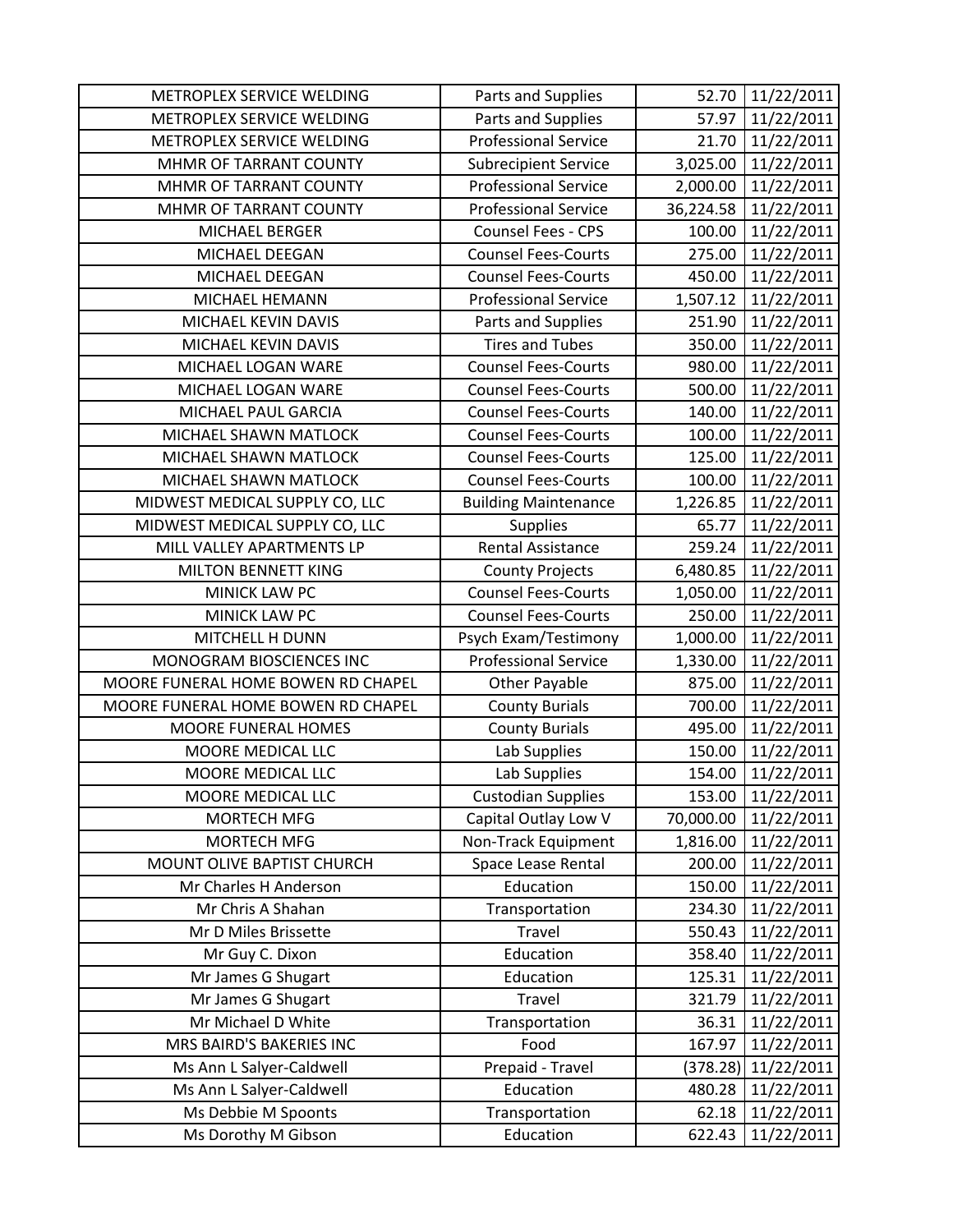| Ms Hope H Harris                    | AFIS(Fingerprinting)        | 9.95      | 11/22/2011 |
|-------------------------------------|-----------------------------|-----------|------------|
| Ms Jacqueline R Sargent             | Education                   | 255.30    | 11/22/2011 |
| Ms Kelly L Lawhorne                 | Education                   | 100.00    | 11/22/2011 |
| Ms Linda L Collins                  | Education                   | 280.93    | 11/22/2011 |
| Ms Pamela R Leary                   | Education                   | 52.95     | 11/22/2011 |
| Ms Rose R Young                     | Travel                      | 295.50    | 11/22/2011 |
| Ms Valerie K Allen                  | Education                   | 229.00    | 11/22/2011 |
| MURCO WALL PRODUCTS INC             | Non-Track Const/Bldg        | 71.70     | 11/22/2011 |
| MURCO WALL PRODUCTS INC             | <b>Building Maintenance</b> | 140.94    | 11/22/2011 |
| <b>NANCY GORDON</b>                 | Counsel Fees - CPS          | 100.00    | 11/22/2011 |
| NATHERRAL J WASHINGTON              | <b>Counsel Fees-Courts</b>  | 950.00    | 11/22/2011 |
| <b>NAVID ALBAND</b>                 | <b>Counsel Fees-Courts</b>  | 150.00    | 11/22/2011 |
| NCTCOG - NORTH CENTRAL TEXAS        | Dues                        | 3,353.00  | 11/22/2011 |
| NCTCOG - NORTH CENTRAL TEXAS        | <b>Dues</b>                 | 5,000.00  | 11/22/2011 |
| NEC BUSINESS NETWORK SOLUTIONS      | Lab Equip Mainten           | 729.75    | 11/22/2011 |
| NELON LAW GROUP PLLC                | <b>Counsel Fees-Courts</b>  | 550.00    | 11/22/2011 |
| NELON LAW GROUP PLLC                | <b>Counsel Fees-Courts</b>  | 300.00    | 11/22/2011 |
| NELON LAW GROUP PLLC                | <b>Counsel Fees-Courts</b>  | 300.00    | 11/22/2011 |
| NELON LAW GROUP PLLC                | <b>Counsel Fees-Courts</b>  | 175.00    | 11/22/2011 |
| NEOS CONSULTING GROUP LLC           | <b>Professional Service</b> | 565.11    | 11/22/2011 |
| NEOS CONSULTING GROUP LLC           | <b>Professional Service</b> | 4,278.69  | 11/22/2011 |
| NEUROPATHOLOGY & FORENSIC PATHOLOGY | <b>Professional Service</b> | 500.00    | 11/22/2011 |
| NEVILL BUSINESS MACHINES INC        | <b>Equipment Maint</b>      | 280.00    | 11/22/2011 |
| NEVILL BUSINESS MACHINES INC        | <b>Equipment Maint</b>      | 84.00     | 11/22/2011 |
| NEVILL BUSINESS MACHINES INC        | <b>Equipment Maint</b>      | 210.00    | 11/22/2011 |
| NEVILL BUSINESS MACHINES INC        | <b>Office Equip Maint</b>   | 92.72     | 11/22/2011 |
| NEW COVENANT COMMUNITY CHURCH       | Space Lease Rental          | 300.00    | 11/22/2011 |
| NEW HOPE BAPTIST CHURCH             | Space Lease Rental          | 75.00     | 11/22/2011 |
| NEW LIFE DEAF FELLOWSHIP            | Space Lease Rental          | 300.00    | 11/22/2011 |
| NEW YORK AVENUE CHURCH OF CHRIST    | Space Lease Rental          | 500.00    | 11/22/2011 |
| NEXUS RECOVERY CENTER INC           | <b>Residential Servc</b>    | 1,919.88  | 11/22/2011 |
| NICHOLAS GREGORY DAVIS              | <b>Counsel Fees-Courts</b>  | 200.00    | 11/22/2011 |
| NICHOLAS GREGORY DAVIS              | <b>Counsel Fees-Courts</b>  | 275.00    | 11/22/2011 |
| NICHOLAS GREGORY DAVIS              | <b>Counsel Fees-Courts</b>  | 125.00    | 11/22/2011 |
| NICOLE PEPPER                       | <b>Restitution Payable</b>  | 250.00    | 11/22/2011 |
| NIZAM PEERWANI, M.D., P.A.          | Med Exam Contract           | 84,361.00 | 11/22/2011 |
| <b>NMS LABS</b>                     | <b>Professional Service</b> | 1,813.00  | 11/22/2011 |
| NORCHEM DRUG TESTING                | <b>Professional Service</b> | 800.00    | 11/22/2011 |
| NORITSU AMERICA CORPORATION         | Photo Processing Inv        | 1,938.90  | 11/22/2011 |
| NORITSU AMERICA CORPORATION         | <b>Equipment Maint</b>      | 425.50    | 11/22/2011 |
| <b>NORTH PARK BAPTIST CHURCH</b>    | Space Lease Rental          | 475.00    | 11/22/2011 |
| NORTH TEXAS EROSION SPECIALIST      | <b>Erosion Control</b>      | 871.56    | 11/22/2011 |
| NORTH TEXAS FUNERAL HOMES LLC       | <b>County Burials</b>       | 1,360.00  | 11/22/2011 |
| NORTH TEXAS TOLLWAY AUTHORITY-NTTA  | Travel                      | 7.83      | 11/22/2011 |
| NORTH TEXAS WHEELS AND CASTERS      | Kitchen Maintenance         | 1,523.00  | 11/22/2011 |
| NORTHCREST/SHADYWOOD PARTNERS LP    | Rent Sub to L'Iords         | 650.00    | 11/22/2011 |
| NORTHSIDE CHURCH OFTHE NAZAREN      | Space Lease Rental          | 200.00    | 11/22/2011 |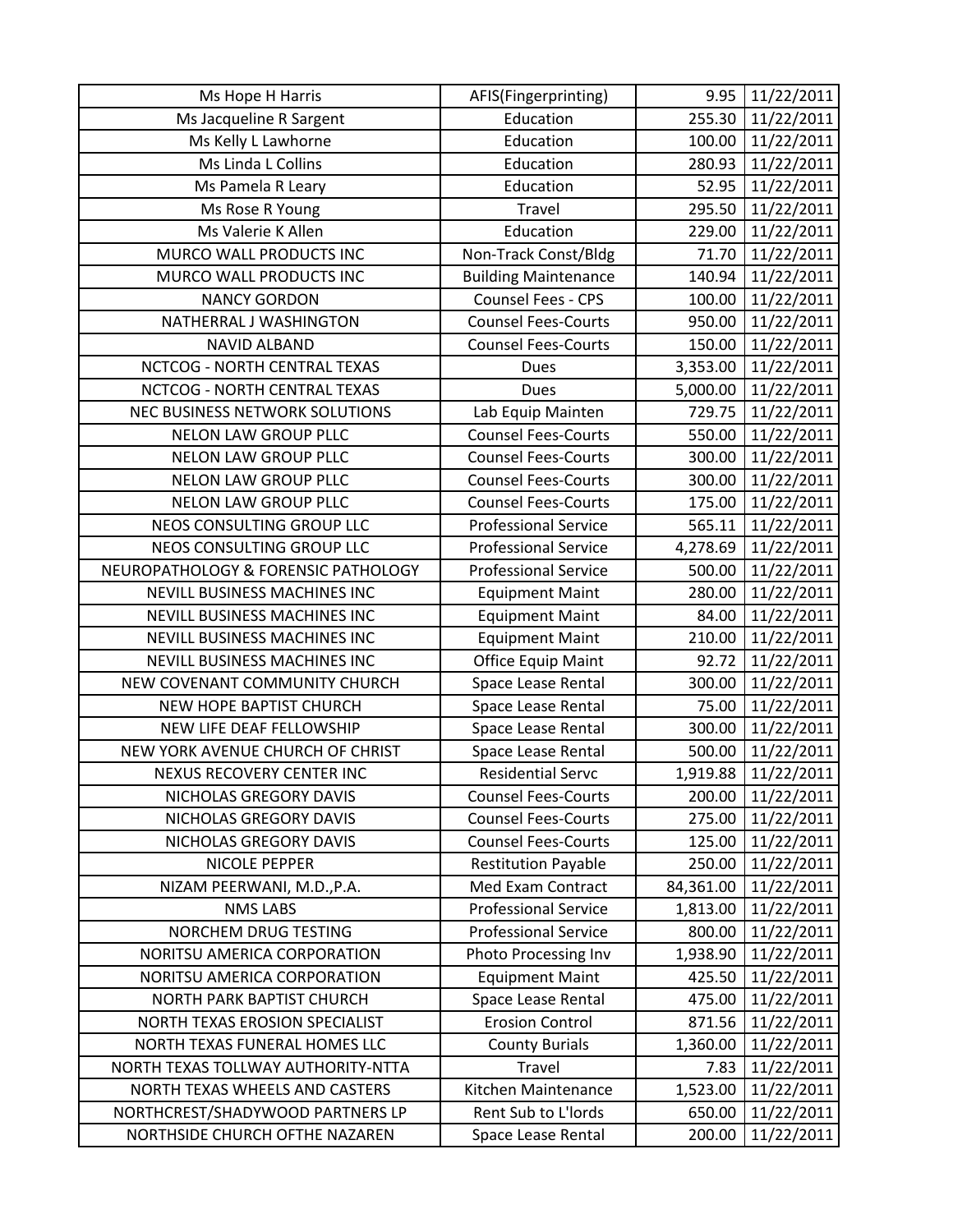| NUMBER FIVE COLLINS LLC             | <b>Building Maintenance</b> | 1,188.00 | 11/22/2011 |
|-------------------------------------|-----------------------------|----------|------------|
| OAK FARMS DAIRY                     | Food                        | 564.48   | 11/22/2011 |
| OAK TIMBERS FORT WORTH SOUTH LP     | Rent Sub to L'Iords         | 631.00   | 11/22/2011 |
| <b>OCE-USA INC</b>                  | <b>Equipment Maint</b>      | 1,553.13 | 11/22/2011 |
| <b>OCUTURE</b>                      | <b>Building Maintenance</b> | 240.00   | 11/22/2011 |
| <b>OKEY AKPOM</b>                   | <b>Counsel Fees-Courts</b>  | 500.00   | 11/22/2011 |
| <b>OKEY AKPOM</b>                   | <b>Counsel Fees-Courts</b>  | 350.00   | 11/22/2011 |
| <b>OKEY AKPOM</b>                   | <b>Counsel Fees-Courts</b>  | 200.00   | 11/22/2011 |
| OPPORTUNITIES COUNSELING CENTER     | O/P Group Counseling        | 5,589.75 | 11/22/2011 |
| <b>ORCHID CELLMARK</b>              | <b>Expert Witness Serv</b>  | 631.75   | 11/22/2011 |
| <b>O'REILLY AUTO PARTS</b>          | Parts and Supplies          | 265.98   | 11/22/2011 |
| <b>OZARKA DRINKING WATER</b>        | Health Promo Pgrm           | 69.26    | 11/22/2011 |
| P MICHAEL SCHNEIDER LAW FIRM PC     | <b>Counsel Fees-Courts</b>  | 125.00   | 11/22/2011 |
| P MICHAEL SCHNEIDER LAW FIRM PC     | <b>Counsel Fees-Juv</b>     | 200.00   | 11/22/2011 |
| PAMELA S FERNANDEZ                  | <b>Counsel Fees-Courts</b>  | 300.00   | 11/22/2011 |
| PAMELA S FERNANDEZ                  | <b>Counsel Fees-Courts</b>  | 575.00   | 11/22/2011 |
| PANTEGO BIBLE CHURCH                | Space Lease Rental          | 500.00   | 11/22/2011 |
| PAR - PSYCHOLOGICAL ASSESSMENT      | <b>Educational Material</b> | 275.40   | 11/22/2011 |
| PARKER ELECTRIC                     | <b>Building Maintenance</b> | 1,525.30 | 11/22/2011 |
| <b>PARKER ELECTRIC</b>              | <b>Building Maintenance</b> | 232.00   | 11/22/2011 |
| <b>PARKER ELECTRIC</b>              | <b>Building Maintenance</b> | 718.20   | 11/22/2011 |
| <b>PARKER ELECTRIC</b>              | Non-Track Const/Bldg        | 7,549.74 | 11/22/2011 |
| PARNELL E RYAN                      | <b>Professional Service</b> | 2,870.00 | 11/22/2011 |
| PATHMARK TRAFFIC PRODUCTS INC       | Field Equip&Supplies        | 192.00   | 11/22/2011 |
| PATRICIA L SUMMERS                  | <b>Counsel Fees-Courts</b>  | 2,800.00 | 11/22/2011 |
| PATRICIA L SUMMERS                  | Counsel Fees - CPS          | 300.00   | 11/22/2011 |
| PATRICIA MARGARET MCBRIDE           | <b>Counsel Fees-Courts</b>  | 300.00   | 11/22/2011 |
| PATRICIA MARGARET MCBRIDE           | <b>Counsel Fees-Courts</b>  | 125.00   | 11/22/2011 |
| PATRICK CURRAN                      | <b>Counsel Fees-Courts</b>  | 140.00   | 11/22/2011 |
| <b>PATRICK CURRAN</b>               | <b>Counsel Fees-Courts</b>  | 300.00   | 11/22/2011 |
| <b>PATRICK CURRAN</b>               | <b>Counsel Fees-Courts</b>  | 300.00   | 11/22/2011 |
| PATRICK R MCCARTY                   | <b>Counsel Fees-Courts</b>  | 520.00   | 11/22/2011 |
| PATRICK S DOHONEY & ASSOCIATES PLLC | <b>Counsel Fees-Courts</b>  | 400.00   | 11/22/2011 |
| PATRICK S DOHONEY & ASSOCIATES PLLC | <b>Counsel Fees-Courts</b>  | 300.00   | 11/22/2011 |
| PATRICK S DOHONEY & ASSOCIATES PLLC | <b>Counsel Fees-Courts</b>  | 300.00   | 11/22/2011 |
| PATTI RICHARDS                      | Reporter's Records          | 59.80    | 11/22/2011 |
| PATTY TILLMAN                       | <b>Counsel Fees-Courts</b>  | 340.00   | 11/22/2011 |
| PATTY TILLMAN                       | <b>Counsel Fees-Courts</b>  | 500.00   | 11/22/2011 |
| PATTY TILLMAN                       | Counsel Fees-Juv            | 100.00   | 11/22/2011 |
| PATTY TILLMAN                       | Counsel Fees - CPS          | 100.00   | 11/22/2011 |
| PAUL B ROTHBAND JR                  | <b>Counsel Fees-Courts</b>  | 350.00   | 11/22/2011 |
| PAUL B ROTHBAND JR                  | <b>Counsel Fees-Courts</b>  | 115.00   | 11/22/2011 |
| PAUL B ROTHBAND JR                  | <b>Counsel Fees-Courts</b>  | 337.50   | 11/22/2011 |
| PAUL B ROTHBAND JR                  | <b>Counsel Fees-Courts</b>  | 330.00   | 11/22/2011 |
| PAUL CONNER                         | <b>Counsel Fees-Courts</b>  | 2,560.00 | 11/22/2011 |
| PAUL CONNER                         | <b>Counsel Fees-Courts</b>  | 517.50   | 11/22/2011 |
| PAUL V PREVITE                      | <b>Counsel Fees-Courts</b>  | 1,250.00 | 11/22/2011 |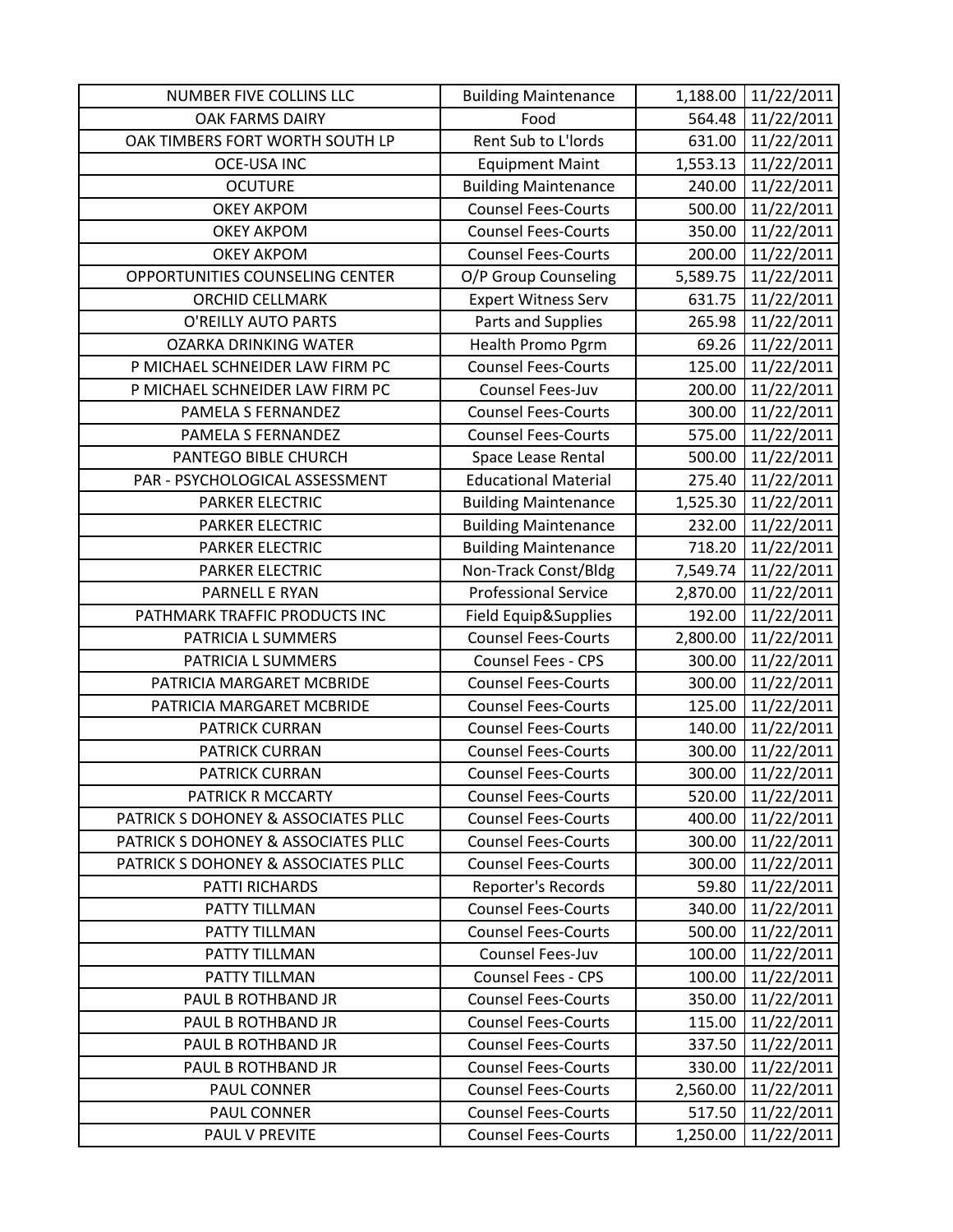| <b>PAUL V PREVITE</b>            | <b>Counsel Fees-Courts</b>  | 550.00    | 11/22/2011 |
|----------------------------------|-----------------------------|-----------|------------|
| PAUL V PREVITE                   | <b>Counsel Fees-Courts</b>  | 650.00    | 11/22/2011 |
| PAYFLEX SYSTEMS USA INC          | <b>Medical Admn Fees</b>    | 463.00    | 11/22/2011 |
| PAYFLEX SYSTEMS USA INC          | <b>Medical Admn Fees</b>    | 3,112.50  | 11/22/2011 |
| PC MALL GOV INC                  | <b>Computer Supplies</b>    | 125.50    | 11/22/2011 |
| PEAK TECHNOLOGIES INC            | <b>Computer Maintenance</b> | 10,684.92 | 11/22/2011 |
| PEDRO CISNEROS                   | Counsel Fees-Juv            | 350.00    | 11/22/2011 |
| PEGASUS SCHOOL INC               | <b>Residential Servc</b>    | 25,714.50 | 11/22/2011 |
| PETER A VAN DALEN                | <b>Building Maintenance</b> | 10.00     | 11/22/2011 |
| PETER A VAN DALEN                | <b>Building Maintenance</b> | 10.00     | 11/22/2011 |
| PETER A VAN DALEN                | <b>Pest Control Service</b> | 5.00      | 11/22/2011 |
| PETER A VAN DALEN                | <b>Pest Control Service</b> | 10.00     | 11/22/2011 |
| PFS DISTRIBUTION CORPORATION     | Food                        | 91.68     | 11/22/2011 |
| PHAMATECH INC                    | Laboratory Costs            | 10,840.75 | 11/22/2011 |
| PHILIP J MITCHELL                | Counsel Fees-Probate        | 1,800.00  | 11/22/2011 |
| PHILLIP S BARKER                 | <b>Travel</b>               | 161.20    | 11/22/2011 |
| PHILPOTT FORD                    | Capital Outlay - Veh        | 65,211.00 | 11/22/2011 |
| PHOENIX ASSOCIATES COUNSELING    | O/P Group Counseling        | 3,096.00  | 11/22/2011 |
| PHOENIX TRADING INC              | Shrff Commissary Inv        | 1,797.50  | 11/22/2011 |
| PIA R. RODRIGUEZ                 | <b>Counsel Fees-Courts</b>  | 1,200.00  | 11/22/2011 |
| PIA R. RODRIGUEZ                 | <b>Counsel Fees-Courts</b>  | 300.00    | 11/22/2011 |
| PIA R. RODRIGUEZ                 | <b>Counsel Fees-Courts</b>  | 200.00    | 11/22/2011 |
| PILGRIM REST MISSIONARY BAPTIST  | Space Lease Rental          | 150.00    | 11/22/2011 |
| PLANT INTERSCAPES                | <b>Building Maintenance</b> | 205.50    | 11/22/2011 |
| POLLOCK PAPER DISTRIBUTORS       | <b>Custodian Supplies</b>   | 126.30    | 11/22/2011 |
| POLLOCK PAPER DISTRIBUTORS       | <b>Supplies</b>             | 59.20     | 11/22/2011 |
| POLLOCK PAPER DISTRIBUTORS       | <b>Supplies</b>             | 14.80     | 11/22/2011 |
| POLLOCK PAPER DISTRIBUTORS       | <b>Medical Supplies</b>     | 14.80     | 11/22/2011 |
| POLYGRAPH SCIENCE CENTER         | <b>Professional Service</b> | 1,258.00  | 11/22/2011 |
| PPANCT - PUBLIC PURCHASING ASSOC | <b>Dues</b>                 | 50.00     | 11/22/2011 |
| PRACTISING LAW INSTITUTE         | Law Books                   | 206.50    | 11/22/2011 |
| PRAETORIAN OPERATING INC         | <b>Custodian Supplies</b>   | 550.00    | 11/22/2011 |
| PRECISION DELTA CORPORATION      | <b>Range Supplies</b>       | 2,129.25  | 11/22/2011 |
| PRICE CAROL OAKS LP              | Rent Sub to L'Iords         | 815.00    | 11/22/2011 |
| PROBOTICS AMERICA INC            | <b>Equipment Maint</b>      | 120.00    | 11/22/2011 |
| PRONTO COURIER SERVICE LLC       | <b>Professional Service</b> | 250.02    | 11/22/2011 |
| PROPANE BOTTLE SERVICE           | Parts and Supplies          | 110.00    | 11/22/2011 |
| PSYCHOTHERAPY SERVICES & YOKE-   | <b>Professional Service</b> | 7,740.00  | 11/22/2011 |
| PTS OF AMERICA LLC               | <b>Professional Service</b> | 5,299.75  | 11/22/2011 |
| <b>QUEST DIAGNOSTICS INC</b>     | <b>Professional Service</b> | 142.17    | 11/22/2011 |
| <b>QUEST DIAGNOSTICS INC</b>     | <b>Professional Service</b> | 127.50    | 11/22/2011 |
| <b>QUEST DIAGNOSTICS INC</b>     | <b>Professional Service</b> | 288.87    | 11/22/2011 |
| <b>QUEST DIAGNOSTICS INC</b>     | <b>Professional Service</b> | 53.00     | 11/22/2011 |
| <b>QUEST DIAGNOSTICS INC</b>     | <b>Professional Service</b> | 5,952.60  | 11/22/2011 |
| <b>QUEST DIAGNOSTICS INC</b>     | <b>Professional Service</b> | 540.00    | 11/22/2011 |
| <b>QUEST DIAGNOSTICS INC</b>     | Laboratory Costs            | 15.00     | 11/22/2011 |
| <b>QUEST DIAGNOSTICS INC</b>     | Laboratory Costs            | 106.50    | 11/22/2011 |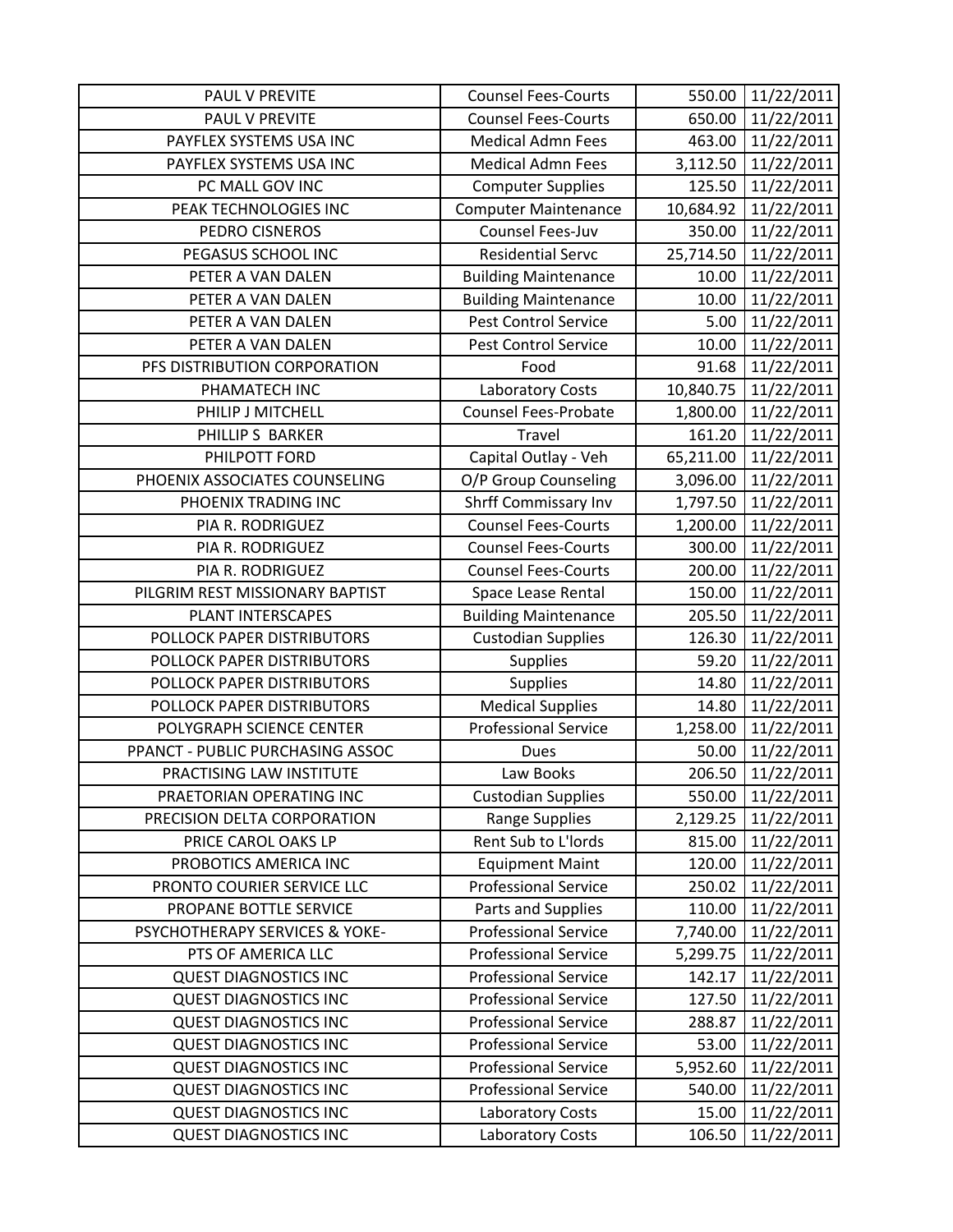| <b>QUICKSEARCH COM LLC</b>          | <b>Background Check</b>     | 229.00    | 11/22/2011 |
|-------------------------------------|-----------------------------|-----------|------------|
| R B EVERETT AND COMPANY             | Parts and Supplies          | 8,416.69  | 11/22/2011 |
| R B EVERETT AND COMPANY             | Parts and Supplies          | 220.23    | 11/22/2011 |
| R B EVERETT AND COMPANY             | Parts and Supplies          | 35.72     | 11/22/2011 |
| R MAUREEN TOLBERT                   | <b>Counsel Fees-Courts</b>  | 400.00    | 11/22/2011 |
| R MAUREEN TOLBERT                   | <b>Counsel Fees-Courts</b>  | 450.00    | 11/22/2011 |
| Ralph D. Swearingin Jr              | Travel                      | 232.90    | 11/22/2011 |
| <b>RANDY W BOWERS</b>               | <b>Counsel Fees-Courts</b>  | 400.00    | 11/22/2011 |
| RASIX COMPUTER CENTER INC           | <b>Supplies</b>             | 82.86     | 11/22/2011 |
| RATTIKIN TITLE COMPANY              | State Right of Way          | 23,728.00 | 11/22/2011 |
| RAUL NEVAREZ                        | <b>Counsel Fees-Courts</b>  | 300.00    | 11/22/2011 |
| RAUL NEVAREZ                        | <b>Counsel Fees-Courts</b>  | 500.00    | 11/22/2011 |
| RAUL NEVAREZ                        | <b>Counsel Fees-Courts</b>  | 312.50    | 11/22/2011 |
| RAUL NEVAREZ                        | Counsel Fees-Juv            | 350.00    | 11/22/2011 |
| RAUL NEVAREZ                        | <b>Counsel Fees - CPS</b>   | 200.00    | 11/22/2011 |
| RAY HALL JR                         | <b>Counsel Fees-Courts</b>  | 200.00    | 11/22/2011 |
| RAY HALL JR                         | <b>Counsel Fees-Courts</b>  | 665.00    | 11/22/2011 |
| <b>RAY HALL JR</b>                  | <b>Counsel Fees - CPS</b>   | 550.00    | 11/22/2011 |
| RAYMOND DANIEL PC                   | <b>Counsel Fees-Courts</b>  | 350.00    | 11/22/2011 |
| RAYMOND DANIEL PC                   | <b>Counsel Fees-Courts</b>  | 350.00    | 11/22/2011 |
| <b>RDO EQUIPMENT CO</b>             | Parts and Supplies          | 73.36     | 11/22/2011 |
| <b>RDO EQUIPMENT CO</b>             | Parts and Supplies          | 25.93     | 11/22/2011 |
| READ'S AUTO COLLISION               | Vehicle Maintenance         | 2,927.03  | 11/22/2011 |
| RECEPT PHARMACY LP                  | <b>Medical Supplies</b>     | 1,435.00  | 11/22/2011 |
| RECEPT PHARMACY LP                  | <b>Medical Supplies</b>     | 4.78      | 11/22/2011 |
| RED DOG STUDIOS                     | Clothing                    | 2,078.00  | 11/22/2011 |
| REDEEMER BIBLE CHURCH               | Space Lease Rental          | 150.00    | 11/22/2011 |
| <b>REEDER DISTRIBUTORS INC</b>      | Central Garage Inv          | 2,021.73  | 11/22/2011 |
| <b>REEDER DISTRIBUTORS INC</b>      | Grease and Oil              | 585.75    | 11/22/2011 |
| <b>RELIABLE PAVING INC</b>          | <b>Building Maintenance</b> | 4,965.00  | 11/22/2011 |
| <b>RELIANT ENERGY SERVICES</b>      | <b>Utility Assistance</b>   | 218.97    | 11/22/2011 |
| RELIANT ENERGY SERVICES             | <b>Utility Assistance</b>   | 1,957.64  | 11/22/2011 |
| RENAISSANCE HOTEL MANAGEMENT CO LLC | Education                   | 239.20    | 11/22/2011 |
| RENAISSANCE HOTEL MANAGEMENT CO LLC | Education                   | 239.20    | 11/22/2011 |
| RENAISSANCE HOTEL MANAGEMENT CO LLC | Education                   | 239.20    | 11/22/2011 |
| RENEE A SANCHEZ                     | Counsel Fees - CPS          | 350.00    | 11/22/2011 |
| REPORTING RESOURCES INC             | <b>Litigation Expense</b>   | 366.10    | 11/22/2011 |
| REPUBLIC SERVICES OF TEXAS LTD      | <b>Disposal Service</b>     | 127.41    | 11/22/2011 |
| REPUBLIC TITLE OF TEXAS INC         | <b>County Projects</b>      | 655.70    | 11/22/2011 |
| <b>REXEL SUMMERS</b>                | <b>Building Maintenance</b> | 710.43    | 11/22/2011 |
| <b>REXEL SUMMERS</b>                | <b>Building Maintenance</b> | 1,035.84  | 11/22/2011 |
| REYNOLDS ASPHALT                    | Asphalt-Rock/Hot Mix        | 44,623.40 | 11/22/2011 |
| RICHARD A HENDERSON PC              | <b>Counsel Fees-Courts</b>  | 400.00    | 11/22/2011 |
| RICHARD A HENDERSON PC              | <b>Counsel Fees-Courts</b>  | 450.00    | 11/22/2011 |
| RICHARD A HENDERSON PC              | <b>Counsel Fees-Courts</b>  | 200.00    | 11/22/2011 |
| RICHARD A HENDERSON PC              | Cnsl Fees-Crim Appls        | 950.00    | 11/22/2011 |
| RICHARD A HENDERSON PC              | Cnsl Fees-Crim Appls        | 1,580.00  | 11/22/2011 |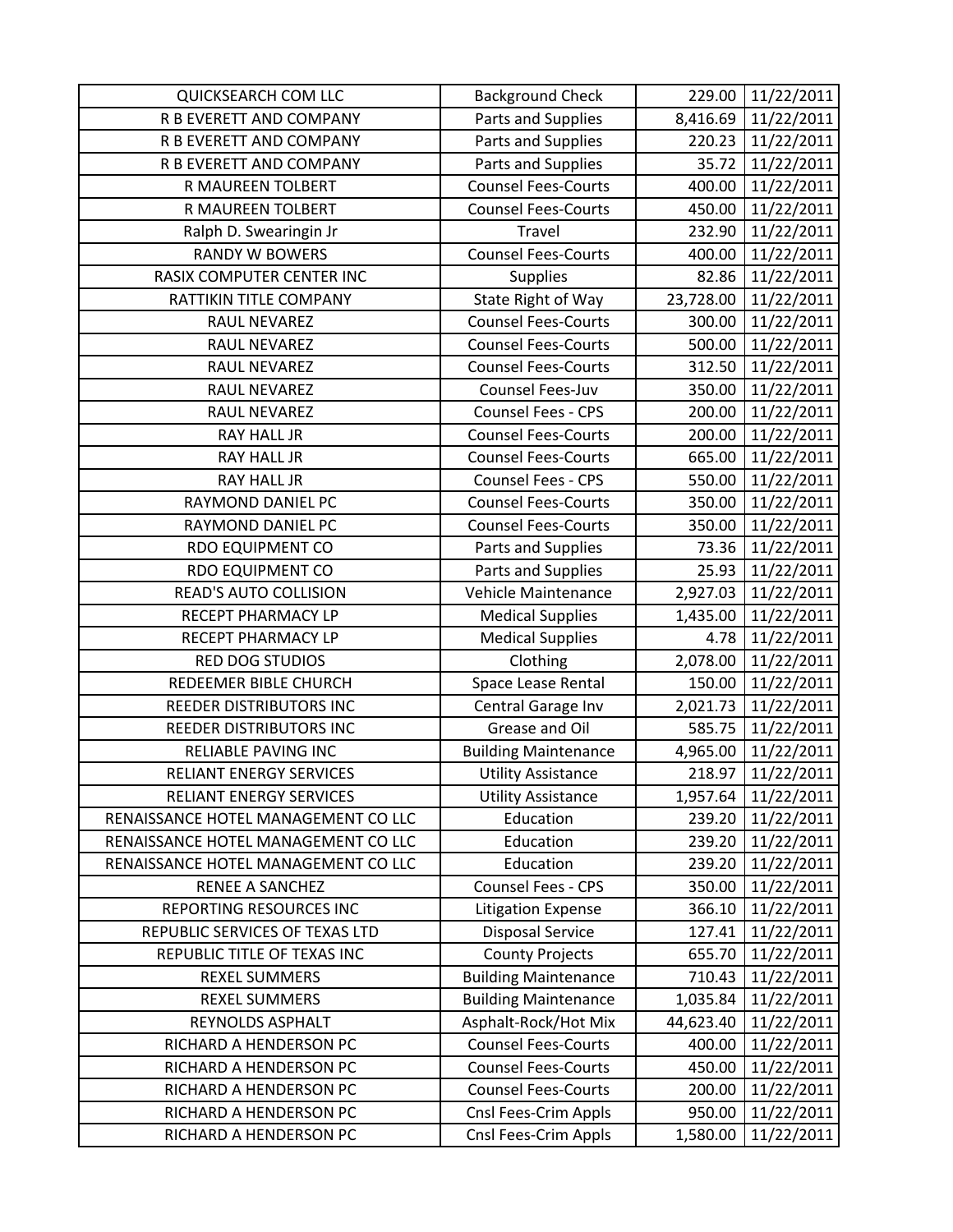| RICHARD KLINE                   | <b>Counsel Fees-Courts</b>  | 500.00    | 11/22/2011 |
|---------------------------------|-----------------------------|-----------|------------|
| RICHARD SCOTT WALKER            | <b>Counsel Fees-Courts</b>  | 650.00    | 11/22/2011 |
| RICHARD SCOTT WALKER            | <b>Counsel Fees-Courts</b>  | 300.00    | 11/22/2011 |
| RICHARD SCOTT WALKER            | <b>Counsel Fees-Courts</b>  | 500.00    | 11/22/2011 |
| RICHLAND SEWING CENTER          | <b>Supplies</b>             | 130.85    | 11/22/2011 |
| <b>RICOH</b>                    | Software Maintenance        | 11,500.00 | 11/22/2011 |
| RICOH AMERICAS CORPORATION      | <b>Computer Maintenance</b> | 1,184.28  | 11/22/2011 |
| RICOH CORPORATION               | <b>Equipment Rentals</b>    | 376.08    | 11/22/2011 |
| RICOH CORPORATION               | <b>Equipment Rentals</b>    | 376.08    | 11/22/2011 |
| RITE OF PASSAGE                 | <b>Residential Servc</b>    | 8,571.50  | 11/22/2011 |
| RIVER OAKS BAPTIST CHURCH       | Space Lease Rental          | 150.00    | 11/22/2011 |
| RIVER OAKS UNITED METHODIST CH  | Space Lease Rental          | 450.00    | 11/22/2011 |
| <b>ROBERT C RUSSELL</b>         | <b>Counsel Fees-Probate</b> | 600.00    | 11/22/2011 |
| <b>ROBERT FORD</b>              | <b>Counsel Fees-Courts</b>  | 700.00    | 11/22/2011 |
| ROBERTA WALKER                  | <b>Counsel Fees-Courts</b>  | 700.00    | 11/22/2011 |
| ROBERTA WALKER                  | <b>Counsel Fees-Courts</b>  | 250.00    | 11/22/2011 |
| ROBERTA WALKER                  | Counsel Fees-Juv            | 100.00    | 11/22/2011 |
| <b>ROBERTA WALKER</b>           | Counsel Fees - CPS          | 100.00    | 11/22/2011 |
| <b>ROBIN E WORLEY</b>           | Reporter's Records          | 116.00    | 11/22/2011 |
| <b>ROBIN V GROUNDS</b>          | <b>Counsel Fees-Courts</b>  | 60.00     | 11/22/2011 |
| <b>ROBINSON &amp; SMART PC</b>  | <b>Counsel Fees-Courts</b>  | 400.00    | 11/22/2011 |
| <b>ROBINSON &amp; SMART PC</b>  | <b>Counsel Fees-Courts</b>  | 5,200.00  | 11/22/2011 |
| <b>ROBINSON &amp; SMART PC</b>  | <b>Counsel Fees-Courts</b>  | 775.00    | 11/22/2011 |
| <b>ROBINSON &amp; SMART PC</b>  | <b>Counsel Fees-Courts</b>  | 1,250.00  | 11/22/2011 |
| <b>ROBINSON &amp; SMART PC</b>  | <b>Counsel Fees-Courts</b>  | 750.00    | 11/22/2011 |
| RONALD COUCH                    | <b>Counsel Fees-Courts</b>  | 2,200.00  | 11/22/2011 |
| <b>RONALD HAMILTON</b>          | <b>Professional Service</b> | 2,497.50  | 11/22/2011 |
| RONALD J KOVACH PC              | Cnsl Fees-Fam Drg Ct        | 100.00    | 11/22/2011 |
| RONALD V WILLIAMSON             | <b>Professional Service</b> | 2,893.50  | 11/22/2011 |
| ROSE ANNA SALINAS               | <b>Counsel Fees-Courts</b>  | 300.00    | 11/22/2011 |
| ROSE ANNA SALINAS               | <b>Counsel Fees-Courts</b>  | 300.00    | 11/22/2011 |
| ROSE ANNA SALINAS               | <b>Counsel Fees-Courts</b>  | 377.50    | 11/22/2011 |
| ROSE ANNA SALINAS               | <b>Counsel Fees-Courts</b>  | 200.00    | 11/22/2011 |
| ROSE ANNA SALINAS               | Counsel Fees-Juv            | 1,490.00  | 11/22/2011 |
| ROSEN HEIGHTS BAPTIST CHURCH    | Space Lease Rental          | 100.00    | 11/22/2011 |
| <b>ROXANNE ROBINSON</b>         | <b>Counsel Fees-Courts</b>  | 610.00    | 11/22/2011 |
| <b>ROXANNE ROBINSON</b>         | <b>Counsel Fees-Courts</b>  | 700.00    | 11/22/2011 |
| <b>ROXANNE ROBINSON</b>         | <b>Counsel Fees-Courts</b>  | 225.00    | 11/22/2011 |
| <b>ROXANNE ROBINSON</b>         | <b>Counsel Fees-Courts</b>  | 125.00    | 11/22/2011 |
| <b>ROY GOLSAN</b>               | <b>Counsel Fees-Probate</b> | 600.00    | 11/22/2011 |
| ROY MAAS YOUTH ALTERNATIVES INC | <b>Residential Servc</b>    | 4,285.75  | 11/22/2011 |
| RT LAWRENCE CORPORATION         | Software Maintenance        | 10,350.00 | 11/22/2011 |
| Russell B. Casey                | Travel                      | 256.05    | 11/22/2011 |
| RUSSELL FEED & SUPPLY           | <b>Estray Livestock</b>     | 393.99    | 11/22/2011 |
| <b>S2S VAUCLUSE ASSOC LLC</b>   | <b>Utility Assistance</b>   | 23.75     | 11/22/2011 |
| <b>S2S VAUCLUSE ASSOC LLC</b>   | Rental Assistance           | 607.00    | 11/22/2011 |
| SAFEHAVEN OF TARRANT COUNTY     | <b>Subrecipient Service</b> | 6,532.00  | 11/22/2011 |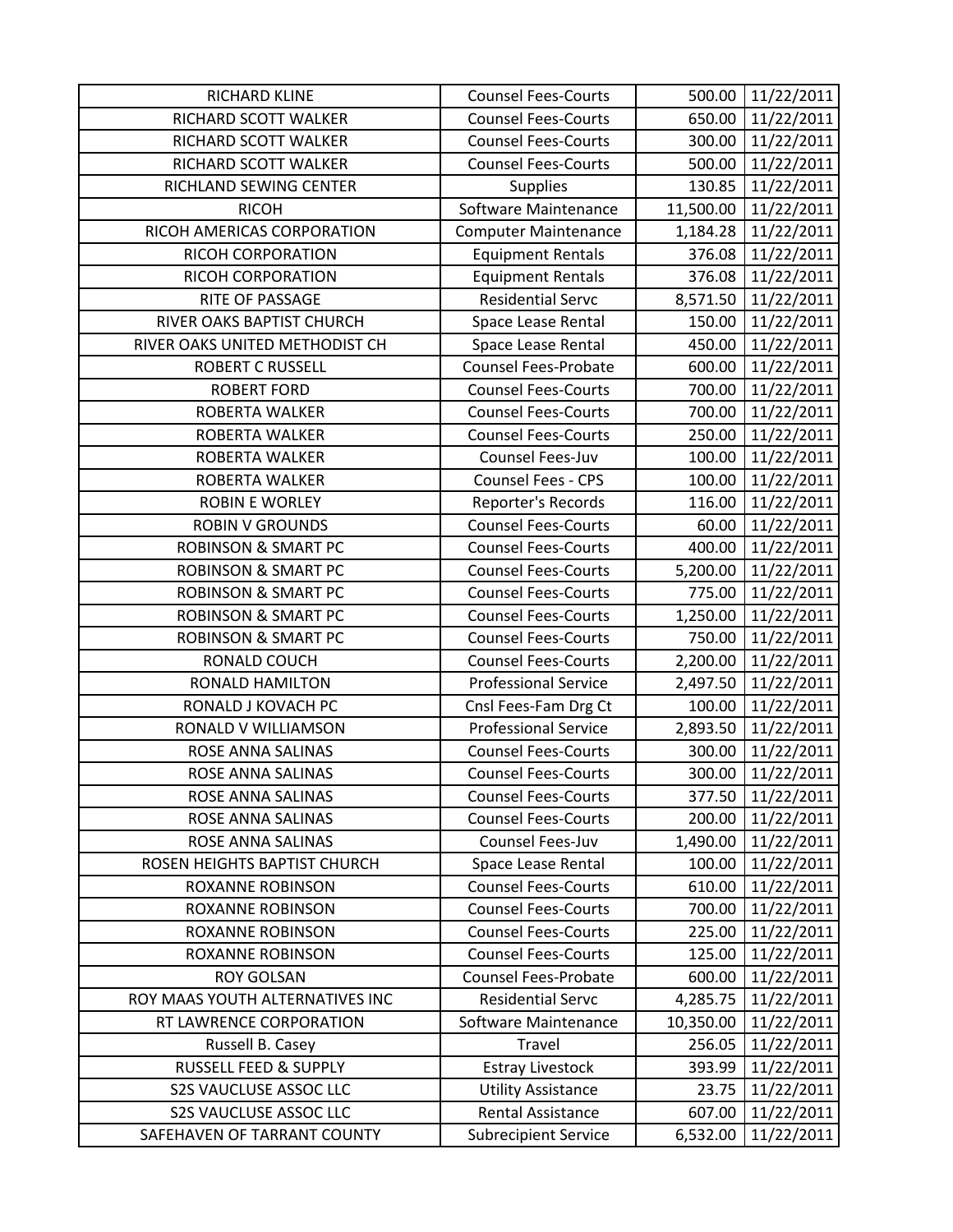| SAFEHAVEN OF TARRANT COUNTY    | <b>Subrecipient Service</b> | 2,401.00  | 11/22/2011 |
|--------------------------------|-----------------------------|-----------|------------|
| SAFEHAVEN OF TARRANT COUNTY    | <b>Subrecipient Service</b> | 19,387.39 | 11/22/2011 |
| SAFEHAVEN OF TARRANT COUNTY    | <b>Subrecipient Service</b> | 4,988.00  | 11/22/2011 |
| SAFESITE INC                   | Space Lease Rental          | 2,879.24  | 11/22/2011 |
| <b>SAM BONIFIELD</b>           | <b>Counsel Fees-Courts</b>  | 400.00    | 11/22/2011 |
| <b>SAM BONIFIELD</b>           | <b>Counsel Fees-Courts</b>  | 200.00    | 11/22/2011 |
| <b>SAM BONIFIELD</b>           | <b>Counsel Fees-Courts</b>  | 125.00    | 11/22/2011 |
| <b>SAM BONIFIELD</b>           | <b>Counsel Fees-Courts</b>  | 100.00    | 11/22/2011 |
| <b>SAM BONIFIELD</b>           | <b>Counsel Fees-Courts</b>  | 100.00    | 11/22/2011 |
| SAMANTHA K HILL                | <b>Counsel Fees-Courts</b>  | 1,300.00  | 11/22/2011 |
| <b>SAMANTHA K HILL</b>         | <b>Counsel Fees-Courts</b>  | 300.00    | 11/22/2011 |
| SAMANTHA K HILL                | <b>Counsel Fees-Courts</b>  | 750.00    | 11/22/2011 |
| SAMANTHA K HILL                | <b>Counsel Fees-Courts</b>  | 250.00    | 11/22/2011 |
| SAMUEL M SANCHEZ               | Counsel Fees - CPS          | 200.00    | 11/22/2011 |
| SANDOVAL & ASSOCIATES          | <b>Interpreter Fees</b>     | 130.00    | 11/22/2011 |
| SANOFI PASTEUR INC             | <b>Medical Supplies</b>     | 2,008.18  | 11/22/2011 |
| SANOFI PASTEUR INC             | <b>Medical Supplies</b>     | 4,953.96  | 11/22/2011 |
| SANTIAGO SALINAS               | <b>Counsel Fees-Courts</b>  | 1,410.00  | 11/22/2011 |
| <b>SANTIAGO SALINAS</b>        | <b>Counsel Fees-Courts</b>  | 570.00    | 11/22/2011 |
| <b>SANTIAGO SALINAS</b>        | <b>Counsel Fees-Courts</b>  | 100.00    | 11/22/2011 |
| SANTIAGO SALINAS               | <b>Counsel Fees-Courts</b>  | 100.00    | 11/22/2011 |
| SANTIAGO SALINAS               | <b>Counsel Fees-Courts</b>  | 125.00    | 11/22/2011 |
| SANTIAGO SALINAS               | <b>Counsel Fees-Courts</b>  | 100.00    | 11/22/2011 |
| SANTIAGO SALINAS               | <b>Counsel Fees-Courts</b>  | 500.00    | 11/22/2011 |
| SANZ FORT WORTH HOLDINGS LLC   | Rent Sub to L'Iords         | 625.00    | 11/22/2011 |
| SAP PUBLIC SERVICES INC        | Software Maintenance        | 84,400.44 | 11/22/2011 |
| SCHOOL HEALTH CORPORATION      | <b>Building Maintenance</b> | 34.55     | 11/22/2011 |
| SCHOOL HEALTH CORPORATION      | <b>Building Maintenance</b> | 320.55    | 11/22/2011 |
| SCHOOL HEALTH CORPORATION      | <b>Building Maintenance</b> | 149.00    | 11/22/2011 |
| <b>SCOTT BROWN</b>             | <b>Counsel Fees-Courts</b>  | 400.00    | 11/22/2011 |
| <b>SCOTT C FACIANE</b>         | <b>Counsel Fees-Probate</b> | 2,200.00  | 11/22/2011 |
| SHAMROCK SCENTIFIC SPECIALTY   | Lab Supplies                | 180.55    | 11/22/2011 |
| <b>SHANNON ASHFORD</b>         | <b>Hith Dept Immu Fees</b>  | 14.00     | 11/22/2011 |
| <b>SHANNON S PRITCHARD</b>     | <b>Counsel Fees-Courts</b>  | 200.00    | 11/22/2011 |
| <b>SHANNON S PRITCHARD</b>     | <b>Counsel Fees-Courts</b>  | 100.00    | 11/22/2011 |
| <b>SHARE CORPORATION</b>       | <b>Custodian Supplies</b>   | 425.41    | 11/22/2011 |
| <b>SHAWN PASCHALL</b>          | <b>Counsel Fees-Courts</b>  | 320.00    | 11/22/2011 |
| <b>SHAWN PASCHALL</b>          | <b>Counsel Fees-Courts</b>  | 1,450.00  | 11/22/2011 |
| <b>SHAWN PASCHALL</b>          | <b>Counsel Fees-Courts</b>  | 1,070.00  | 11/22/2011 |
| <b>SHAWN PASCHALL</b>          | <b>Counsel Fees-Courts</b>  | 150.00    | 11/22/2011 |
| <b>SHAWN SMITH</b>             | <b>Hith Dept Immu Fees</b>  | 50.00     | 11/22/2011 |
| <b>SHAWNA L CALLIES</b>        | Unc Prop-Disburse           | 450.15    | 11/22/2011 |
| SHEILA CLOUD                   | <b>Restitution Payable</b>  | 250.00    | 11/22/2011 |
| SHEILA RANDOLPH                | <b>Counsel Fees-Courts</b>  | 300.00    | 11/22/2011 |
| SHEILA WALKER                  | Reporter's Records          | 196.00    | 11/22/2011 |
| SHEPHERD OF LIFE LUTHERAN CHUR | Space Lease Rental          | 400.00    | 11/22/2011 |
| SHERWIN WILLIAMS PAINT         | <b>Support Serv Supply</b>  | 4,413.73  | 11/22/2011 |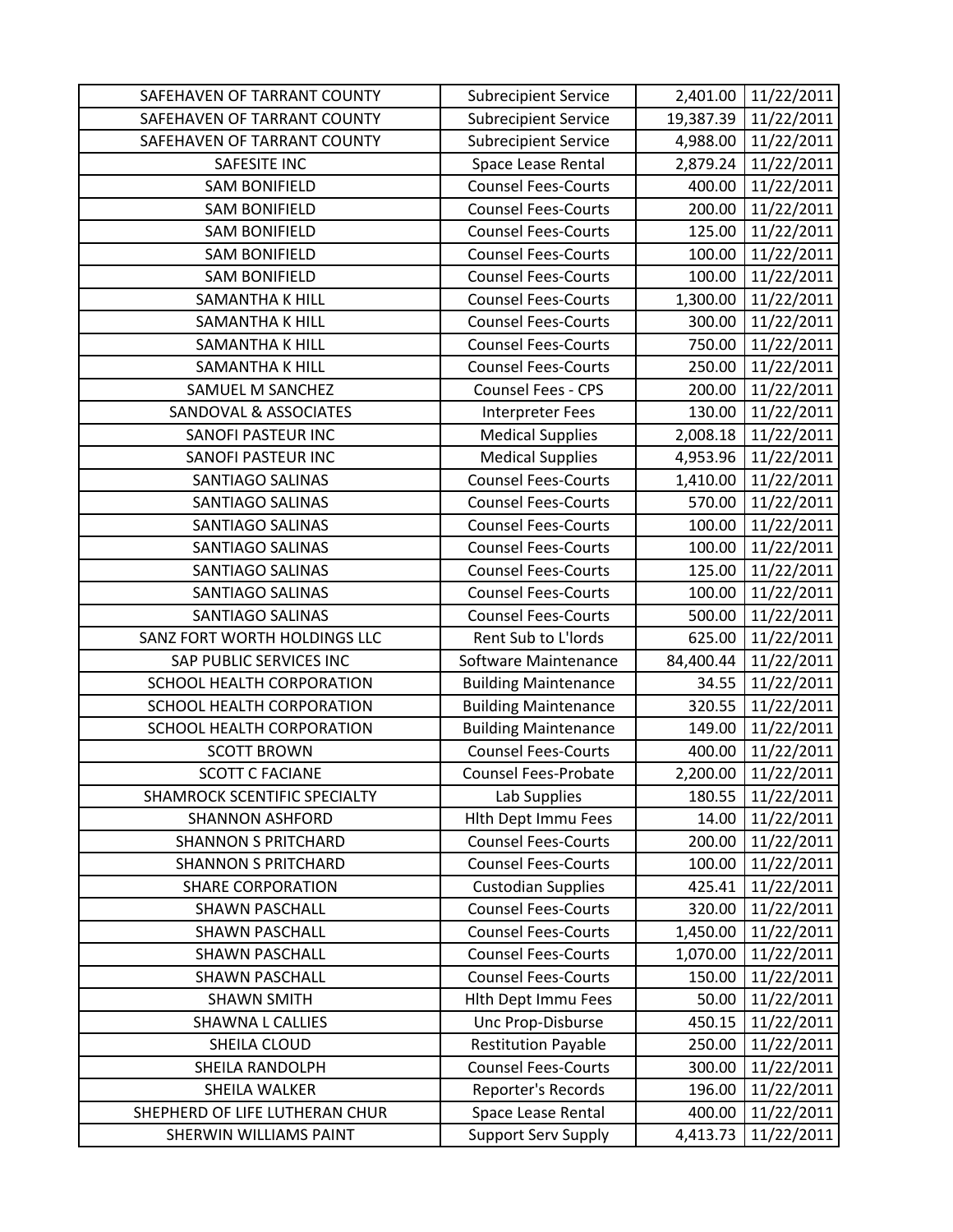| <b>SHEVIA LTD</b>                  | Rent Sub to L'Iords       | 1,565.00                 | 11/22/2011 |
|------------------------------------|---------------------------|--------------------------|------------|
| SHI GOVERNMENT SOLUTIONS           | <b>Supplies</b>           | 334.00                   | 11/22/2011 |
| SHI GOVERNMENT SOLUTIONS           | <b>Supplies</b>           | 336.00                   | 11/22/2011 |
| SHI GOVERNMENT SOLUTIONS           | Software Maintenance      | 4,720.00                 | 11/22/2011 |
| SHI GOVERNMENT SOLUTIONS           | Software Maintenance      | 682.00                   | 11/22/2011 |
| SHIRLEY A COOK-CATER               | <b>Court Visitor</b>      | 202.58                   | 11/22/2011 |
| <b>SID W SHAPIRO</b>               | Counsel Fees-Juv          | 300.00                   | 11/22/2011 |
| <b>SID W SHAPIRO</b>               | Counsel Fees - CPS        | 3,370.00                 | 11/22/2011 |
| <b>SID W SHAPIRO</b>               | Cnsl Fees-Fam Drg Ct      | 100.00                   | 11/22/2011 |
| <b>SIEMENS INDUSTRY INC</b>        | Capital Outlay Low V      | 2,802.00                 | 11/22/2011 |
| SIEMENS INDUSTRY INC               | Non-Track Equipment       | 747.55                   | 11/22/2011 |
| SIGMA-ALDRICH INC                  | Lab Supplies              | 78.68                    | 11/22/2011 |
| SIRE TECHNOLOGIES                  | Software Maintenance      | 8,587.47                 | 11/22/2011 |
| SKYVUE MEMORIAL GARDENS            | <b>County Burials</b>     | 1,215.00                 | 11/22/2011 |
| <b>SMITH TEMPORARIES INC</b>       | Contract Labor            | 6,140.37                 | 11/22/2011 |
| <b>SMITH TEMPORARIES INC</b>       | Contract Labor            | 222,625.15               | 11/22/2011 |
| SMITH TEMPORARIES INC              | Contract Labor            | 649.35                   | 11/22/2011 |
| SMITH TEMPORARIES INC              | Contract Labor            | 282.72                   | 11/22/2011 |
| SOUTH EULESS BAPTIST CHURCH        | Space Lease Rental        | 300.00                   | 11/22/2011 |
| SOUTHERN TIRE MART LLC             | <b>Tires and Tubes</b>    | 546.88                   | 11/22/2011 |
| SOUTHERN TIRE MART LLC             | Central Garage Inv        | 1,226.30                 | 11/22/2011 |
| SOUTHERN TIRE MART LLC             | Parts and Supplies        | 145.95                   | 11/22/2011 |
| SOUTHERN TIRE MART LLC             | <b>Tires and Tubes</b>    | 85.00                    | 11/22/2011 |
| SOUTHERN TIRE MART LLC             | <b>Tires and Tubes</b>    | 66.45                    | 11/22/2011 |
| SOUTHERN TIRE MART LLC             | <b>Tires and Tubes</b>    | $\overline{\phantom{0}}$ | 11/22/2011 |
| SOUTHSIDE CHURCH OF CHRIST         | Space Lease Rental        | 100.00                   | 11/22/2011 |
| <b>SPARK ENERGY LP</b>             | <b>Utility Assistance</b> | 65.84                    | 11/22/2011 |
| SPORTSMITH                         | Health Promo Pgrm         | 108.10                   | 11/22/2011 |
| SPRINT NEXTEL                      | Telephone - Mobile        | 32.49                    | 11/22/2011 |
| SPRINT NEXTEL                      | Radio Serv-Contract       | 164.84                   | 11/22/2011 |
| ST ANDREWS UNITED METHODIST CHURCH | Space Lease Rental        | 200.00                   | 11/22/2011 |
| <b>ST FRANCIS VILLAGE</b>          | Space Lease Rental        | 25.00                    | 11/22/2011 |
| ST JOHN CUMBERLAND PRESBY-         | Space Lease Rental        | 150.00                   | 11/22/2011 |
| ST JOHN MISSIONARY BAPTIST CHURCH  | Space Lease Rental        | 50.00                    | 11/22/2011 |
| <b>ST LUKE CUMBERLAND</b>          | Space Lease Rental        | 400.00                   | 11/22/2011 |
| ST MATTHEW UNITED METHODIST CHURCH | Space Lease Rental        | 200.00                   | 11/22/2011 |
| ST PAUL PRESBYTERIAN CHURCH        | Space Lease Rental        | 200.00                   | 11/22/2011 |
| ST PETERS ANTIOCHIAN ORTHODOX      | Space Lease Rental        | 125.00                   | 11/22/2011 |
| ST STEPHEN UNTD METHODIST CHUR     | Space Lease Rental        | 250.00                   | 11/22/2011 |
| ST STEPHENS PRESBYTERIAN CHURC     | Space Lease Rental        | 400.00                   | 11/22/2011 |
| <b>STACY ALFORD</b>                | Counsel Fees-Juv          | 200.00                   | 11/22/2011 |
| <b>STACY ALFORD</b>                | Counsel Fees - CPS        | 100.00                   | 11/22/2011 |
| <b>STANLEY DAVID SELF</b>          | Psych Exam/Testimony      | 812.50                   | 11/22/2011 |
| STAPLES ADVANTAGE                  | <b>Supplies</b>           | 106.93                   | 11/22/2011 |
| <b>STAPLES ADVANTAGE</b>           | <b>Supplies</b>           | 4.62                     | 11/22/2011 |
| <b>STAPLES ADVANTAGE</b>           | <b>Supplies</b>           | 80.00                    | 11/22/2011 |
| <b>STAPLES ADVANTAGE</b>           | <b>Supplies</b>           | 18.60                    | 11/22/2011 |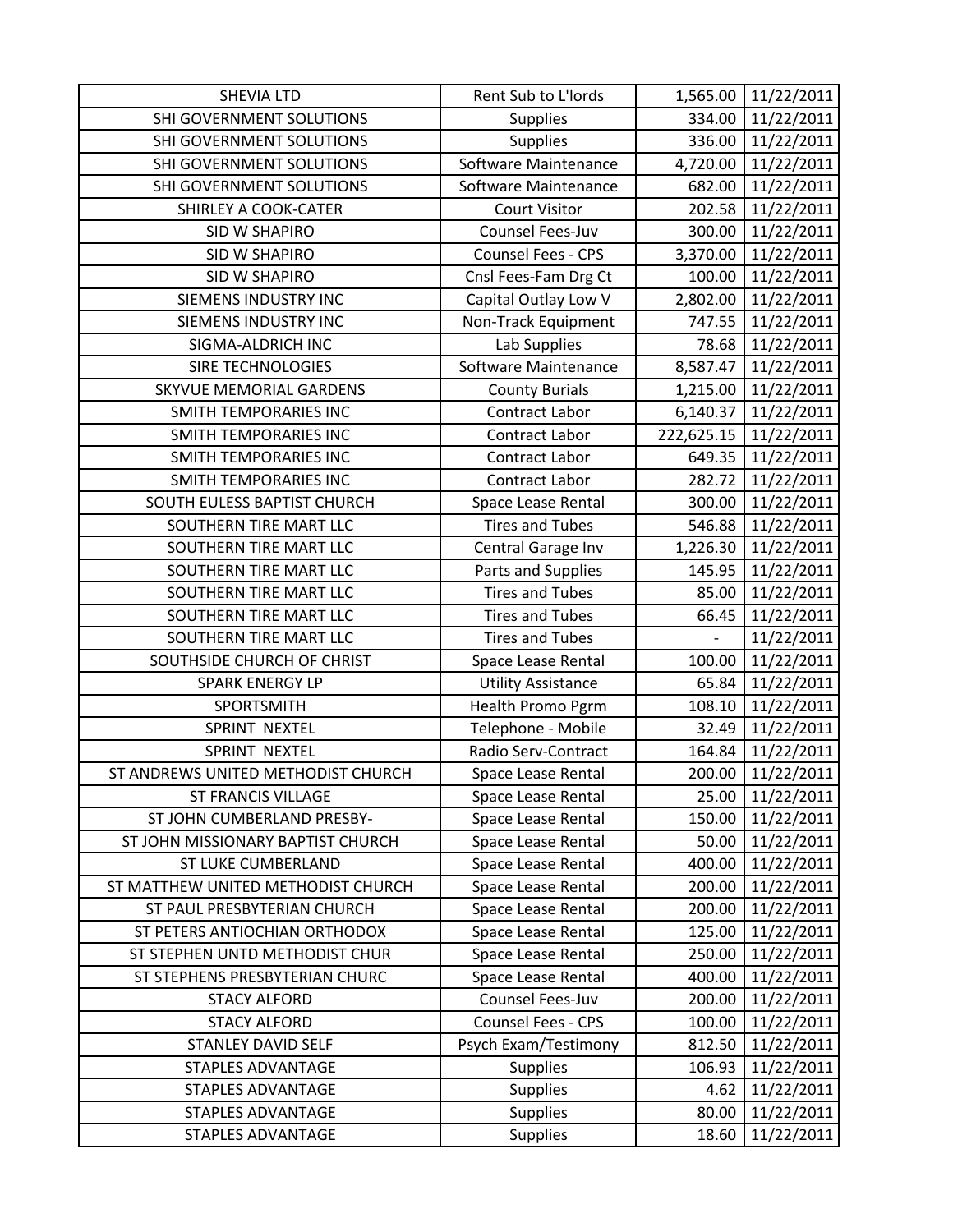| <b>STAPLES ADVANTAGE</b> | <b>Supplies</b>   | 282.55        | 11/22/2011 |
|--------------------------|-------------------|---------------|------------|
| <b>STAPLES ADVANTAGE</b> | <b>Supplies</b>   | 113.61        | 11/22/2011 |
| STAPLES ADVANTAGE        | <b>Supplies</b>   | 175.18        | 11/22/2011 |
| <b>STAPLES ADVANTAGE</b> | <b>Supplies</b>   | 123.31        | 11/22/2011 |
| <b>STAPLES ADVANTAGE</b> | <b>Supplies</b>   | 115.42        | 11/22/2011 |
| STAPLES ADVANTAGE        | <b>Supplies</b>   | 148.27        | 11/22/2011 |
| <b>STAPLES ADVANTAGE</b> | <b>Supplies</b>   | 256.86        | 11/22/2011 |
| <b>STAPLES ADVANTAGE</b> | <b>Supplies</b>   | 246.76        | 11/22/2011 |
| <b>STAPLES ADVANTAGE</b> | <b>Supplies</b>   | 100.18        | 11/22/2011 |
| <b>STAPLES ADVANTAGE</b> | <b>Supplies</b>   | 6.79          | 11/22/2011 |
| <b>STAPLES ADVANTAGE</b> | <b>Supplies</b>   | $\frac{1}{2}$ | 11/22/2011 |
| STAPLES ADVANTAGE        | Sheriff Inventory | 885.30        | 11/22/2011 |
| STAPLES ADVANTAGE        | <b>Supplies</b>   | 45.83         | 11/22/2011 |
| <b>STAPLES ADVANTAGE</b> | <b>Supplies</b>   | 270.89        | 11/22/2011 |
| <b>STAPLES ADVANTAGE</b> | <b>Supplies</b>   | 164.04        | 11/22/2011 |
| <b>STAPLES ADVANTAGE</b> | <b>Supplies</b>   | 25.45         | 11/22/2011 |
| <b>STAPLES ADVANTAGE</b> | <b>Supplies</b>   | 121.71        | 11/22/2011 |
| STAPLES ADVANTAGE        | <b>Supplies</b>   | 440.94        | 11/22/2011 |
| <b>STAPLES ADVANTAGE</b> | <b>Supplies</b>   | 80.84         | 11/22/2011 |
| <b>STAPLES ADVANTAGE</b> | <b>Supplies</b>   | 74.80         | 11/22/2011 |
| <b>STAPLES ADVANTAGE</b> | <b>Supplies</b>   | 35.08         | 11/22/2011 |
| <b>STAPLES ADVANTAGE</b> | <b>Supplies</b>   | 156.16        | 11/22/2011 |
| <b>STAPLES ADVANTAGE</b> | <b>Supplies</b>   | 138.63        | 11/22/2011 |
| <b>STAPLES ADVANTAGE</b> | <b>Supplies</b>   | 258.77        | 11/22/2011 |
| <b>STAPLES ADVANTAGE</b> | <b>Supplies</b>   | 35.90         | 11/22/2011 |
| <b>STAPLES ADVANTAGE</b> | <b>Supplies</b>   | 19.43         | 11/22/2011 |
| <b>STAPLES ADVANTAGE</b> | <b>Supplies</b>   | 79.07         | 11/22/2011 |
| <b>STAPLES ADVANTAGE</b> | <b>Supplies</b>   | 26.47         | 11/22/2011 |
| <b>STAPLES ADVANTAGE</b> | <b>Supplies</b>   | 133.98        | 11/22/2011 |
| <b>STAPLES ADVANTAGE</b> | <b>Supplies</b>   | 40.85         | 11/22/2011 |
| <b>STAPLES ADVANTAGE</b> | <b>Supplies</b>   | 39.95         | 11/22/2011 |
| <b>STAPLES ADVANTAGE</b> | <b>Supplies</b>   | 37.37         | 11/22/2011 |
| <b>STAPLES ADVANTAGE</b> | <b>Supplies</b>   | 296.02        | 11/22/2011 |
| <b>STAPLES ADVANTAGE</b> | <b>Supplies</b>   | 20.65         | 11/22/2011 |
| <b>STAPLES ADVANTAGE</b> | <b>Supplies</b>   | 68.10         | 11/22/2011 |
| <b>STAPLES ADVANTAGE</b> | <b>Supplies</b>   | 37.13         | 11/22/2011 |
| STAPLES ADVANTAGE        | <b>Supplies</b>   | 315.30        | 11/22/2011 |
| <b>STAPLES ADVANTAGE</b> | <b>Supplies</b>   | 78.02         | 11/22/2011 |
| <b>STAPLES ADVANTAGE</b> | <b>Supplies</b>   | 50.65         | 11/22/2011 |
| STAPLES ADVANTAGE        | <b>Supplies</b>   | 14.43         | 11/22/2011 |
| STAPLES ADVANTAGE        | <b>Supplies</b>   | 70.92         | 11/22/2011 |
| <b>STAPLES ADVANTAGE</b> | <b>Supplies</b>   | 54.30         | 11/22/2011 |
| <b>STAPLES ADVANTAGE</b> | <b>Supplies</b>   | 131.27        | 11/22/2011 |
| STAPLES ADVANTAGE        | <b>Supplies</b>   | 32.48         | 11/22/2011 |
| <b>STAPLES ADVANTAGE</b> | <b>Supplies</b>   | 1,243.68      | 11/22/2011 |
| <b>STAPLES ADVANTAGE</b> | <b>Supplies</b>   | 311.12        | 11/22/2011 |
| STAPLES ADVANTAGE        | Supplies          | 144.77        | 11/22/2011 |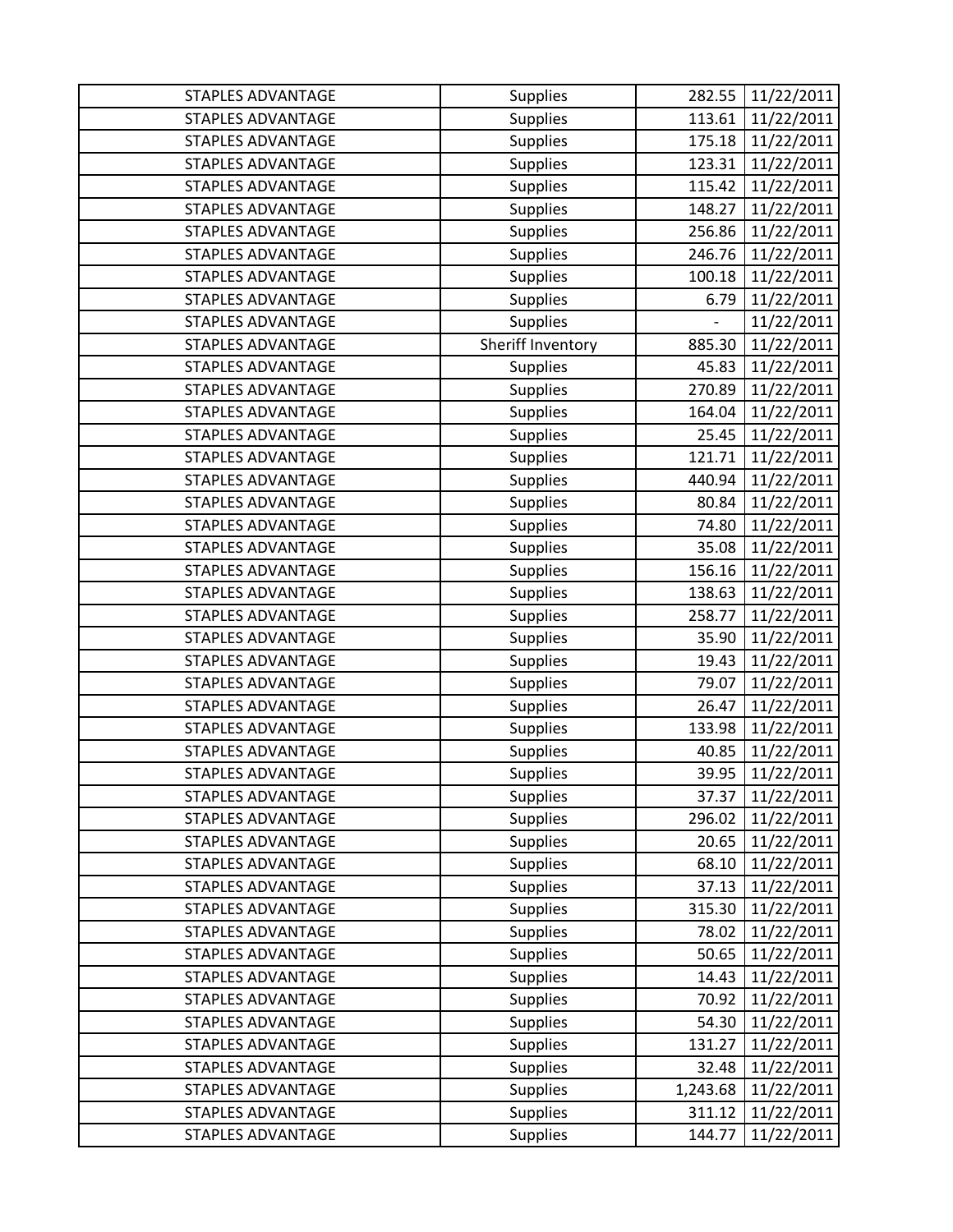| <b>STAPLES ADVANTAGE</b>            | <b>Supplies</b>             | 290.25                   | 11/22/2011 |
|-------------------------------------|-----------------------------|--------------------------|------------|
| <b>STAPLES ADVANTAGE</b>            | <b>Supplies</b>             | 459.86                   | 11/22/2011 |
| <b>STAPLES ADVANTAGE</b>            | <b>Supplies</b>             | 46.20                    | 11/22/2011 |
| <b>STAPLES ADVANTAGE</b>            | <b>Supplies</b>             | 51.44                    | 11/22/2011 |
| <b>STAPLES ADVANTAGE</b>            | <b>Supplies</b>             | 54.60                    | 11/22/2011 |
| STAPLES ADVANTAGE                   | <b>Supplies</b>             | 119.88                   | 11/22/2011 |
| <b>STAPLES ADVANTAGE</b>            | <b>Computer Supplies</b>    | 92.30                    | 11/22/2011 |
| <b>STAPLES ADVANTAGE</b>            | <b>Computer Supplies</b>    | 471.36                   | 11/22/2011 |
| <b>STAPLES ADVANTAGE</b>            | <b>Supplies</b>             | 143.94                   | 11/22/2011 |
| <b>STAPLES ADVANTAGE</b>            | <b>Supplies</b>             | 40.86                    | 11/22/2011 |
| <b>STAPLES ADVANTAGE</b>            | <b>Supplies</b>             | 41.91                    | 11/22/2011 |
| <b>STAPLES ADVANTAGE</b>            | <b>Supplies</b>             | 45.31                    | 11/22/2011 |
| <b>STAPLES ADVANTAGE</b>            | <b>Supplies</b>             | 73.65                    | 11/22/2011 |
| <b>STAPLES ADVANTAGE</b>            | <b>Shrff Commissary Inv</b> | 177.12                   | 11/22/2011 |
| <b>STAPLES ADVANTAGE</b>            | <b>Supplies</b>             | $\overline{\phantom{0}}$ | 11/22/2011 |
| <b>STAPLES ADVANTAGE</b>            | <b>Supplies</b>             | 49.44                    | 11/22/2011 |
| <b>STAPLES ADVANTAGE</b>            | <b>Supplies</b>             |                          | 11/22/2011 |
| <b>STATE BAR COLLEGE</b>            | <b>Dues</b>                 | 60.00                    | 11/22/2011 |
| <b>STATE BAR OF TEXAS</b>           | Law Books                   | 250.00                   | 11/22/2011 |
| STATLAB MEDICAL PRODUCTS            | Lab Supplies                | 1,743.20                 | 11/22/2011 |
| STATLAB MEDICAL PRODUCTS            | Lab Supplies                | 270.00                   | 11/22/2011 |
| <b>STATON &amp; TAYLOR PC</b>       | <b>Counsel Fees-Courts</b>  | 1,000.00                 | 11/22/2011 |
| <b>STATON &amp; TAYLOR PC</b>       | <b>Counsel Fees-Courts</b>  | 1,050.00                 | 11/22/2011 |
| <b>STATON &amp; TAYLOR PC</b>       | Counsel Fees-Juv            | 200.00                   | 11/22/2011 |
| <b>STEPHANIE GONZALEZ</b>           | <b>Counsel Fees-Courts</b>  | 1,500.00                 | 11/22/2011 |
| <b>STEPHANIE PATTEN</b>             | <b>Counsel Fees-Courts</b>  | 1,350.00                 | 11/22/2011 |
| <b>STEPHANIE PATTEN</b>             | Cnsl Fees-Juv Det&Tr        | 625.00                   | 11/22/2011 |
| STEPHEN K WEATHERLY                 | <b>Building Maintenance</b> | 625.00                   | 11/22/2011 |
| STOVALL ELECTRIC COMPANY            | Fuel                        | 193.50                   | 11/22/2011 |
| STRATFORD PLACE APTS, LP            | <b>Rental Assistance</b>    | 350.00                   | 11/22/2011 |
| <b>STREAM ENERGY</b>                | <b>Utility Assistance</b>   | 158.00                   | 11/22/2011 |
| <b>STREAM ENERGY</b>                | <b>Utility Assistance</b>   | 300.77                   | 11/22/2011 |
| <b>STREAM ENERGY</b>                | <b>Utility Assistance</b>   | 645.63                   | 11/22/2011 |
| STUART HOSE AND PIPE CO INC         | Parts and Supplies          | 166.19                   | 11/22/2011 |
| <b>SUE S BROWNING</b>               | <b>Counsel Fees-Courts</b>  | 200.00                   | 11/22/2011 |
| <b>SUNDOWN RANCH INC</b>            | <b>Residential Servc</b>    | 8,571.50                 | 11/22/2011 |
| SUNSET POINTE HOUSING PARTNERSHIP L | Rent Sub to L'Iords         | 255.78                   | 11/22/2011 |
| <b>SUSAN M CHERRY</b>               | <b>Court Visitor</b>        | 166.09                   | 11/22/2011 |
| TAB PRODUCTS CO LLC                 | <b>Supplies</b>             | 1,998.24                 | 11/22/2011 |
| TAGITM - TEXAS ASSOC GOVERNMENTAL   | <b>Dues</b>                 | 100.00                   | 11/22/2011 |
| <b>TAI NGUYEN</b>                   | <b>Restitution Payable</b>  | 100.00                   | 11/22/2011 |
| <b>TARA V KERSH</b>                 | <b>Counsel Fees-Courts</b>  | 380.00                   | 11/22/2011 |
| <b>TARA V KERSH</b>                 | Counsel Fees - CPS          | 250.00                   | 11/22/2011 |
| <b>TARGET BANK</b>                  | Household Supp Asst         | 286.04                   | 11/22/2011 |
| <b>TARGET BANK</b>                  | Food                        | 79.24                    | 11/22/2011 |
| <b>TARGET BANK</b>                  | Clothing                    | 190.75                   | 11/22/2011 |
| TARRANT CO TAX ASSESSOR COLLECTOR   | Trust - Constable 7         | 60.60                    | 11/22/2011 |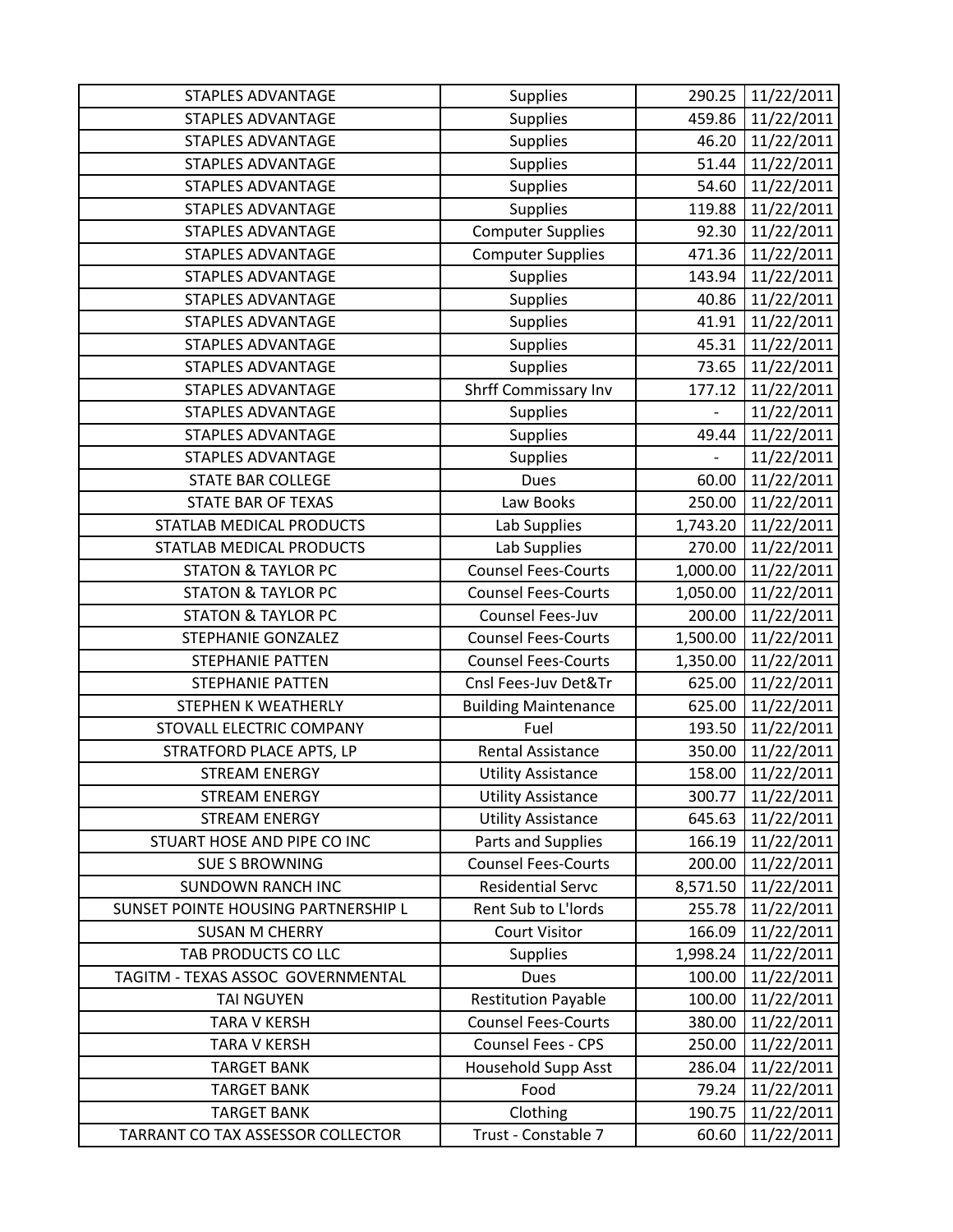| TARRANT CO TAX ASSESSOR COLLECTOR    | Trust - Constable 7         | 70.80                    | 11/22/2011 |
|--------------------------------------|-----------------------------|--------------------------|------------|
| TARRANT CO TAX ASSESSOR COLLECTOR    | Trust - Constable 7         | 61.00                    | 11/22/2011 |
| TARRANT CO TAX ASSESSOR COLLECTOR    | Trust - Constable 7         | 64.70                    | 11/22/2011 |
| TARRANT CO TAX ASSESSOR COLLECTOR    | Trust - Constable 7         | 108.82                   | 11/22/2011 |
| <b>TARRANT COUNTY</b>                | <b>Professional Service</b> | 1,412.00                 | 11/22/2011 |
| <b>TARRANT COUNTY CLERK</b>          | <b>Consolidate St Fee</b>   | 60.50                    | 11/22/2011 |
| <b>TARRANT COUNTY CLERK</b>          | CC Cnty Crim Ct Fee         | 39.50                    | 11/22/2011 |
| TARRANT COUNTY DISTRICT ATTORNEY     | <b>Counsel Fees-Courts</b>  | 200.00                   | 11/22/2011 |
| TARRANT COUNTY DISTRICT ATTORNEY     | Cnsl Fees-Crim Appls        | 100.00                   | 11/22/2011 |
| TARRANT COUNTY HOMELESS COALITION    | <b>Subrecipient Service</b> | 488.09                   | 11/22/2011 |
| TARRANT COUNTY HOSPITAL DISTRICT     | <b>SAE Sexual Assault</b>   | 550.00                   | 11/22/2011 |
| TARRANT COUNTY HOSPITAL DISTRICT     | <b>SAE Sexual Assault</b>   | 650.00                   | 11/22/2011 |
| TARRANT COUNTY NARCOTICS UNIT        | <b>Confidential Funds</b>   | 5,246.32                 | 11/22/2011 |
| <b>TATIANA MEJIA</b>                 | <b>Court Visitor</b>        | 339.50                   | 11/22/2011 |
| <b>TEAGUE LUMBER</b>                 | <b>Supplies</b>             | 533.00                   | 11/22/2011 |
| <b>TEAGUE LUMBER</b>                 | Parts and Supplies          | 57.69                    | 11/22/2011 |
| <b>TEAGUE LUMBER</b>                 | <b>Building Maintenance</b> | 66.40                    | 11/22/2011 |
| <b>TEAGUE LUMBER</b>                 | Non-Track Const/Bldg        | 266.90                   | 11/22/2011 |
| <b>TEAGUE LUMBER</b>                 | Non-Track Const/Bldg        | 972.00                   | 11/22/2011 |
| TECHNOLOGY FOR EDUCATION LLC         | <b>Equipment Maint</b>      | 9,554.66                 | 11/22/2011 |
| TECHNOLOGY RESOURCE CENTER OF        | <b>Equipment Maint</b>      | 2,240.00                 | 11/22/2011 |
| <b>TEKSYSTEMS INC</b>                | <b>Professional Service</b> | 2,400.00                 | 11/22/2011 |
| TELETOUCH COMMUNICATIONS INC         | Telephone - Mobile          | 532.22                   | 11/22/2011 |
| TELLER LAW FIRM PC                   | Counsel Fees - CPS          | 250.00                   | 11/22/2011 |
| <b>TERRI MOORE</b>                   | <b>Counsel Fees-Courts</b>  | 200.00                   | 11/22/2011 |
| <b>TERRY BARLOW</b>                  | <b>Counsel Fees-Courts</b>  | 800.00                   | 11/22/2011 |
| <b>TERRY BARLOW</b>                  | <b>Counsel Fees-Courts</b>  | 337.50                   | 11/22/2011 |
| <b>TERRY BARLOW</b>                  | <b>Counsel Fees-Courts</b>  | 100.00                   | 11/22/2011 |
| <b>TERRY J PHILLIPS</b>              | <b>Professional Service</b> | 1,863.80                 | 11/22/2011 |
| TEXAS AIR SYSTEMS, INC               | A/C Maint Contract          | 300.23                   | 11/22/2011 |
| TEXAS AIR SYSTEMS, INC               | A/C Maint Contract          | $\overline{\phantom{0}}$ | 11/22/2011 |
| TEXAS ASSOCIATION LOCAL WIC          | <b>Dues</b>                 | 125.00                   | 11/22/2011 |
| <b>TEXAS ASSOCIATION OF COUNTIES</b> | Casualty Insurance          | 20,078.06                | 11/22/2011 |
| <b>TEXAS ASSOCIATION OF COUNTIES</b> | Casualty Insurance          | 1,090.94                 | 11/22/2011 |
| <b>TEXAS CONFERENCE OF</b>           | Education                   | 390.00                   | 11/22/2011 |
| TEXAS DEPT OF CRIMINAL JUSTICE       | <b>State Grant Revenue</b>  | 12,793.20                | 11/22/2011 |
| TEXAS DEPT OF CRIMINAL JUSTICE       | <b>State Grant Revenue</b>  | 735.92                   | 11/22/2011 |
| TEXAS DEPT OF CRIMINAL JUSTICE       | <b>State Grant Revenue</b>  | 4,852.92                 | 11/22/2011 |
| TEXAS DEPT OF CRIMINAL JUSTICE       | <b>State Grant Revenue</b>  | 167.25                   | 11/22/2011 |
| TEXAS DEPT OF CRIMINAL JUSTICE       | <b>State Grant Revenue</b>  | 3,358.65                 | 11/22/2011 |
| TEXAS DEPT OF CRIMINAL JUSTICE       | <b>State Grant Revenue</b>  | 2,229.95                 | 11/22/2011 |
| TEXAS DEPT OF CRIMINAL JUSTICE       | <b>State Grant Revenue</b>  | 232.44                   | 11/22/2011 |
| TEXAS DEPT OF CRIMINAL JUSTICE       | Sheriff Inventory           | 3,673.14                 | 11/22/2011 |
| TEXAS DEPT OF STATE HEALTH LOCKBOX   | Non-Track Const/Bldg        | 57.00                    | 11/22/2011 |
| TEXAS DEPT OF STATE HEALTH LOCKBOX   | Non-Track Const/Bldg        | 402.00                   | 11/22/2011 |
| TEXAS ENGINEERING EXTENSION SERVICE  | Education                   | 325.00                   | 11/22/2011 |
| TEXAS FIRE PROTECTION SPECL'ST       | <b>Building Maintenance</b> | 1,500.00                 | 11/22/2011 |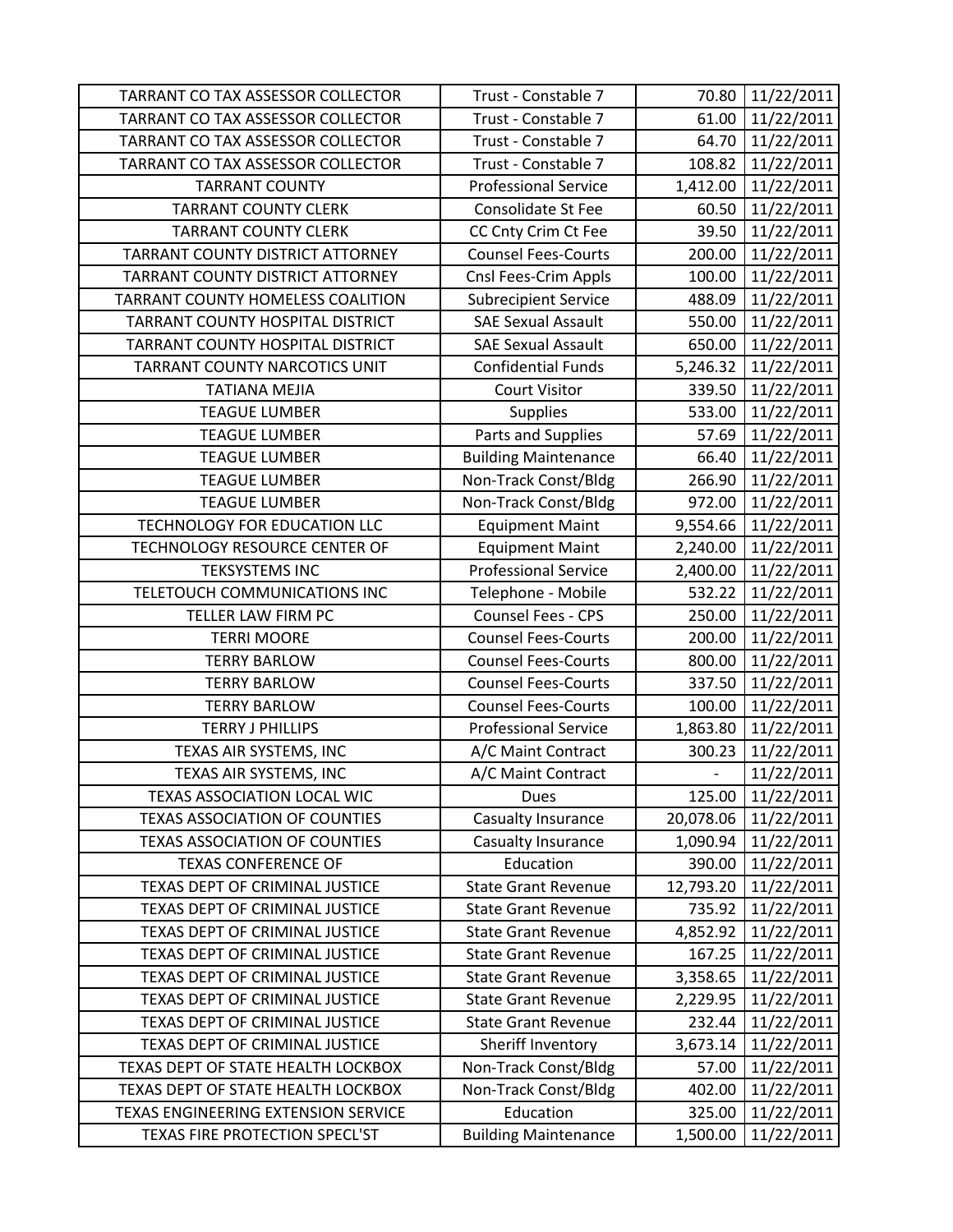| <b>TEXAS FIRE PROTECTION SPECL'ST</b> | <b>Building Maintenance</b> | 75.00     | 11/22/2011 |
|---------------------------------------|-----------------------------|-----------|------------|
| <b>TEXAS FIRE PROTECTION SPECL'ST</b> | <b>Building Maintenance</b> | 510.00    | 11/22/2011 |
| TEXAS FIRE PROTECTION SPECL'ST        | <b>Building Maintenance</b> | 470.00    | 11/22/2011 |
| TEXAS PUBLIC PURCHASING ASSOCIATION   | <b>Dues</b>                 | 50.00     | 11/22/2011 |
| TEXAS PUBLIC PURCHASING ASSOCIATION   | <b>Dues</b>                 | 50.00     | 11/22/2011 |
| TEXAS PUBLIC PURCHASING ASSOCIATION   | <b>Dues</b>                 | 50.00     | 11/22/2011 |
| TEXAS PUBLIC PURCHASING ASSOCIATION   | <b>Dues</b>                 | 50.00     | 11/22/2011 |
| TEXAS PUBLIC PURCHASING ASSOCIATION   | Dues                        | 50.00     | 11/22/2011 |
| TEXAS PUBLIC PURCHASING ASSOCIATION   | <b>Dues</b>                 | 50.00     | 11/22/2011 |
| TEXAS PUBLIC PURCHASING ASSOCIATION   | Dues                        | 50.00     | 11/22/2011 |
| TEXAS PUBLIC PURCHASING ASSOCIATION   | <b>Dues</b>                 | 50.00     | 11/22/2011 |
| TEXAS PUBLIC PURCHASING ASSOCIATION   | Dues                        | 50.00     | 11/22/2011 |
| <b>TEXAS STATE UNIVERSITY</b>         | Education                   | 100.00    | 11/22/2011 |
| <b>TEXAS STATE UNIVERSITY</b>         | Education                   | 100.00    | 11/22/2011 |
| <b>TEXAS STATE UNIVERSITY</b>         | Education                   | 100.00    | 11/22/2011 |
| <b>TEXAS STATE UNIVERSITY</b>         | Education                   | 100.00    | 11/22/2011 |
| <b>TEXAS STATE UNIVERSITY</b>         | Education                   | 100.00    | 11/22/2011 |
| <b>TEXAS STATE UNIVERSITY</b>         | Education                   | 100.00    | 11/22/2011 |
| <b>TEXAS STATE UNIVERSITY</b>         | Education                   | 100.00    | 11/22/2011 |
| <b>TEXAS STATE UNIVERSITY</b>         | Education                   | 100.00    | 11/22/2011 |
| <b>TEXAS STATE UNIVERSITY</b>         | Education                   | 100.00    | 11/22/2011 |
| <b>TEXAS STATE UNIVERSITY</b>         | Education                   | 100.00    | 11/22/2011 |
| <b>TEXAS STATE UNIVERSITY</b>         | Education                   | 100.00    | 11/22/2011 |
| <b>TEXAS STATE UNIVERSITY</b>         | Education                   | 100.00    | 11/22/2011 |
| <b>TEXAS STATE UNIVERSITY</b>         | Education                   | 100.00    | 11/22/2011 |
| <b>TEXAS STATE UNIVERSITY</b>         | Education                   | 100.00    | 11/22/2011 |
| <b>TEXAS TOLLWAYS</b>                 | Education                   | 9.53      | 11/22/2011 |
| <b>TEXAS TOLLWAYS</b>                 | Transportation              | 30.66     | 11/22/2011 |
| TEXAS WORKFORCE COMMISSION(320)       | Subscriptions               | 2,000.00  | 11/22/2011 |
| THE CENTER FOR SUCCESS & INDEPENDEN   | <b>Residential Servc</b>    | 17,972.50 | 11/22/2011 |
| THE DECKER LAW FIRM PC                | <b>Counsel Fees-Courts</b>  | 700.00    | 11/22/2011 |
| THE DECKER LAW FIRM PC                | Counsel Fees - CPS          | 300.00    | 11/22/2011 |
| THE GLEN MILLS SCHOOL                 | <b>Residential Servc</b>    | 8,294.67  | 11/22/2011 |
| THE HOTEL CONTESSA                    | Prepaid - Travel            | 253.51    | 11/22/2011 |
| THE HUSTON FIRM PC                    | <b>Counsel Fees-Courts</b>  | 700.00    | 11/22/2011 |
| THE HUSTON FIRM PC                    | <b>Counsel Fees-Courts</b>  | 1,320.00  | 11/22/2011 |
| THE LAKES OF WILLIAMSBERG             | Rent Sub to L'Iords         | 678.00    | 11/22/2011 |
| THE LAW FIRM OF DAVID C JONES         | <b>Counsel Fees-Courts</b>  | 1,200.00  | 11/22/2011 |
| THE LAW OFFICE OF STEPHEN K HARMON    | <b>Counsel Fees - CPS</b>   | 100.00    | 11/22/2011 |
| THE LAW OFFICES OF MICHAEL POOL PLL   | <b>Counsel Fees-Courts</b>  | 650.00    | 11/22/2011 |
| THE LAW OFFICES OF MICHAEL POOL PLL   | <b>Counsel Fees-Courts</b>  | 650.00    | 11/22/2011 |
| THE MULHOLLAND CO                     | <b>Supplies</b>             | 3.00      | 11/22/2011 |
| THE MULHOLLAND CO                     | <b>Supplies</b>             | 9.00      | 11/22/2011 |
| THE SAMARITAN INN INC                 | Education                   | 70.00     | 11/22/2011 |
| THE SAMARITAN INN INC                 | Education                   | 70.00     | 11/22/2011 |
| THE SPOKEN WORD LLC                   | Interpreter Fees            | 150.00    | 11/22/2011 |
| THG ENERGY SOLUTIONS LLC              | <b>Energy Mgmt Maint</b>    | 4,550.00  | 11/22/2011 |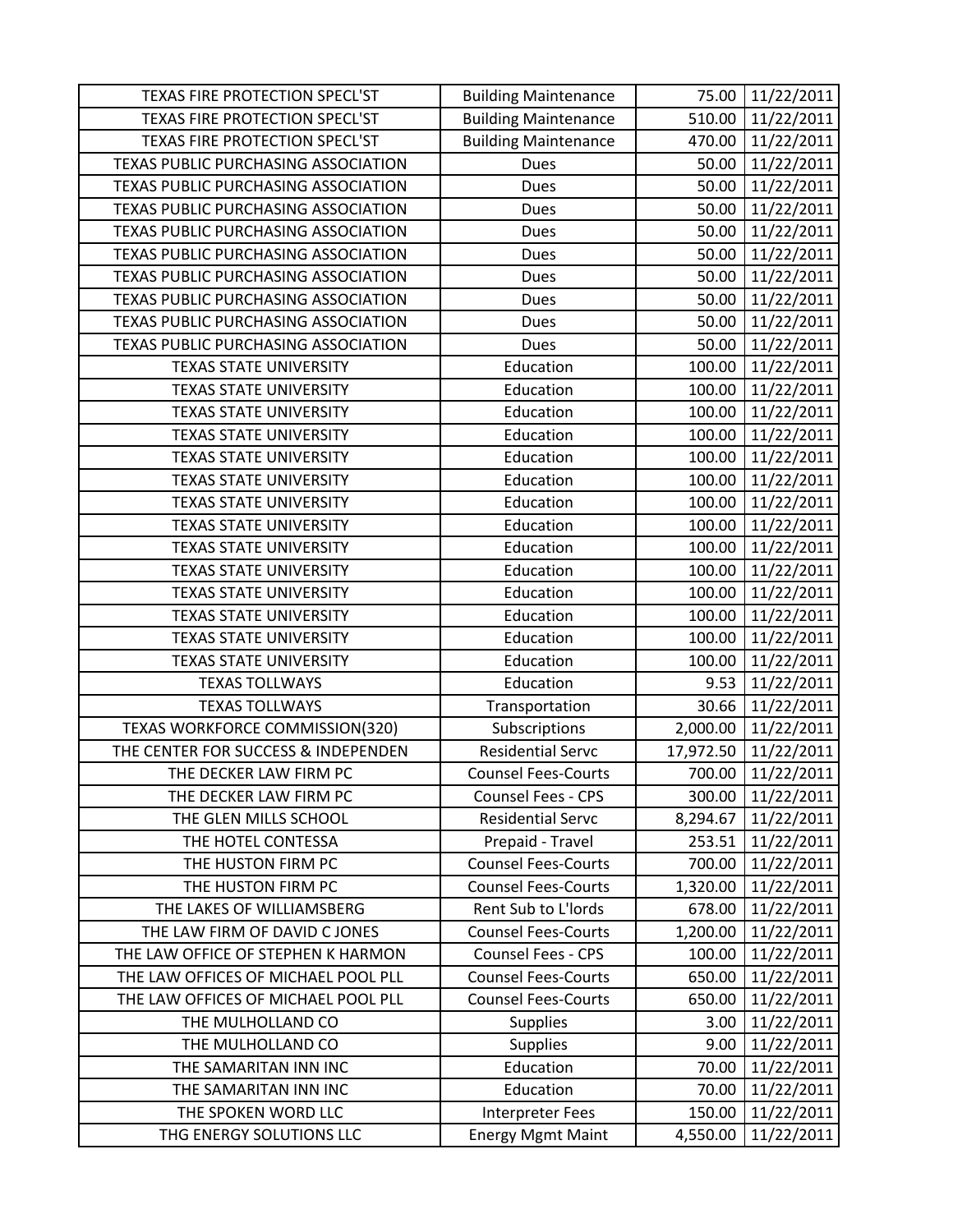| <b>THOMAS P SMITH</b>              | <b>Court Visitor</b>        | 139.39   | 11/22/2011 |
|------------------------------------|-----------------------------|----------|------------|
| THOMPSON CHAPEL UN.METH.CHURCH     | Space Lease Rental          | 250.00   | 11/22/2011 |
| <b>THYSSENKRUPP ELEVATOR</b>       | <b>Elevator Maintenance</b> | 584.28   | 11/22/2011 |
| TIC EXPRESS LLC                    | Supplies                    | 735.00   | 11/22/2011 |
| TIC EXPRESS LLC                    | <b>Computer Supplies</b>    | 1,430.00 | 11/22/2011 |
| <b>TIM MOORE</b>                   | <b>Counsel Fees-Courts</b>  | 250.00   | 11/22/2011 |
| <b>TIM MOORE</b>                   | <b>Counsel Fees-Courts</b>  | 500.00   | 11/22/2011 |
| <b>TIM MOORE</b>                   | <b>Counsel Fees-Courts</b>  | 200.00   | 11/22/2011 |
| <b>TINA M PRICE</b>                | <b>Counsel Fees-Courts</b>  | 400.00   | 11/22/2011 |
| TIPTON GLOBAL SALES & SERVICES INC | <b>Equipment Maint</b>      | 182.72   | 11/22/2011 |
| <b>TOG HOTEL PROPERTIES</b>        | <b>Witness Travel</b>       | 97.75    | 11/22/2011 |
| <b>TOG HOTEL PROPERTIES</b>        | <b>Witness Travel</b>       | 259.37   | 11/22/2011 |
| <b>TOG HOTEL PROPERTIES</b>        | <b>Witness Travel</b>       | 293.25   | 11/22/2011 |
| <b>TOSHIBA BUSINESS SOLUTIONS</b>  | <b>Equipment Maint</b>      | 3,220.00 | 11/22/2011 |
| <b>TOWER ENGINEERING INC</b>       | A/C Maint Contract          | 542.00   | 11/22/2011 |
| <b>TOYOTA OF IRVING</b>            | Damage Claims               | 412.29   | 11/22/2011 |
| TRACI D WILKINSON PC               | <b>Counsel Fees-Courts</b>  | 725.00   | 11/22/2011 |
| TRACI D WILKINSON PC               | Counsel Fees - CPS          | 900.00   | 11/22/2011 |
| <b>TRACIE KENAN</b>                | <b>Counsel Fees-Courts</b>  | 500.00   | 11/22/2011 |
| <b>TRACIE KENAN</b>                | <b>Counsel Fees-Courts</b>  | 237.50   | 11/22/2011 |
| <b>TRAVIS YOUNG</b>                | <b>Counsel Fees-Courts</b>  | 800.00   | 11/22/2011 |
| TRI-ED DISTRIBUTION, INC.          | <b>Building Maintenance</b> | 303.68   | 11/22/2011 |
| TRINITY BAPTIST CHURCH             | Space Lease Rental          | 100.00   | 11/22/2011 |
| TRINITY BIOTECH DISTRIBUTION       | <b>Medical Supplies</b>     | 9,946.00 | 11/22/2011 |
| TRINITY CUMBERLAND PRESBYTERAN     | Space Lease Rental          | 250.00   | 11/22/2011 |
| TRINITY EPISCOPAL CHURCH           | Space Lease Rental          | 150.00   | 11/22/2011 |
| TRIPLENET PRICING LLC              | <b>Supplies</b>             | 552.00   | 11/22/2011 |
| TRIPLENET PRICING LLC              | Supplies                    | 127.20   | 11/22/2011 |
| <b>TRIPLENET PRICING LLC</b>       | Supplies                    | 249.15   | 11/22/2011 |
| TRIPLENET PRICING LLC              | <b>Supplies</b>             | 216.40   | 11/22/2011 |
| TRIPLENET PRICING LLC              | <b>Computer Supplies</b>    | 823.22   | 11/22/2011 |
| TRIPLENET PRICING LLC              | <b>Supplies</b>             | 247.00   | 11/22/2011 |
| TRIPLENET PRICING LLC              | <b>Supplies</b>             | 65.80    | 11/22/2011 |
| <b>TRUCKPRO INC</b>                | Parts and Supplies          | 628.20   | 11/22/2011 |
| TRUCKPRO INC                       | Parts and Supplies          | 71.50    | 11/22/2011 |
| <b>TRUCKPRO INC</b>                | Parts and Supplies          | 153.36   | 11/22/2011 |
| <b>TRUCKPRO INC</b>                | Parts and Supplies          | 49.14    | 11/22/2011 |
| TRUCKPRO INC                       | Parts and Supplies          | 137.86   | 11/22/2011 |
| <b>TRUCKPRO INC</b>                | Parts and Supplies          | 174.81   | 11/22/2011 |
| TRUCKPRO INC                       | Parts and Supplies          | 20.05    | 11/22/2011 |
| <b>TRUCKPRO INC</b>                | Parts and Supplies          | 330.67   | 11/22/2011 |
| <b>TRUCKPRO INC</b>                | Parts and Supplies          | 10.09    | 11/22/2011 |
| <b>TRUGREEN CHEMLAWN</b>           | Landscaping Expense         | 748.00   | 11/22/2011 |
| TRUGREEN CHEMLAWN                  | Landscaping Expense         | 230.00   | 11/22/2011 |
| TRUGREEN CHEMLAWN                  | Landscaping Expense         | 365.00   | 11/22/2011 |
| TRUGREEN LANDCARE LLC              | Landscaping Expense         | 1,001.75 | 11/22/2011 |
| TRUGREEN LANDCARE LLC              | Landscaping Expense         | 372.00   | 11/22/2011 |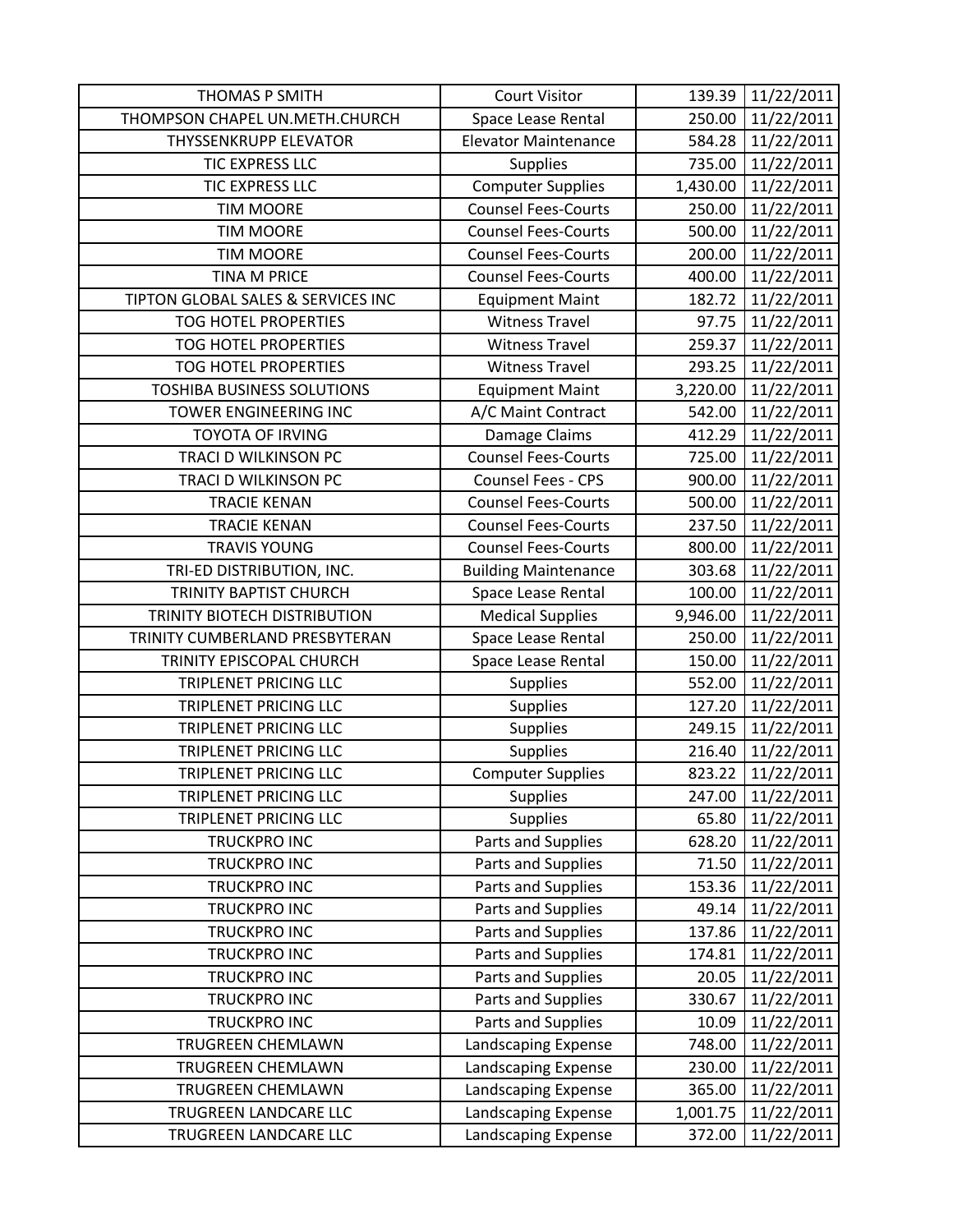| TRUGREEN LANDCARE LLC                 | Landscaping Expense         | 348.00     | 11/22/2011 |
|---------------------------------------|-----------------------------|------------|------------|
| TU ELECTRIC                           | <b>Utility Assistance</b>   | 60.00      | 11/22/2011 |
| TX COMMISSION ON ENVIRONMENTAL QUAL   | Subscriptions               | 111.00     | 11/22/2011 |
| TXDMV-TX DEPT OF MOTOR VEHICLES       | Subscriptions               | 24.80      | 11/22/2011 |
| TXU ELECTRIC COMPANY                  | <b>Utility Assistance</b>   | 2,296.31   | 11/22/2011 |
| TXU ELECTRIC COMPANY                  | <b>Utility Assistance</b>   | 1,394.47   | 11/22/2011 |
| <b>TXU ENERGY</b>                     | Electricity                 | 714.44     | 11/22/2011 |
| <b>TXU ENERGY</b>                     | Electricity                 | 253.03     | 11/22/2011 |
| <b>U S POSTMASTER</b>                 | Postage                     | 220.00     | 11/22/2011 |
| <b>U S POSTMASTER</b>                 | Postage                     | 1,090.00   | 11/22/2011 |
| <b>U S POSTMASTER</b>                 | Prepaid - Postage           | 125,000.00 | 11/22/2011 |
| UAW LOCAL #276                        | Space Lease Rental          | 300.00     | 11/22/2011 |
| <b>ULINE INC</b>                      | <b>Supplies</b>             | 106.20     | 11/22/2011 |
| <b>ULINE INC</b>                      | Lab Equip Mainten           | 140.68     | 11/22/2011 |
| UNITED SITE SERVICES                  | <b>Disposal Service</b>     | 52.88      | 11/22/2011 |
| UNIVERSITY OF N TX HEALTH SCIENCE     | <b>Professional Service</b> | 59.42      | 11/22/2011 |
| <b>VANDERBURG DRAFTING SUPPLIES</b>   | <b>Supplies</b>             | 51.39      | 11/22/2011 |
| VANESSA M JORDAN                      | <b>Counsel Fees-Courts</b>  | 350.00     | 11/22/2011 |
| <b>VENDING NUT COMPANY</b>            | Food                        | 141.50     | 11/22/2011 |
| <b>VENTREX ENVIRONMENTAL SERVICES</b> | <b>Disposal Service</b>     | 132.93     | 11/22/2011 |
| VENTREX ENVIRONMENTAL SERVICES        | Lab Equip Mainten           | 949.50     | 11/22/2011 |
| <b>VERIZON WIRELESS SERVICES LLC</b>  | <b>Wireless Data Access</b> | 37.99      | 11/22/2011 |
| <b>VERIZON WIRELESS SERVICES LLC</b>  | <b>Wireless Data Access</b> | 37.99      | 11/22/2011 |
| <b>VERIZON WIRELESS SERVICES LLC</b>  | <b>Wireless Data Access</b> | 69.65      | 11/22/2011 |
| <b>VERIZON WIRELESS SERVICES LLC</b>  | <b>Wireless Data Access</b> | 37.99      | 11/22/2011 |
| <b>VERIZON WIRELESS SERVICES LLC</b>  | Wireless Data Access        | 151.96     | 11/22/2011 |
| <b>VERIZON WIRELESS SERVICES LLC</b>  | <b>Wireless Data Access</b> | 37.99      | 11/22/2011 |
| <b>VERIZON WIRELESS SERVICES LLC</b>  | <b>Wireless Data Access</b> | 37.99      | 11/22/2011 |
| <b>VERIZON WIRELESS SERVICES LLC</b>  | <b>Wireless Data Access</b> | 37.99      | 11/22/2011 |
| <b>VERIZON WIRELESS SERVICES LLC</b>  | <b>Wireless Data Access</b> | 37.32      | 11/22/2011 |
| <b>VERIZON WIRELESS SERVICES LLC</b>  | <b>Wireless Data Access</b> | 74.64      | 11/22/2011 |
| <b>VERIZON WIRELESS SERVICES LLC</b>  | <b>Wireless Data Access</b> | 113.97     | 11/22/2011 |
| <b>VERIZON WIRELESS SERVICES LLC</b>  | <b>Wireless Data Access</b> | 37.99      | 11/22/2011 |
| <b>VERIZON WIRELESS SERVICES LLC</b>  | <b>Wireless Data Access</b> | 75.98      | 11/22/2011 |
| <b>VERIZON WIRELESS SERVICES LLC</b>  | <b>Wireless Data Access</b> | 37.99      | 11/22/2011 |
| <b>VERIZON WIRELESS SERVICES LLC</b>  | <b>Wireless Data Access</b> | 37.99      | 11/22/2011 |
| <b>VERIZON WIRELESS SERVICES LLC</b>  | <b>Wireless Data Access</b> | 37.99      | 11/22/2011 |
| <b>VERIZON WIRELESS SERVICES LLC</b>  | <b>Wireless Data Access</b> | 151.96     | 11/22/2011 |
| <b>VERIZON WIRELESS SERVICES LLC</b>  | <b>Wireless Data Access</b> | 37.99      | 11/22/2011 |
| VERIZON WIRELESS SERVICES LLC         | <b>Wireless Data Access</b> | 113.97     | 11/22/2011 |
| <b>VERIZON WIRELESS SERVICES LLC</b>  | Wireless Data Access        | 45.59      | 11/22/2011 |
| <b>VERIZON WIRELESS SERVICES LLC</b>  | <b>Wireless Data Access</b> | 37.99      | 11/22/2011 |
| <b>VERIZON WIRELESS SERVICES LLC</b>  | <b>Wireless Data Access</b> | 113.97     | 11/22/2011 |
| <b>VERIZON WIRELESS SERVICES LLC</b>  | <b>Wireless Data Access</b> | 75.98      | 11/22/2011 |
| <b>VERIZON WIRELESS SERVICES LLC</b>  | <b>Wireless Data Access</b> | 113.97     | 11/22/2011 |
| <b>VERIZON WIRELESS SERVICES LLC</b>  | <b>Wireless Data Access</b> | 37.99      | 11/22/2011 |
| VERIZON WIRELESS SERVICES LLC         | <b>Wireless Data Access</b> | 113.97     | 11/22/2011 |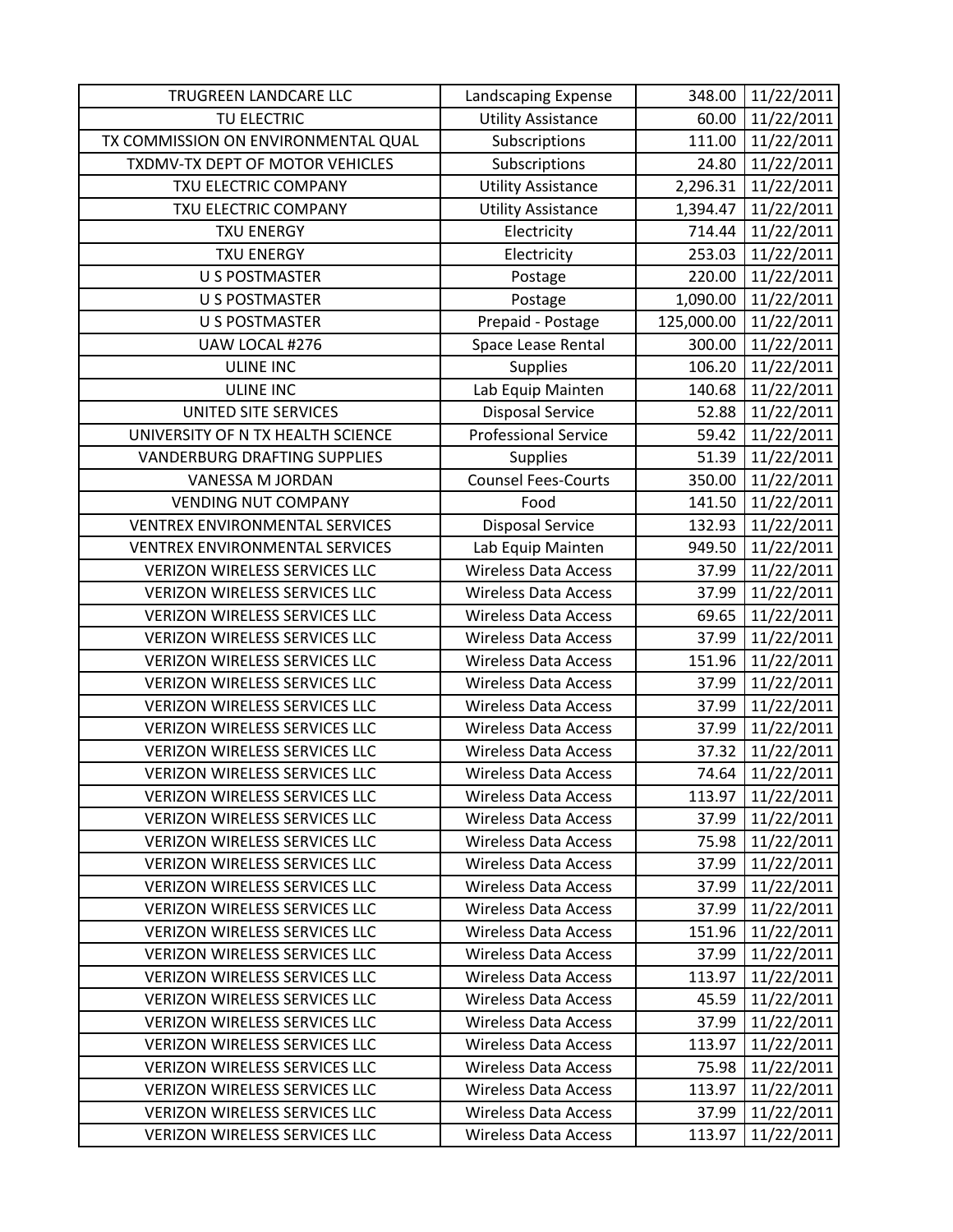| <b>VERIZON WIRELESS SERVICES LLC</b>     | <b>Wireless Data Access</b> | 1,290.99  | 11/22/2011 |
|------------------------------------------|-----------------------------|-----------|------------|
| <b>VERIZON WIRELESS SERVICES LLC</b>     | <b>Wireless Data Access</b> | 2,129.92  | 11/22/2011 |
| <b>VERIZON WIRELESS SERVICES LLC</b>     | <b>Wireless Data Access</b> | 68.76     | 11/22/2011 |
| <b>VERIZON WIRELESS SERVICES LLC</b>     | <b>Wireless Data Access</b> | 151.96    | 11/22/2011 |
| VETERINARY CENTERS OF AMERICA LP         | Canine Expense              | 172.04    | 11/22/2011 |
| <b>VICKI E WILEY</b>                     | Counsel Fees - CPS          | 100.00    | 11/22/2011 |
| VICTORY TEMPLE WORSHIP CENTER            | Space Lease Rental          | 75.00     | 11/22/2011 |
| <b>VIOLET NWOKOYE</b>                    | Counsel Fees - CPS          | 100.00    | 11/22/2011 |
| <b>VIRGINIA CARTER</b>                   | <b>Counsel Fees-Courts</b>  | 1,300.00  | 11/22/2011 |
| <b>VIRGINIA CARTER</b>                   | Counsel Fees-Juv            | 100.00    | 11/22/2011 |
| <b>VWR SCIENTIFIC PRODUCTS</b>           | Lab Supplies                | 1,314.16  | 11/22/2011 |
| W W CANNON INC                           | LV Grant Equip(Mod)         | 4,662.36  | 11/22/2011 |
| <b>WALMART STORE #1801</b>               | <b>Restitution Payable</b>  | 9.89      | 11/22/2011 |
| <b>WALT A CLEVELAND</b>                  | <b>Counsel Fees-Courts</b>  | 100.00    | 11/22/2011 |
| <b>WARREN ST JOHN</b>                    | <b>Counsel Fees-Courts</b>  | 600.00    | 11/22/2011 |
| <b>WARREN ST JOHN</b>                    | <b>Counsel Fees-Courts</b>  | 500.00    | 11/22/2011 |
| <b>WENDY HACKLER</b>                     | <b>Counsel Fees - CPS</b>   | 100.00    | 11/22/2011 |
| WESLEY UNITED METHODIST CHURCH           | Space Lease Rental          | 100.00    | 11/22/2011 |
| WEST FREEWAY CHURCH OF CHRIST            | Space Lease Rental          | 150.00    | 11/22/2011 |
| <b>WEST GROUP</b>                        | Law Books                   | 410.00    | 11/22/2011 |
| <b>WEST GROUP</b>                        | <b>On-Line Service</b>      | 8,468.00  | 11/22/2011 |
| <b>WESTERN DATA SYSTEMS</b>              | <b>Equipment Maint</b>      | 500.00    | 11/22/2011 |
| WESTERN HILLS UNITED METHODIST           | Space Lease Rental          | 150.00    | 11/22/2011 |
| <b>WESTERN-BRW PAPER CO INC</b>          | <b>Supplies</b>             | 365.00    | 11/22/2011 |
| <b>WESTERN-BRW PAPER CO INC</b>          | Sheriff Inventory           | 593.75    | 11/22/2011 |
| WESTMINSTER PRESBYTERIAN CHURCH          | Space Lease Rental          | 75.00     | 11/22/2011 |
| <b>WILBARGER COUNTY CLERK</b>            | <b>Crim Crt Mental Comp</b> | 685.00    | 11/22/2011 |
| WILDFIRE TRUCK AND EQUIPMENT SALES       | Vehicle Maintenance         | 1,499.00  | 11/22/2011 |
| <b>WILLBANKS METALS INC</b>              | Parts and Supplies          | 151.20    | 11/22/2011 |
| <b>WILLIAM BARRY NORMAN</b>              | Psych Exam/Testimony        | 400.00    | 11/22/2011 |
| <b>WILLIAM BARRY NORMAN</b>              | Psych Exam/Testimony        | 400.00    | 11/22/2011 |
| <b>WILLIAM BARRY NORMAN</b>              | Psych Exam/Testimony        | 800.00    | 11/22/2011 |
| WILLIAM BRIAN GOZA                       | <b>Counsel Fees-Courts</b>  | 400.00    | 11/22/2011 |
| <b>WILLIAM BRIAN GOZA</b>                | <b>Counsel Fees-Courts</b>  | 125.00    | 11/22/2011 |
| <b>WILLIAM BRIAN GOZA</b>                | <b>Counsel Fees-Courts</b>  | 100.00    | 11/22/2011 |
| WILLIAM H BILL RAY PC                    | <b>Counsel Fees-Courts</b>  | 550.00    | 11/22/2011 |
| WILLIAM H BILL RAY PC                    | <b>Counsel Fees-Courts</b>  | 150.00    | 11/22/2011 |
| WILLIAM H BILL RAY PC                    | Cnsl Fees-Crim Appls        | 1,281.25  | 11/22/2011 |
| <b>WILLIAM SHELTON</b>                   | Reporter's Records          | 89.40     | 11/22/2011 |
| <b>WILLIAM SHELTON</b>                   | Reporter's Records          | 368.00    | 11/22/2011 |
| WM S HEIN & CO INC                       | Law Books                   | 192.72    | 11/22/2011 |
| <b>WOLTERS KLUWER LAW &amp; BUSINESS</b> | Law Books                   | 2,025.00  | 11/22/2011 |
| <b>WOODLAND HEIGHTS BAPTIST</b>          | Space Lease Rental          | 50.00     | 11/22/2011 |
| WOODWARD YOUTH CORPORATION               | <b>Residential Servc</b>    | 12,857.25 | 11/22/2011 |
| X PEDIENT SERVICES LLC                   | <b>Professional Service</b> | 26,836.00 | 11/22/2011 |
| <b>XERON INDUSTRIAL</b>                  | Landscaping Expense         | 664.28    | 11/22/2011 |
| XPEDX - DFW DIVISION                     | Sheriff Inventory           | 757.19    | 11/22/2011 |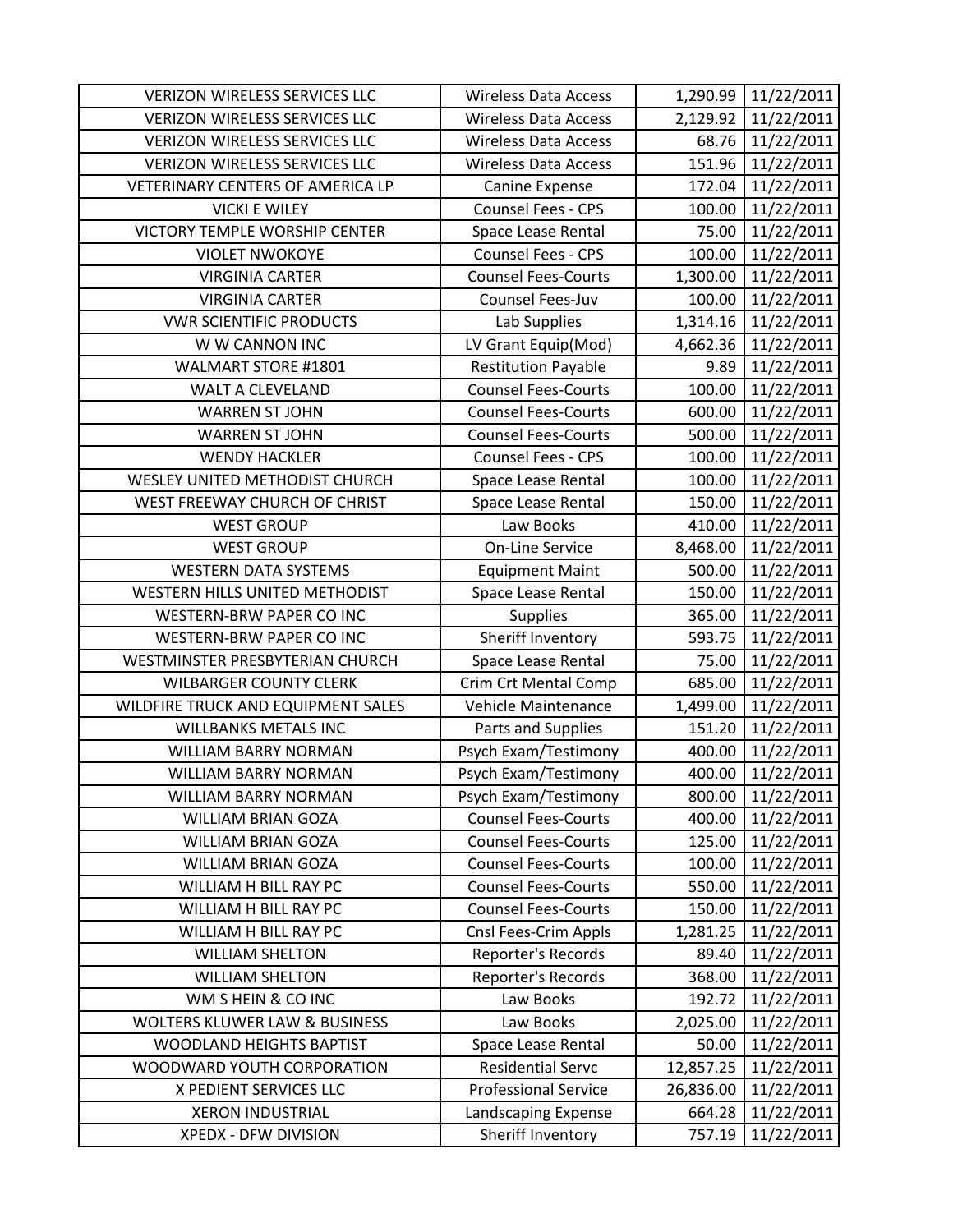| YELLOW CAB CO                   | Transportation              | 246.45   | 11/22/2011 |
|---------------------------------|-----------------------------|----------|------------|
| YELLOW CAB CO                   | Transportation              | 418.05   | 11/22/2011 |
| YMCA OF METROPOLITAN FORT WORTH | <b>Subrecipient Service</b> | 572.02   | 11/22/2011 |
| YMCA OF METROPOLITAN FORT WORTH | Health Promo Pgrm           | 1,520.00 | 11/22/2011 |
| YMCA OF METROPOLITAN FORT WORTH | Health Promo Pgrm           | 280.00   | 11/22/2011 |
| YOUTH CENTER OF THE HIGH PLAINS | <b>InterCounty Svcs Juv</b> | 7,905.00 | 11/22/2011 |
| <b>ZANA ELLIOT</b>              | <b>Witness Travel</b>       | 264.99   | 11/22/2011 |
| ZIMMERER-KUBOTA INC             | Parts and Supplies          | 996.47   | 11/22/2011 |
| ZIMMERER-KUBOTA INC             | Parts and Supplies          | 25.62    | 11/22/2011 |

## **COMMISSIONERS' REPORT OF CLAIMS ‐ Addendum FOR THE WEEK ENDING ‐ November 22, 2011**

| <b>Vendor Name</b>                  | <b>Item Description</b>     | <b>Paid Amount</b> | <b>Check Date</b> |
|-------------------------------------|-----------------------------|--------------------|-------------------|
| 2-1-1 TX/United Way of Metropolitan | Supplies                    | 150.00             | 11/22/2011        |
| 4M Youth Services Inc               | <b>Medical Supplies</b>     | 57.54              | 11/22/2011        |
| <b>AGR Funding Inc</b>              | Contract Labor              | 1,405.44           | 11/22/2011        |
| Alice Whitten                       | 5006 Chapter 13 Levy        | (831.45)           | 11/22/2011        |
| <b>ARMA International</b>           | <b>Dues</b>                 | 205.00             | 11/22/2011        |
| <b>Automated Collection Serv</b>    | 5002 Student Loan Levy      | 1.80               | 11/22/2011        |
| Bankston Ford of South Fort Worth   | Parts and Supplies          | 14.50              | 11/22/2011        |
| Bankston Ford of South Fort Worth   | Parts and Supplies          | 1,708.68           | 11/22/2011        |
| Bankston Ford of South Fort Worth   | Parts and Supplies          | 102.19             | 11/22/2011        |
| Bankston Ford of South Fort Worth   | Parts and Supplies          | 84.00              | 11/22/2011        |
| <b>Basecom Inc</b>                  | Non-Track Equipment         | 3,258.65           | 11/22/2011        |
| <b>Burton Group Inc</b>             | Travel                      | 25,650.00          | 11/22/2011        |
| CLEAT                               | <b>Union Dues</b>           | 60.00              | 11/22/2011        |
| <b>Charter Communications</b>       | Subscriptions               | 104.14             | 11/22/2011        |
| City of Fort Worth                  | Miscellaneous               | 170.00             | 11/22/2011        |
| Delta Dental Insurance Co           | <b>Dental Claims</b>        | 16,002.42          | 11/22/2011        |
| Delta Dental Insurance Co           | <b>Dental Claims</b>        | 5,403.40           | 11/22/2011        |
| Donald Ray Marshall                 | Trust - Constable 8         | 1,900.00           | 11/22/2011        |
| Donald Ray Marshall                 | Trust - Constable 8         | 993.10             | 11/22/2011        |
| <b>EMC Integrated Systems Group</b> | LV Furn&Off Eq(Mod)         | 3,744.50           | 11/22/2011        |
| <b>Express-Scripts</b>              | Drug Claims-AC & CO         | 269,187.67         | 11/22/2011        |
| <b>Express-Scripts</b>              | Drug Claims-RT              | 43,842.89          | 11/22/2011        |
| <b>First Restoration Inc</b>        | <b>Building Maintenance</b> | 1,070.99           | 11/22/2011        |
| <b>Fraternal Order of Police</b>    | <b>Union Dues</b>           | (50.00)            | 11/22/2011        |
| Healthsmart                         | Medical Claims - AC & CO    | 290.59             | 11/22/2011        |
| <b>Internal Revenue Service</b>     | 5001 Tax Levy               | (81.31)            | 11/22/2011        |
| <b>IRS FICA EE</b>                  | FICA-Employee               | 8,553.34           | 11/22/2011        |
| <b>IRS FICA ER</b>                  | FICA-Employer               | 12,627.09          | 11/22/2011        |
| <b>IRS FIT</b>                      | FIT Withholding             | 69,367.01          | 11/22/2011        |
| IRS MED EE                          | Medicare-Employee           | 4,725.54           | 11/22/2011        |
| <b>IRS MED ER</b>                   | Medicare-Employer           | 4,725.54           | 11/22/2011        |
| JPMorgan Chase Bank NA              | <b>Medical Supplies</b>     | 50.58              | 11/22/2011        |
| JPMorgan Chase Bank NA              | <b>Empl Donation-Comm</b>   | 287.96             | 11/22/2011        |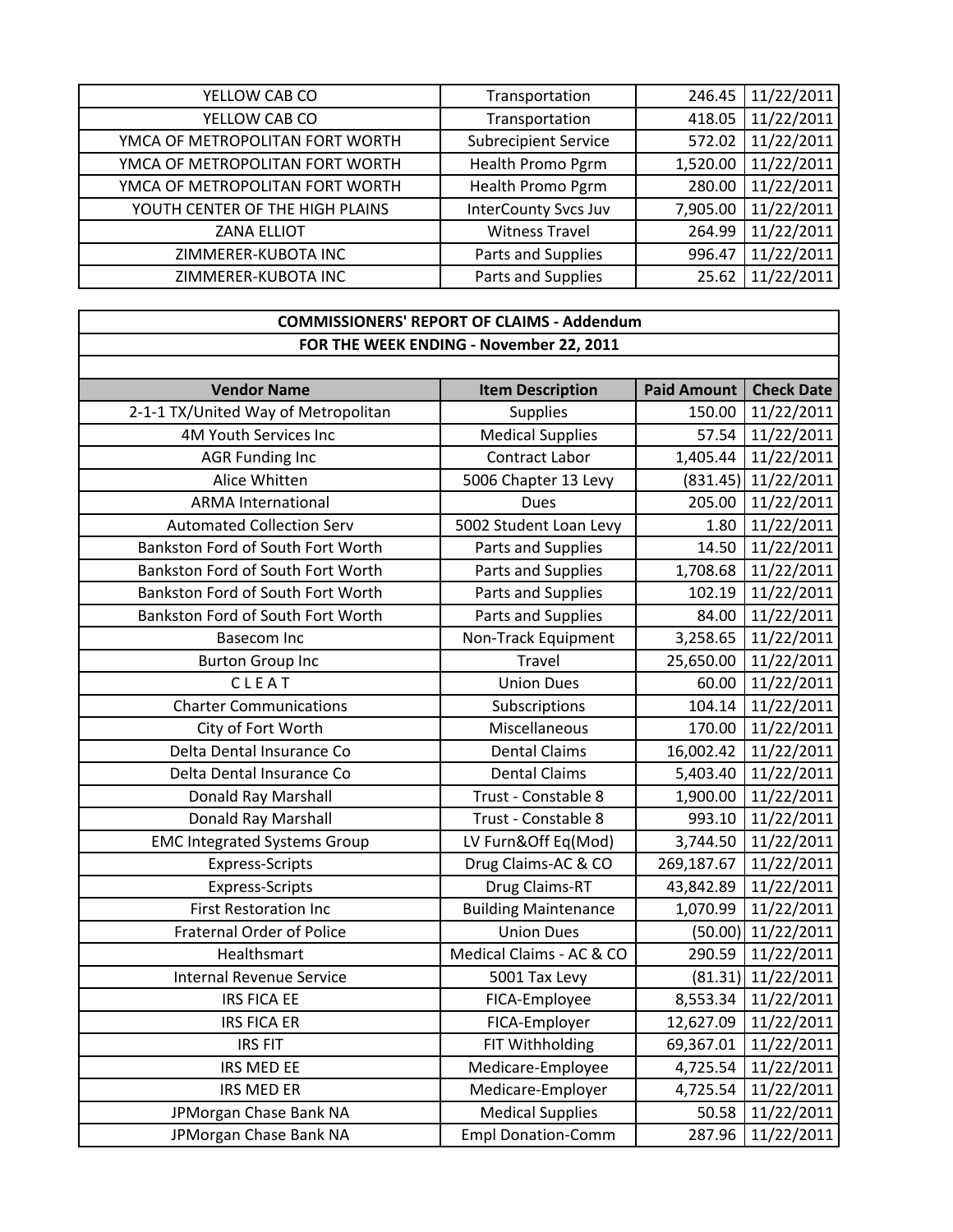| JPMorgan Chase Bank NA            | <b>Supplies</b>             | 397.68     | 11/22/2011 |
|-----------------------------------|-----------------------------|------------|------------|
| JPMorgan Chase Bank NA            | Volunteer Program           | 46.73      | 11/22/2011 |
| JPMorgan Chase Bank NA            | Fuel                        | 97.22      | 11/22/2011 |
| JPMorgan Chase Bank NA            | <b>Meeting Expenses</b>     | 47.03      | 11/22/2011 |
| JPMorgan Chase Bank NA            | <b>Estray Livestock</b>     | 375.00     | 11/22/2011 |
| JPMorgan Chase Bank NA            | <b>County Projects</b>      | 260.85     | 11/22/2011 |
| JPMorgan Chase Bank NA            | <b>Court Costs</b>          | 14.32      | 11/22/2011 |
| JPMorgan Chase Bank NA            | Education                   | 780.70     | 11/22/2011 |
| JPMorgan Chase Bank NA            | Education                   | 1,280.00   | 11/22/2011 |
| JPMorgan Chase Bank NA            | Education                   | 500.40     | 11/22/2011 |
| JPMorgan Chase Bank NA            | Travel                      | 21.00      | 11/22/2011 |
| JPMorgan Chase Bank NA            | <b>Travel</b>               | 4,464.80   | 11/22/2011 |
| JPMorgan Chase Bank NA            | Travel                      | 345.75     | 11/22/2011 |
| JPMorgan Chase Bank NA            | Travel                      | (32.43)    | 11/22/2011 |
| JPMorgan Chase Bank NA            | <b>Travel</b>               | 119.60     | 11/22/2011 |
| JPMorgan Chase Bank NA            | <b>Travel</b>               | 97.75      | 11/22/2011 |
| JPMorgan Chase Bank NA            | Parts and Supplies          | 918.31     | 11/22/2011 |
| JPMorgan Chase Bank NA            | Field Equip&Supplies        | 60.50      | 11/22/2011 |
| <b>Jury Services</b>              | Cash-Jury                   | 100,000.00 | 11/22/2011 |
| Louisiana Department of S         | <b>Child Support</b>        | (0.02)     | 11/22/2011 |
| Lutheran Social Serv of the South | <b>Residential Servc</b>    | 124.95     | 11/22/2011 |
| McQuay International              | A/C Maint Contract          | 2,601.95   | 11/22/2011 |
| Metropolitan Life                 | Metlife                     | (148.96)   | 11/22/2011 |
| Michigan State Disburseme         | Child Support               | (52.05)    | 11/22/2011 |
| <b>Missouri Family Support P</b>  | Child Support               | (138.92)   | 11/22/2011 |
| Ms Lou K Brewer                   | Travel                      | 42.00      | 11/22/2011 |
| Nationwide Retirement Sol         | Deferred Comp               | 20,772.34  | 11/22/2011 |
| <b>NCO Financial Systems Inc</b>  | 5002 Student Loan Levy      | 11.51      | 11/22/2011 |
| New Jersey Support Paymen         | Child Support               | 222.00     | 11/22/2011 |
| P.I.E. Management LLC             | Contract Labor              | 3,726.00   | 11/22/2011 |
| PayFlex                           | Dependent Care              | 4,875.11   | 11/22/2011 |
| PayFlex                           | Medical                     | 43,810.03  | 11/22/2011 |
| Pennsylvania-HEAA                 | 5002 Student Loan Levy      | 0.01       | 11/22/2011 |
| Police & Firefighters Ins         | <b>Union Dues</b>           | 489.51     | 11/22/2011 |
| <b>RLP Mechanical Contractors</b> | <b>Professional Service</b> | 96,961.75  | 11/22/2011 |
| Royer & Schutts                   | Non-Track Equipment         | 16,803.54  | 11/22/2011 |
| Russell Devenport TTEE for Robert | <b>Econ Crime Seizures</b>  | 10,223.13  | 11/22/2011 |
| Russell Devenport TTEE for Robert | <b>Econ Crime Interest</b>  | 20.71      | 11/22/2011 |
| Shell Fleet Management            | Fuel                        | 598.20     | 11/22/2011 |
| <b>Shell Fleet Management</b>     | Education                   | 104.81     | 11/22/2011 |
| <b>Shell Fleet Management</b>     | Education                   | 91.66      | 11/22/2011 |
| <b>Shell Fleet Management</b>     | <b>Travel</b>               | 103.97     | 11/22/2011 |
| <b>Shell Fleet Management</b>     | <b>Travel</b>               | 48.51      | 11/22/2011 |
| <b>Shell Fleet Management</b>     | Travel                      | 62.98      | 11/22/2011 |
| <b>Shell Fleet Management</b>     | Fuel                        | 122.51     | 11/22/2011 |
| Tarrant Co. P/R Acct              | <b>Payroll Transfers</b>    | 262,812.16 | 11/22/2011 |
| <b>Tarrant County Deputy She</b>  | <b>Union Dues</b>           | (4.50)     | 11/22/2011 |